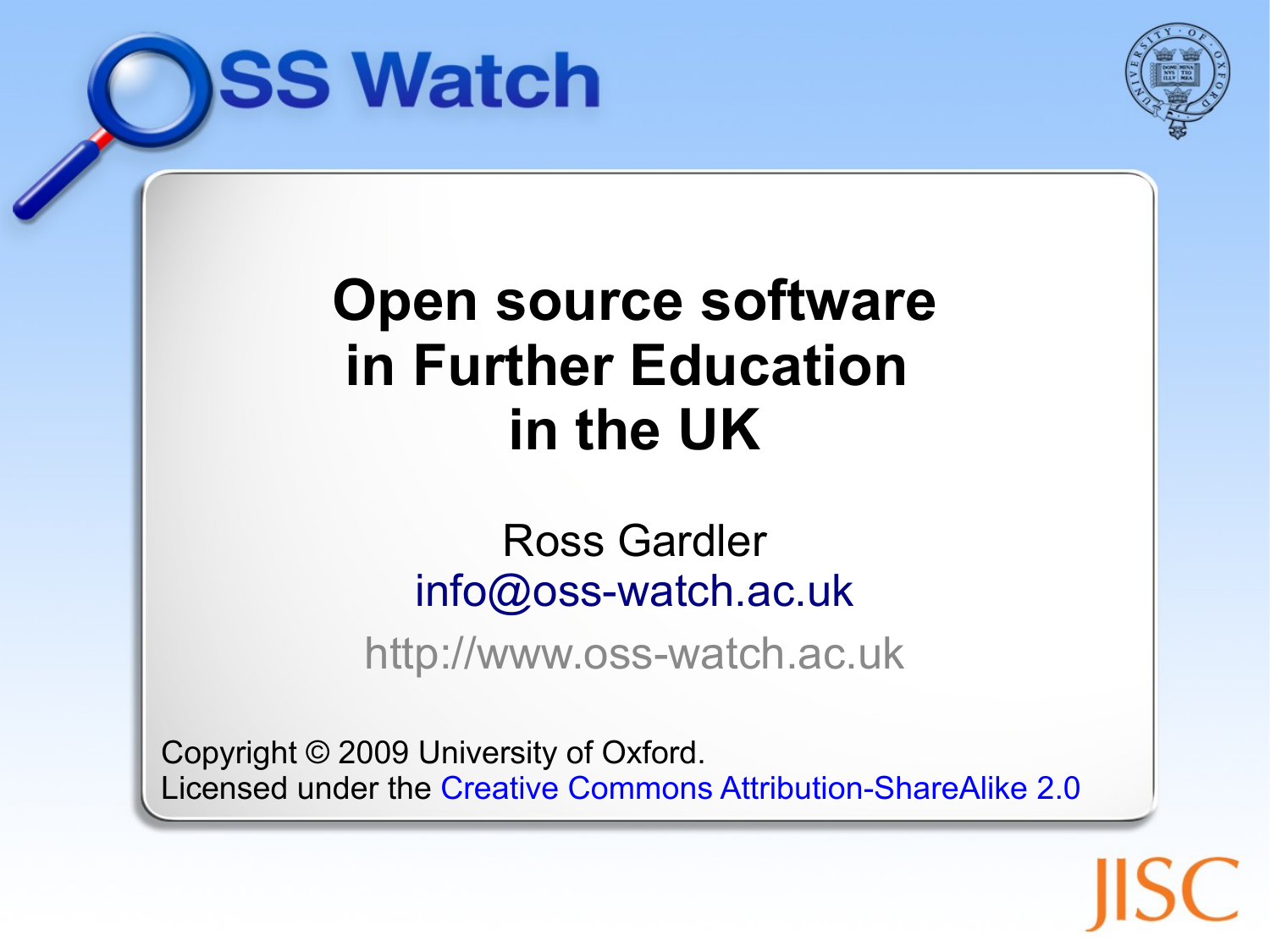



 $\mathcal{D}$ 

#### **Table of contents**

- OSS Watch
- Open source software
- Why should you care?
- State of OSS in UK FE
- Conclusions and references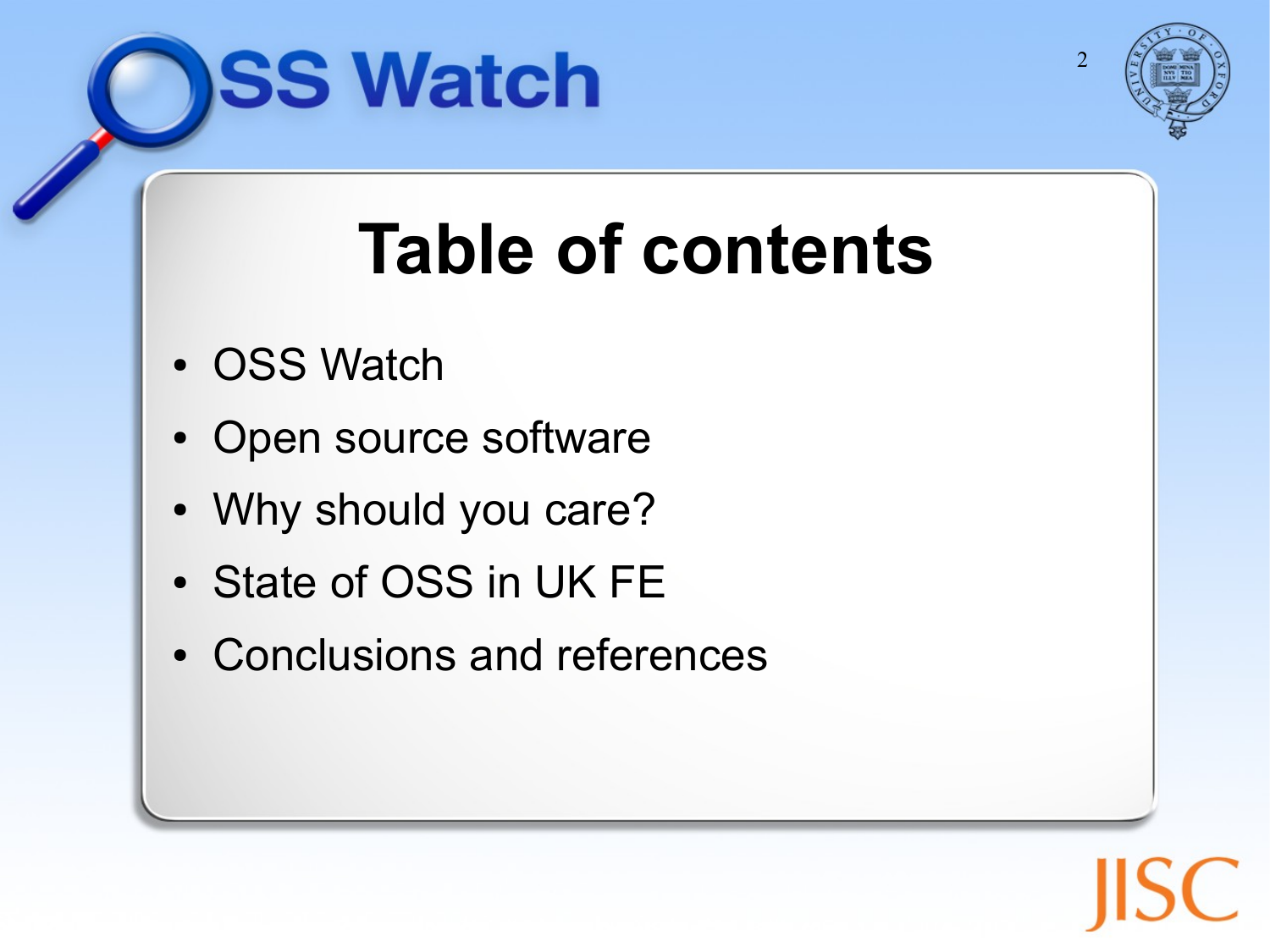

 $\bigcap$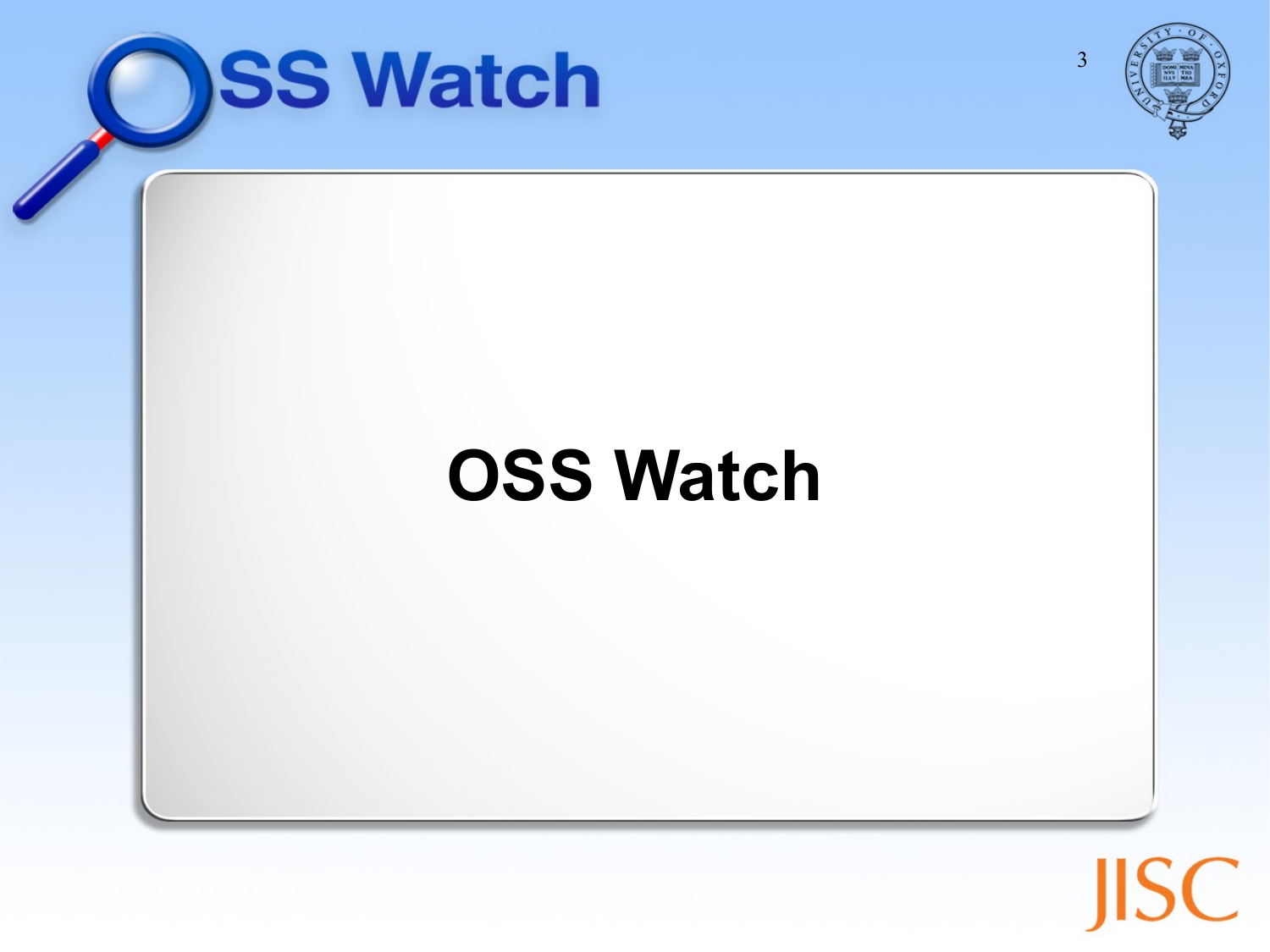



#### **We are...**

- National innovation centre supporting open source in Further Education (FE) and Higher Education (HE)
- Free of charge for FE and HE
- JISC-funded since 2003  $(4<sup>th</sup>$  period of funding)
- Who: Ross Gardler, 5 staff, 4 contractors
- Where: Oxford University Computing Services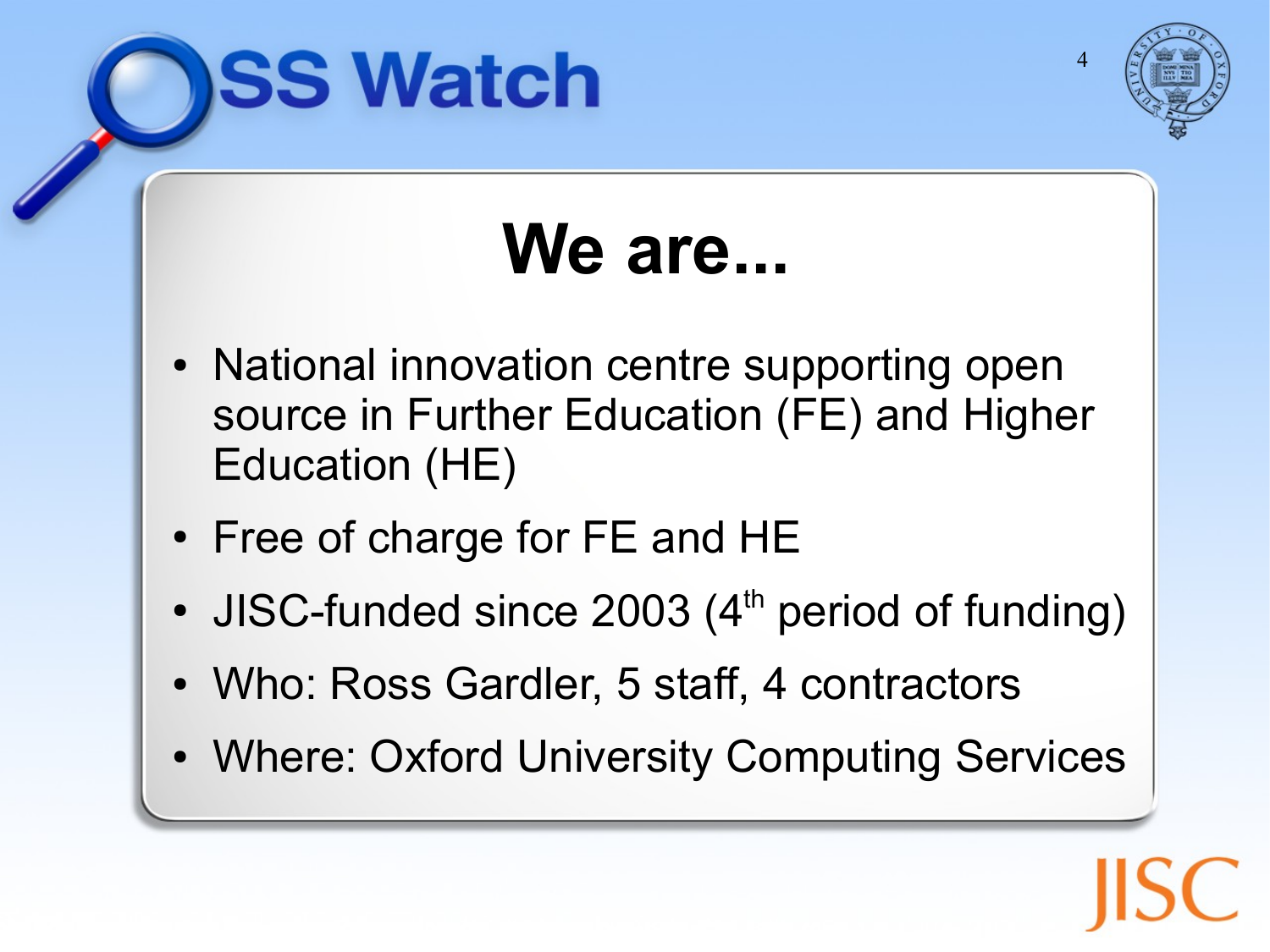



#### **What we do**

- Advice on all things open
	- Procurement, engagement, development, legal
- Se[rvices](file:///Users/rgardler/Downloads/)
	- Consultancy, events, presentations, community
- Publications
	- Briefing notes, surveys, case studies, slides <http://www.oss-watch.ac.uk/resources/>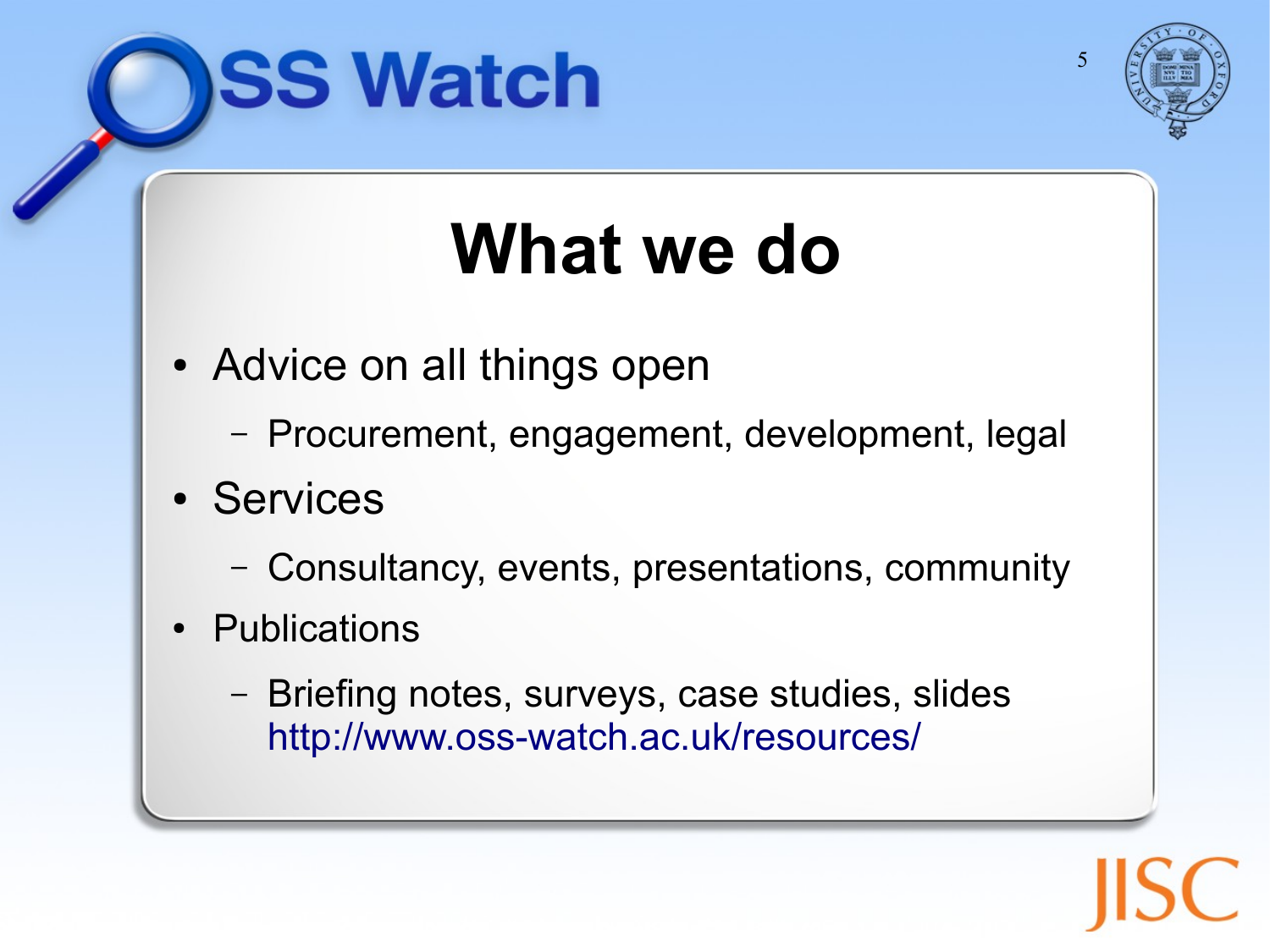



#### **What we don't do**

- Advocacy
- Lawyer-like legal advice
- Teach programming
- Develop software for others
- Recommend specific software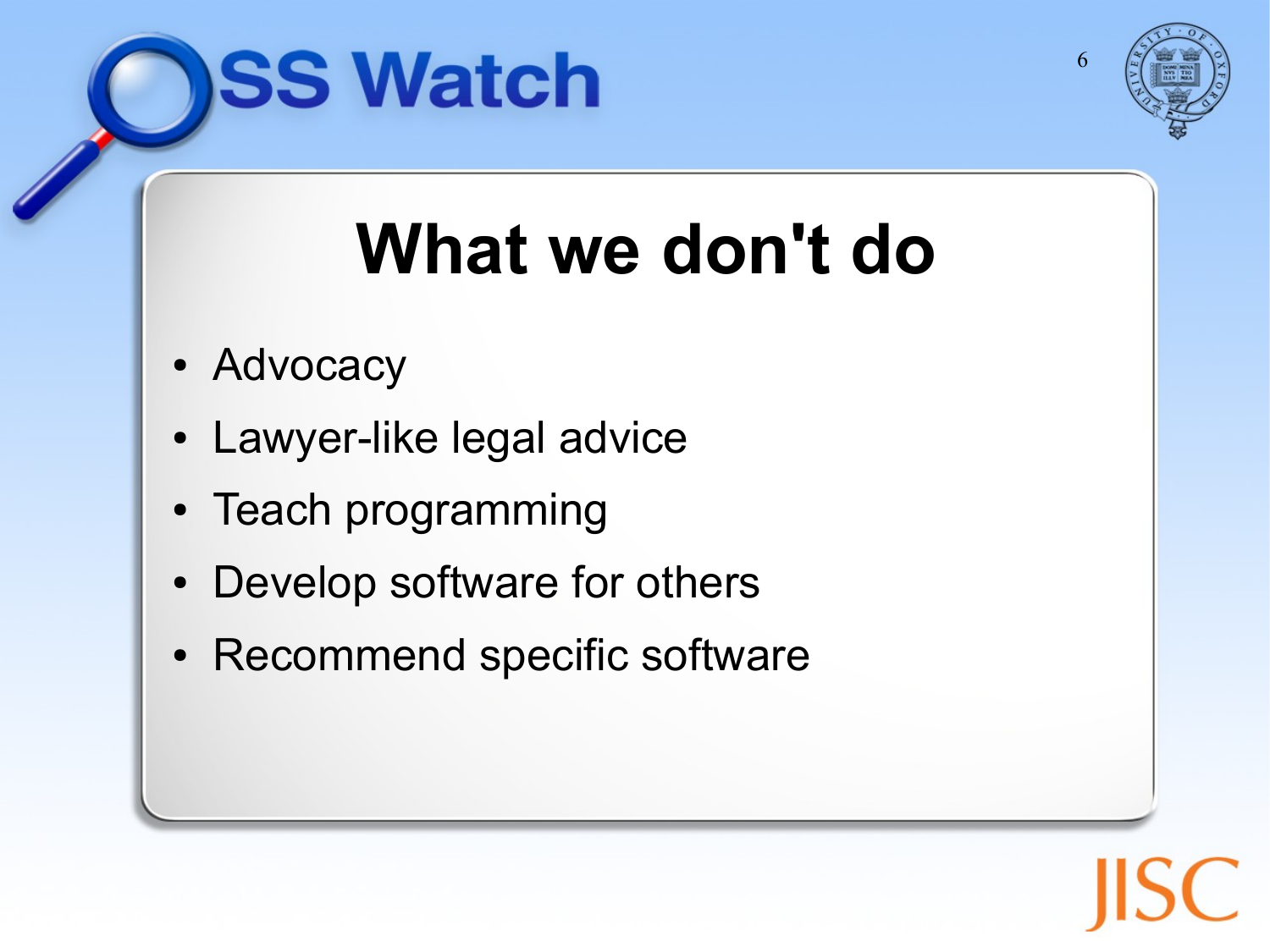

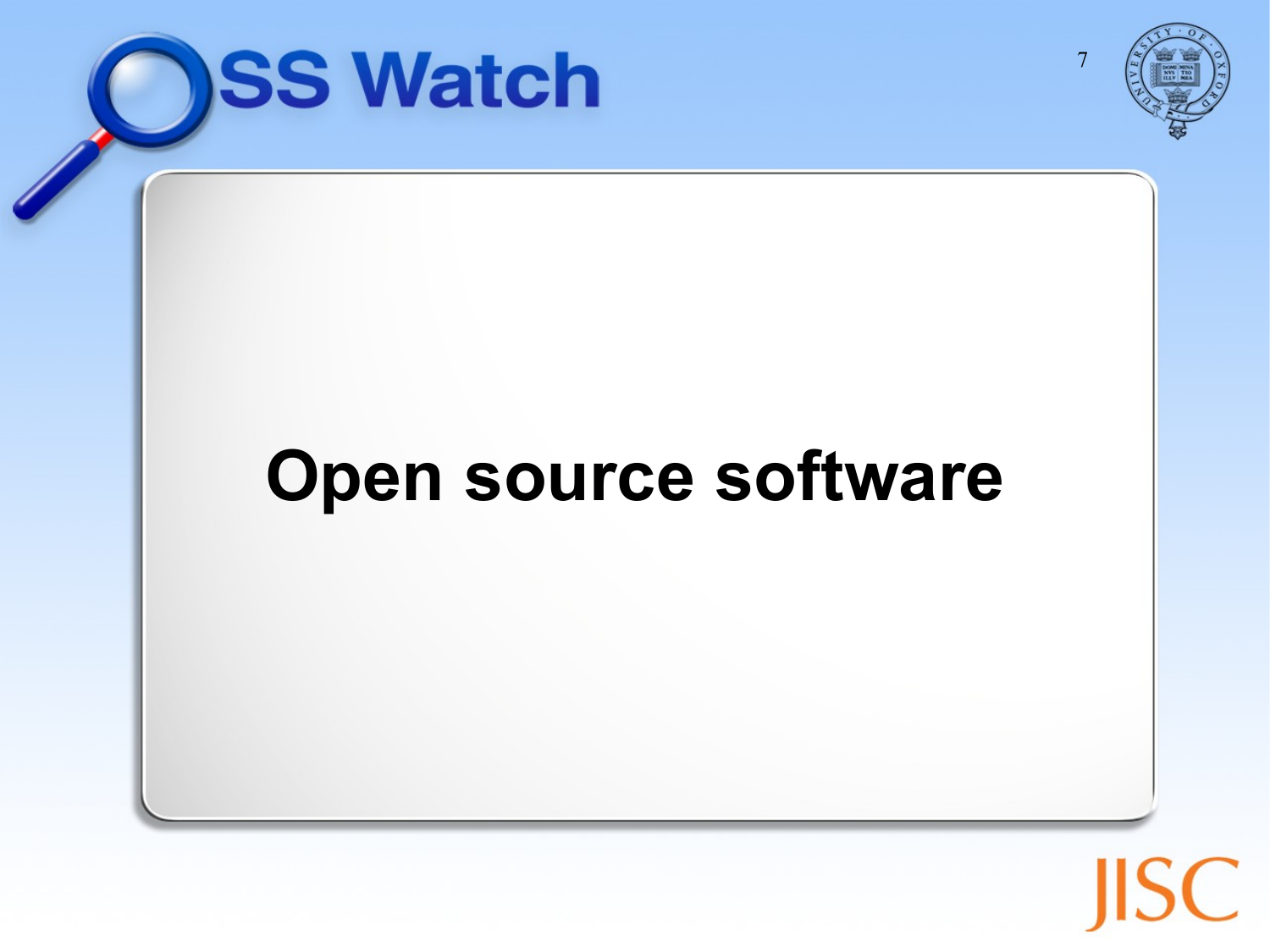



#### **It starts with a licence**

• Software released under an OSI approved licence



• In practice, approx. same as free software (FSF)

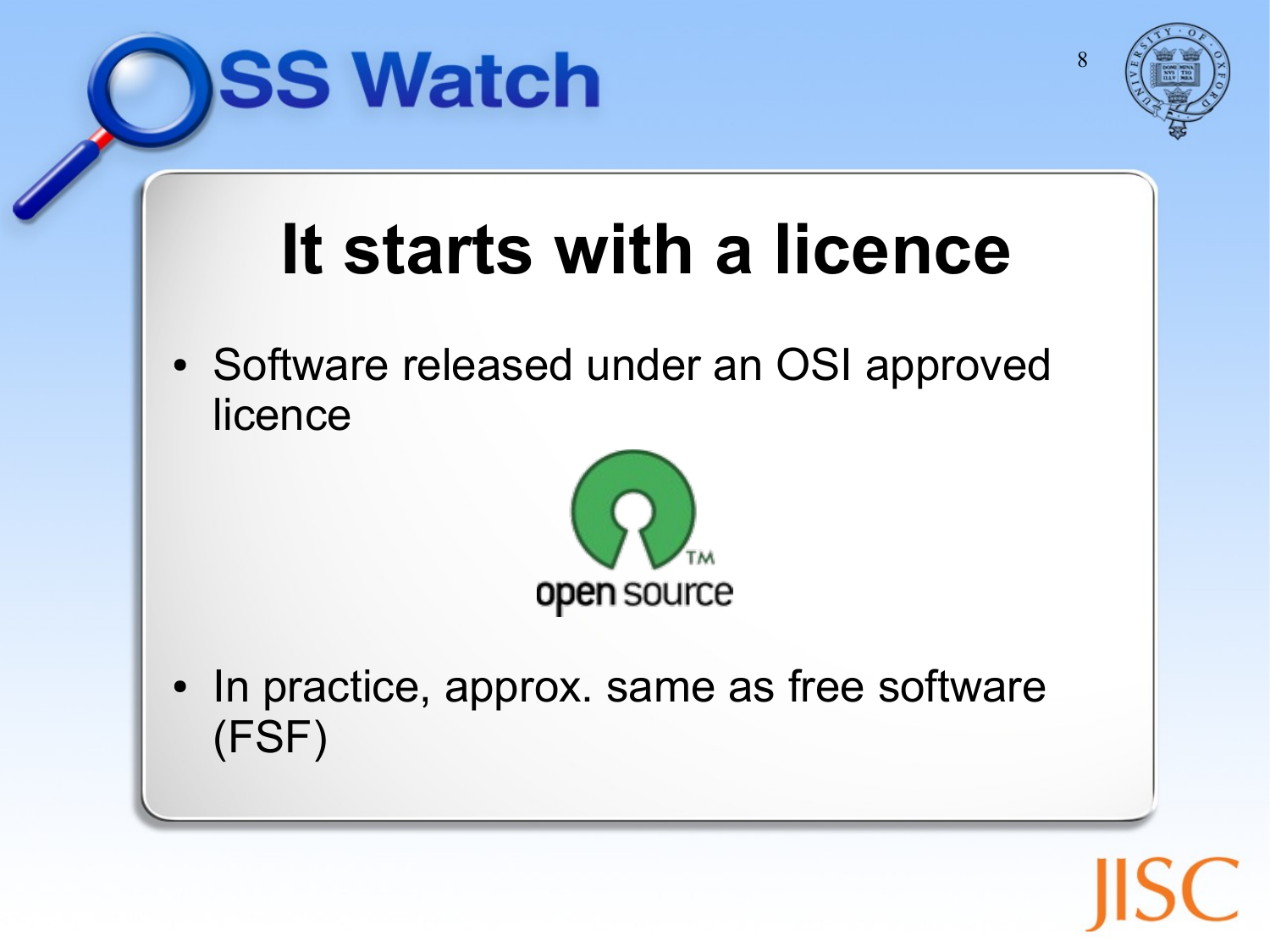



 $\overline{Q}$ 

## **Open source definition**

- Free redistribution
- Source code
- Deri[ved works](file:///Users/rgardler/Downloads/)
- Integrity of the author's work
- No discrimination against persons or groups
- etc. <http://www.opensource.org/docs/definition.php>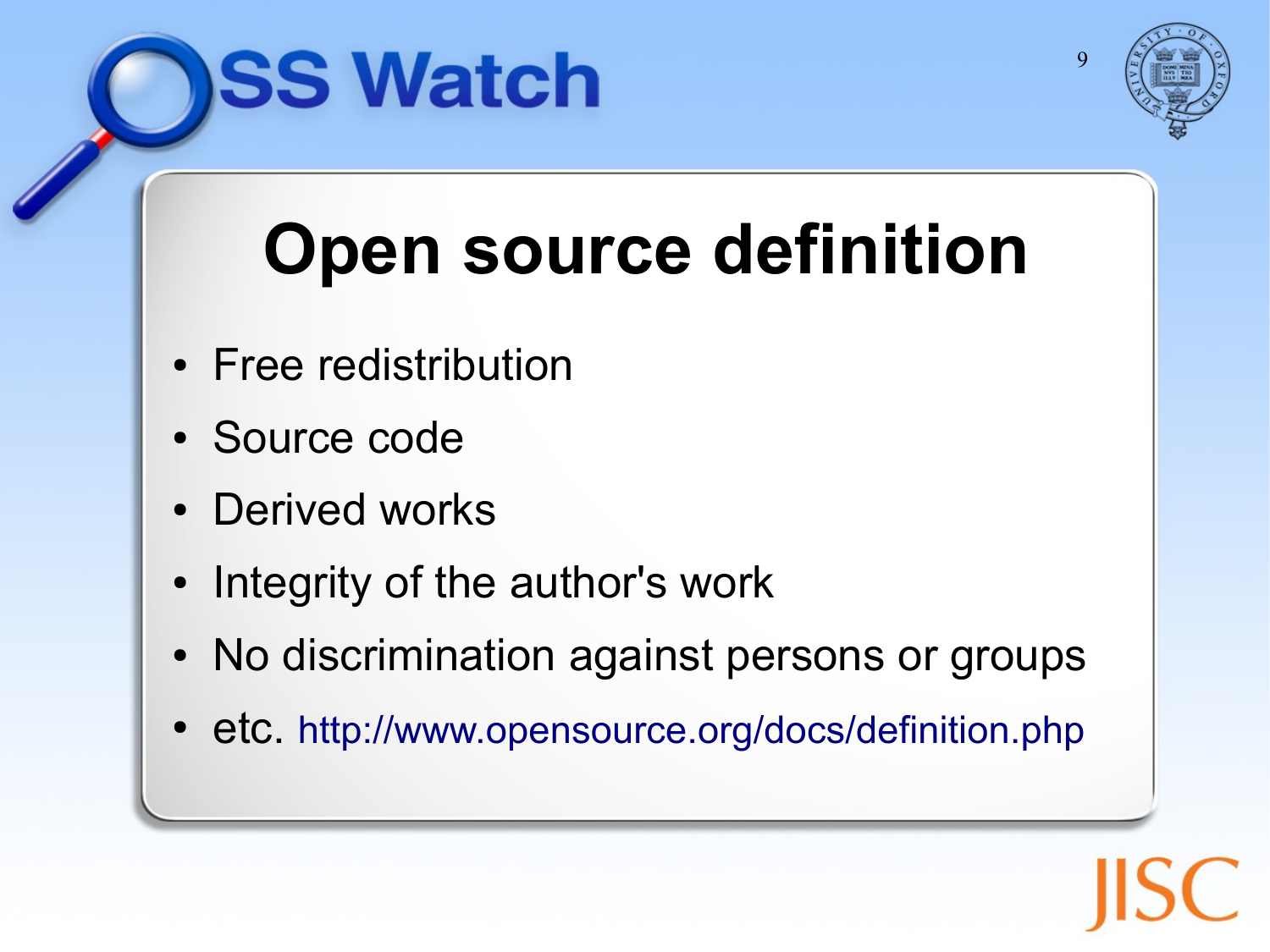



#### **But it's much more than a licence**

- "The real value of open source software is that it allows communities to work together and solve problems" [7] I. Wladawsky-Berger, IBM
- Sustainable communities
- Open formats and standards
- Open development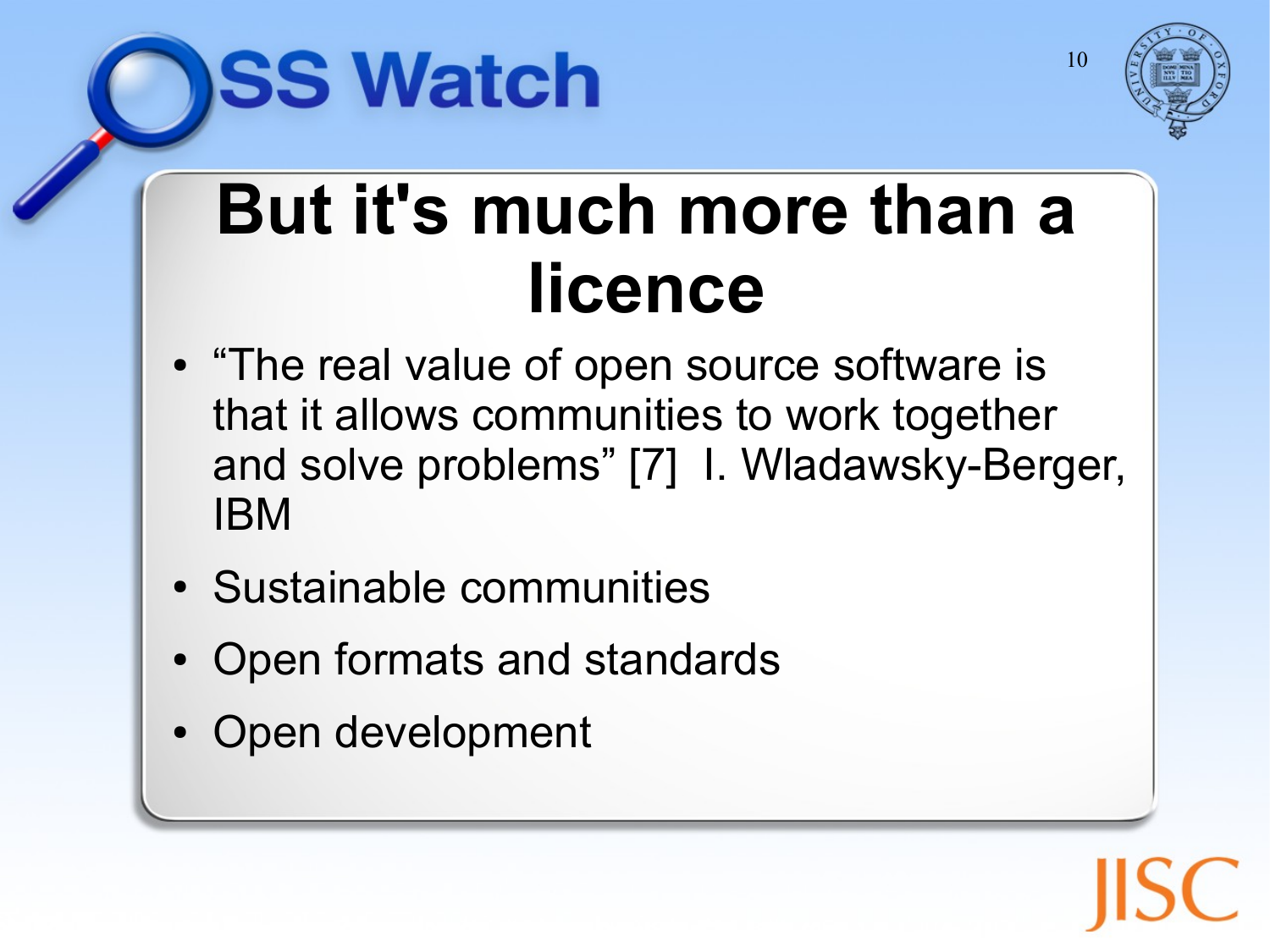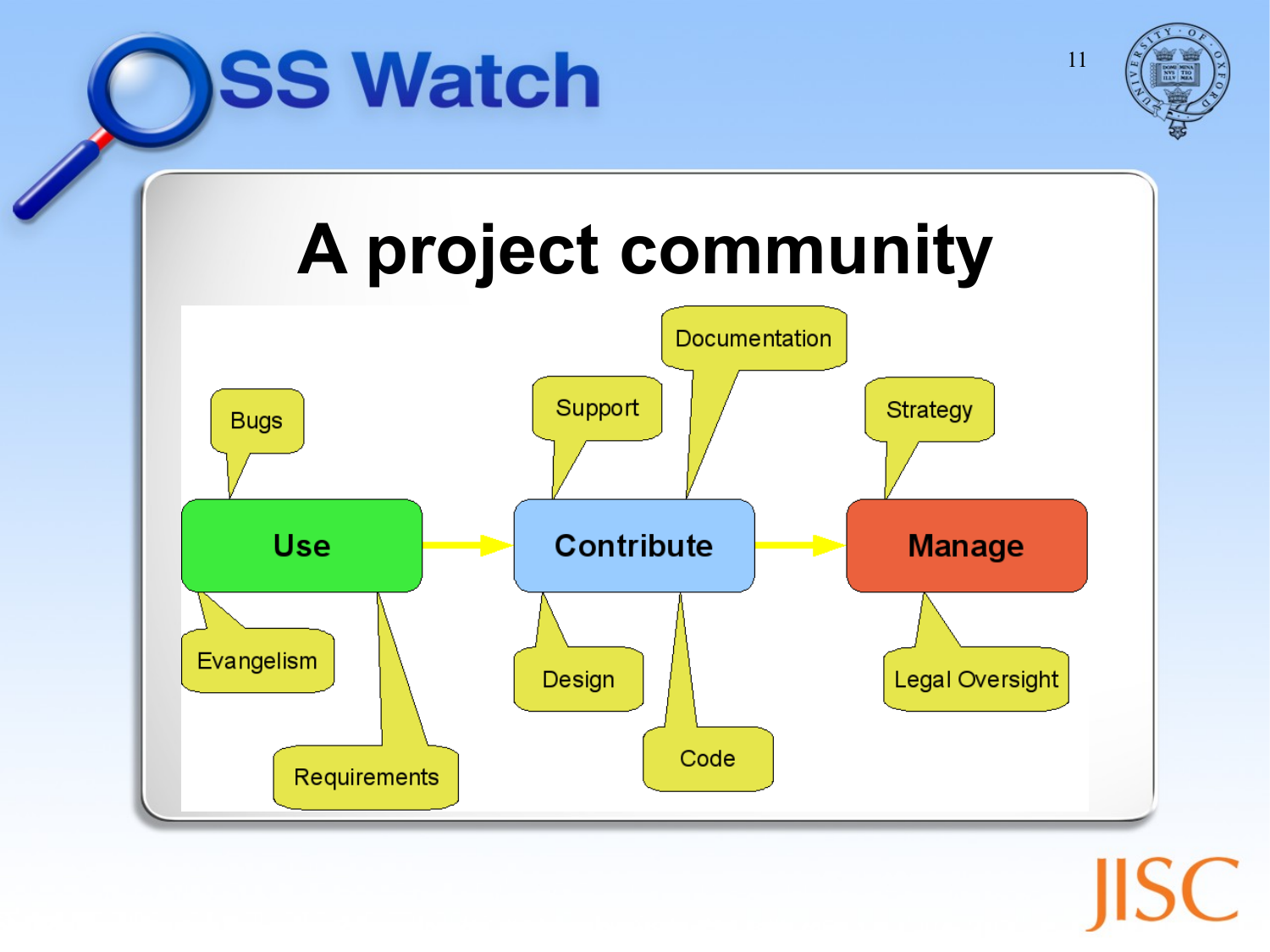



# **Some myths (1)**

- Myth
	- Anarchic projects managed by volunteers
- Facts
	- Linux Foundation board: Novell, Oracle, Fujitsu, Intel, IBM, Hitachi, HP, AMD, NEC, Texas Instruments, Motorola
	- Sun: 34+ projects. Mozilla: AOL, Google
	- UK Open source consortium: 56 members

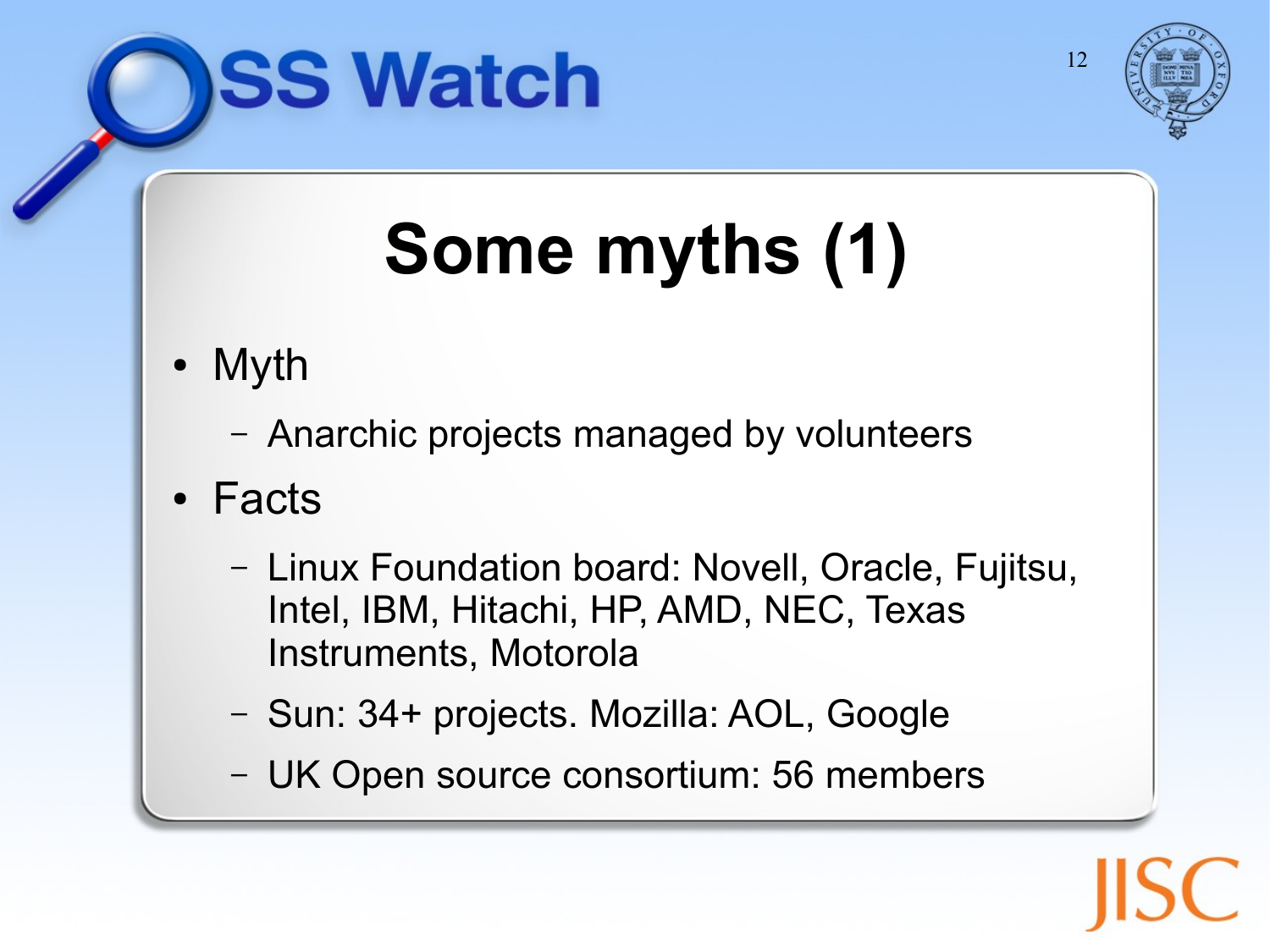



## **Some myths (2)**

- Myth
	- Free (as in free beer)
- Facts
	- Costs: staff, support, training...
	- 50% companies deploying more than 25 open source products, > 20% savings in IT budget [1] InfoWorld
	- 1% companies costs went up [1]

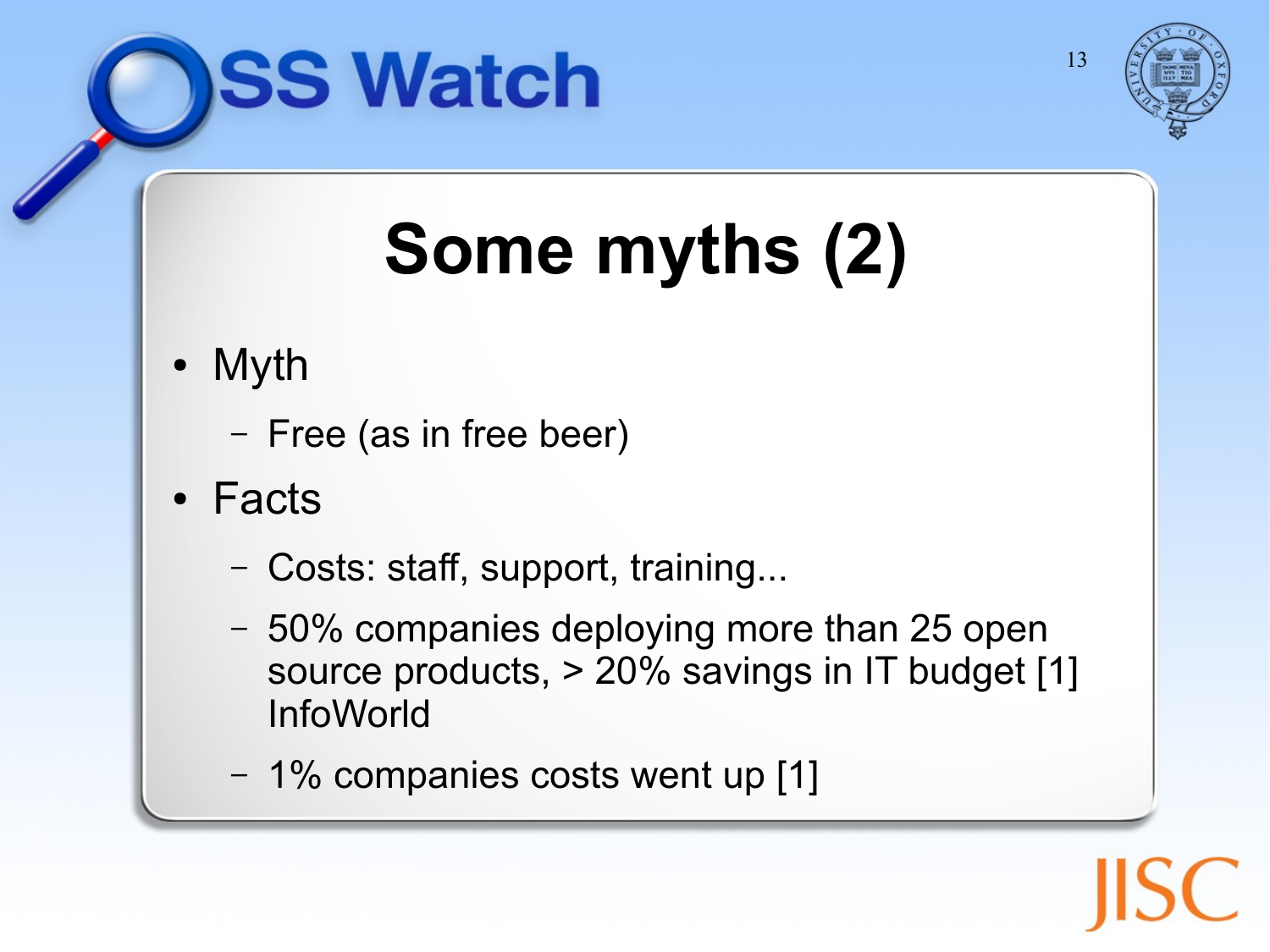



## **Some myths (3)**

- Myth
	- You can't generate income from OSS
- Facts
	- Worldwide revenue \$1.8bn in 2006 rising to \$5.8bn in 2011 [5] IDC report

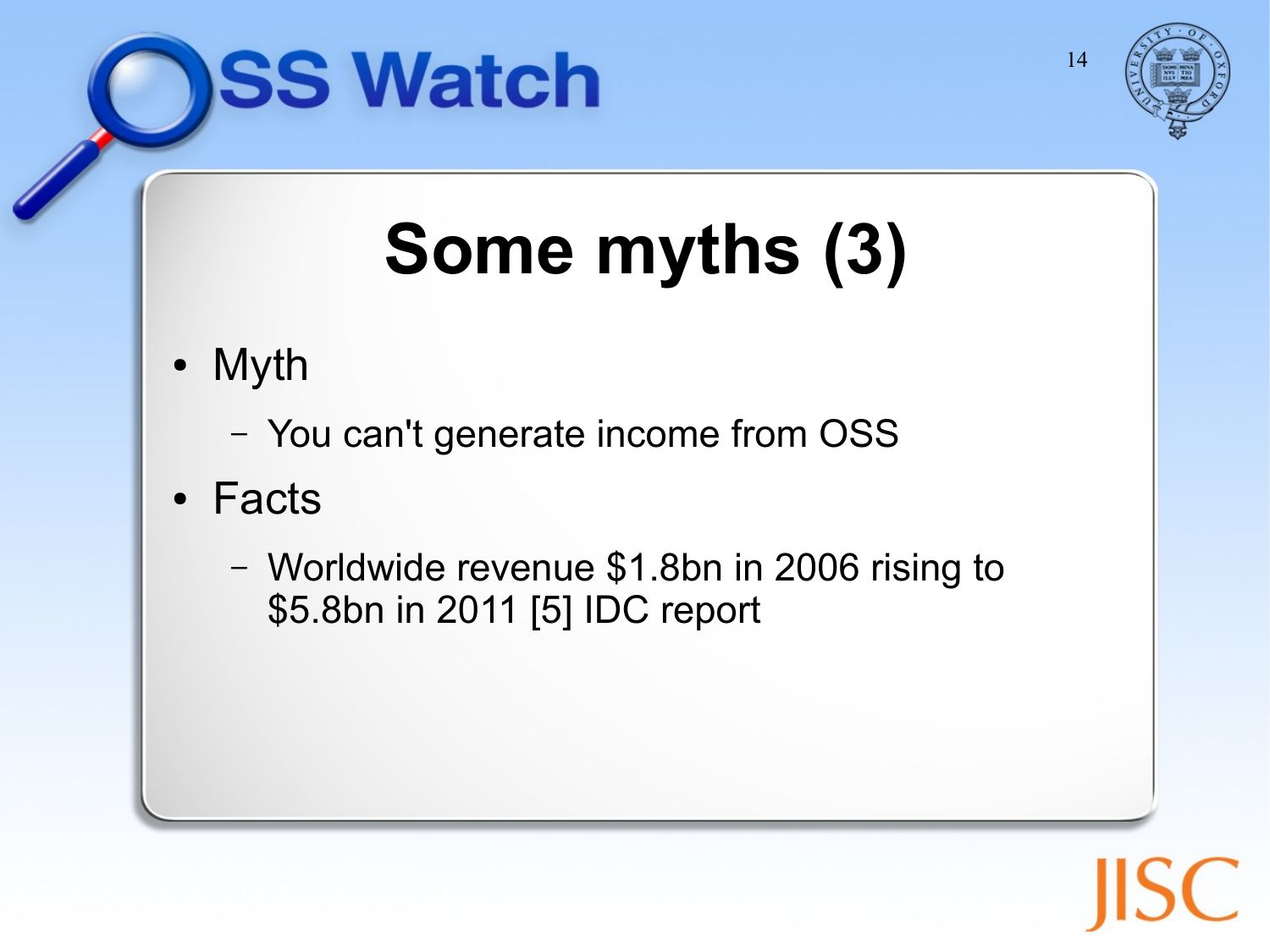



# **Some myths (4)**

- Myth
	- You have to engage with the project if you use open source
- Facts
	- You can outsource all support and development services if you want to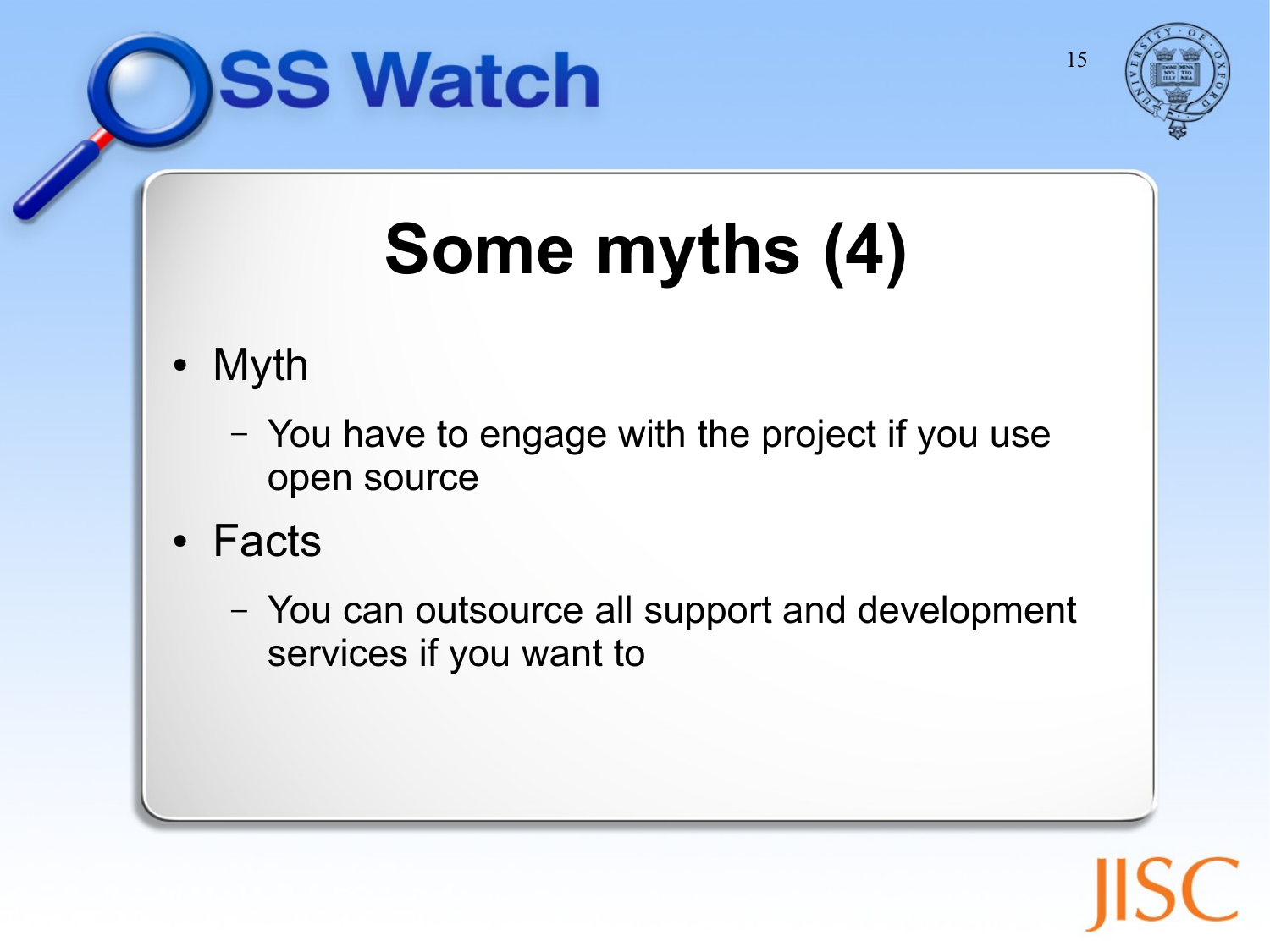

# **OSS always right? (1)**

- No
	- Consider open source alongside closed source and make an informed decision
- Some key pitfalls with open source

- You need the right person or company to administer and support it
- Open source projects sometimes lack support mechanisms and/or resources (docs, communities, etc.)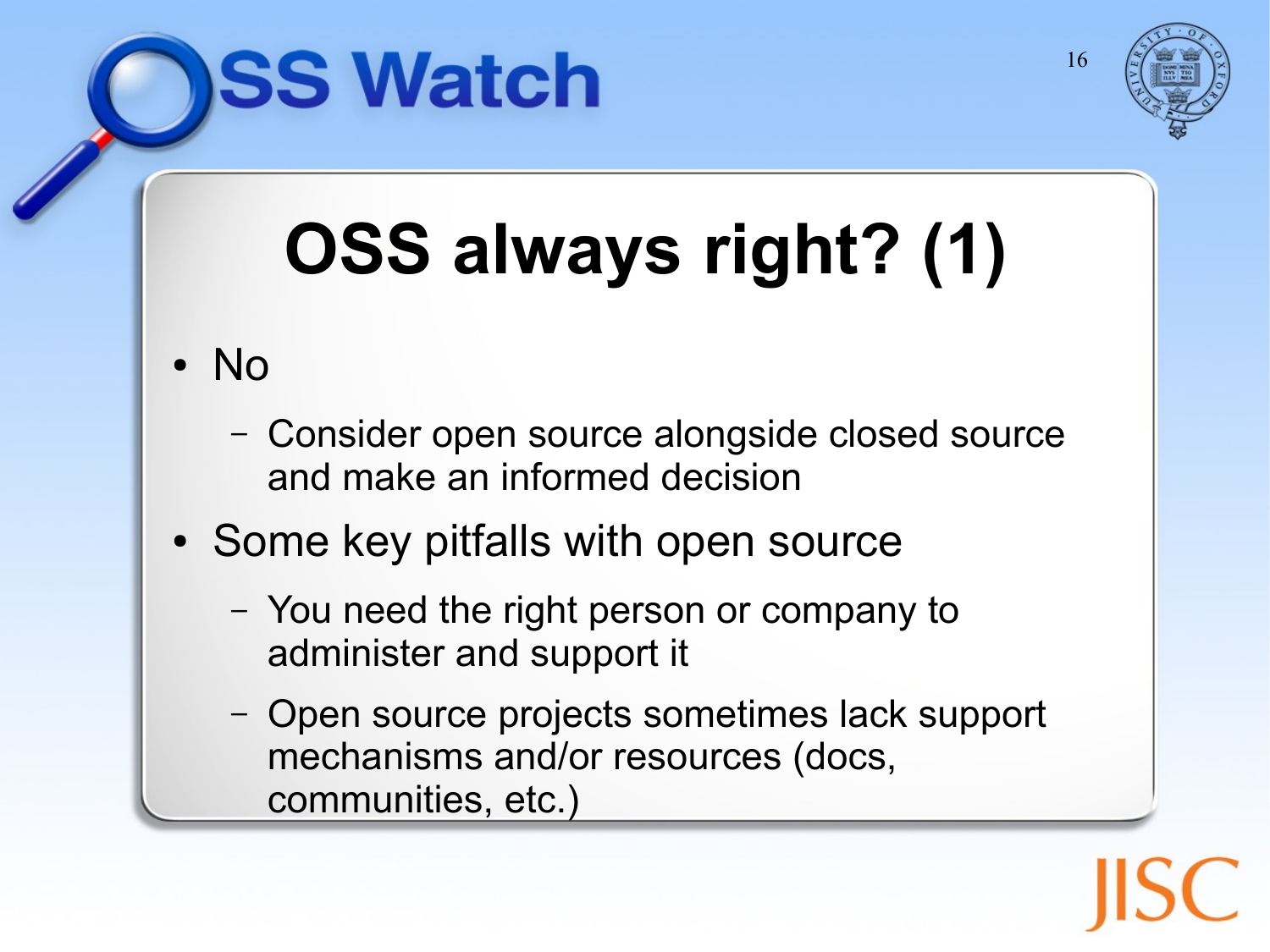

## **OSS always right? (2)**

- Sometimes open source is just a marketing tool
	- Crippled open source version, all features in closed source version
	- Closed development methodology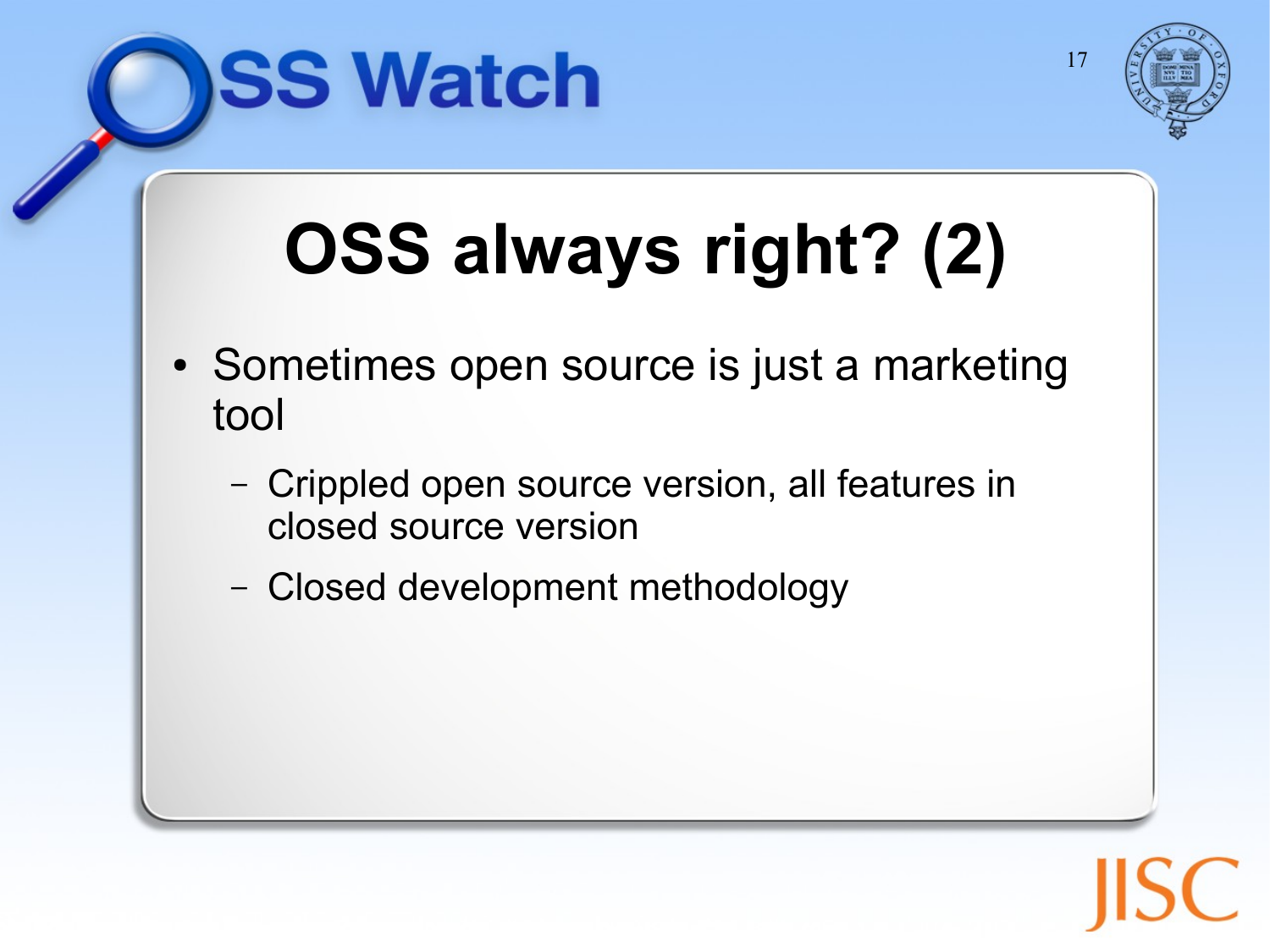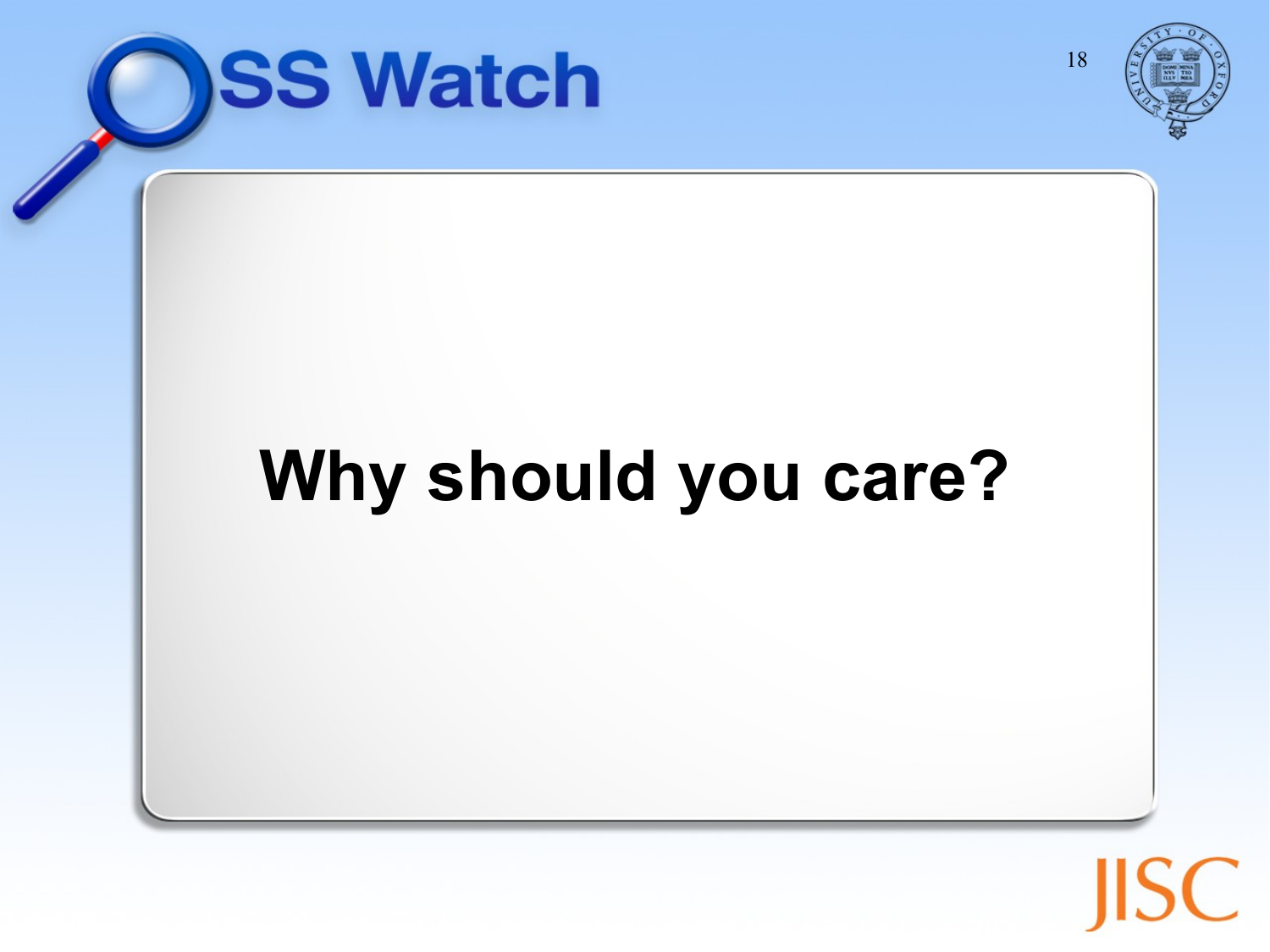

## **Official guidelines**

- **UK Government** will consider OSS solutions alongside proprietary ones in IT procurements. Contracts will be awarded on a value for money basis [2]
- The **[EC]** will consider OSS solutions the same way as proprietary ones in IT procurements. Contracts will be awarded on a *value for money* basis [3]
- **JISC-funded projects must not discriminate between** open source and closed source software, unless the purpose of the projects or services specifically requires it [4]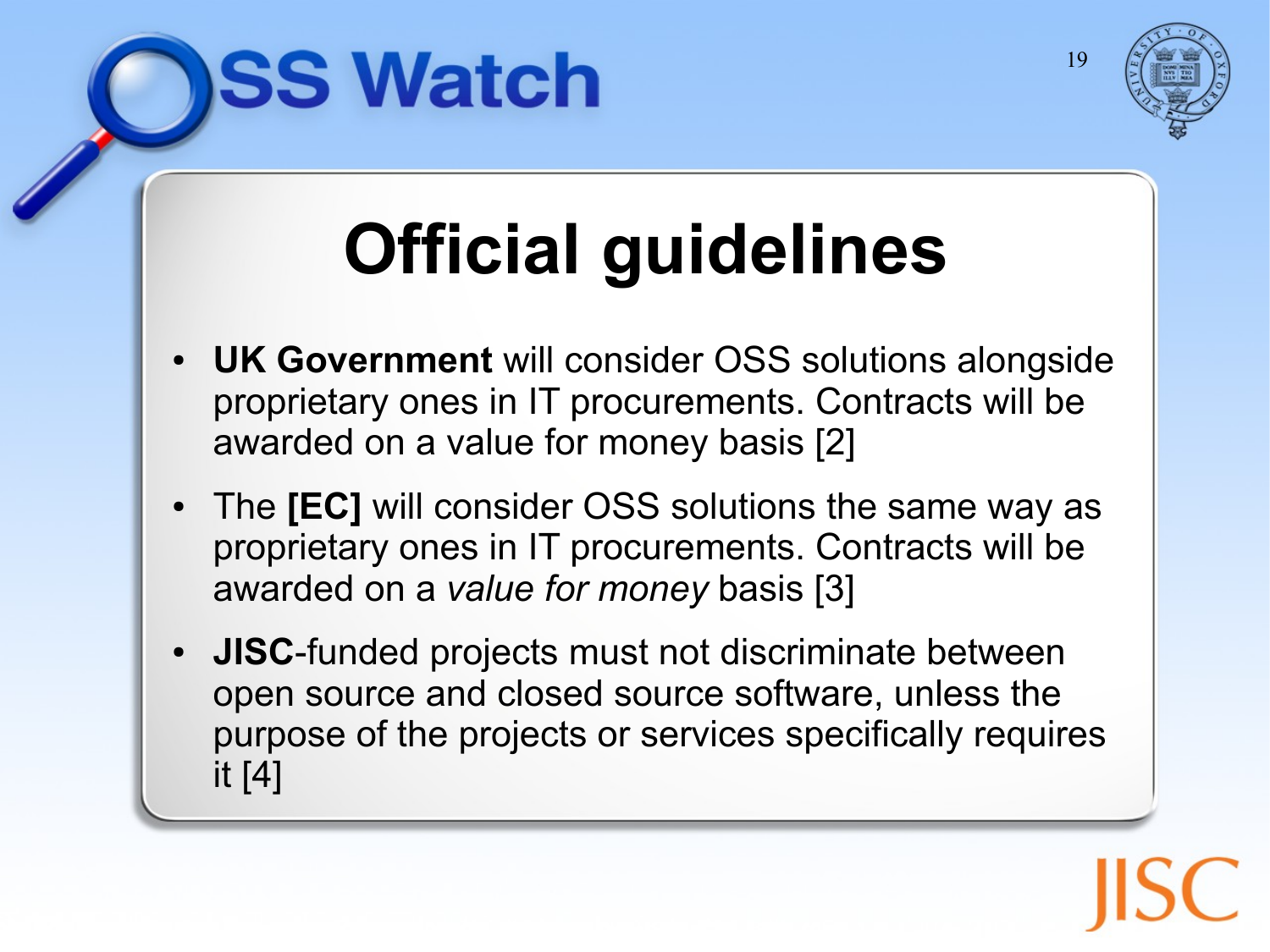



## **Market reality**

- "Open source is the most significant allencompassing and long-term trend that the software industry has seen since the early 1980s" [5] IDC report
- "By 2012, more than 90 percent of enterprises will use open source in direct or embedded forms" [6] Gartner report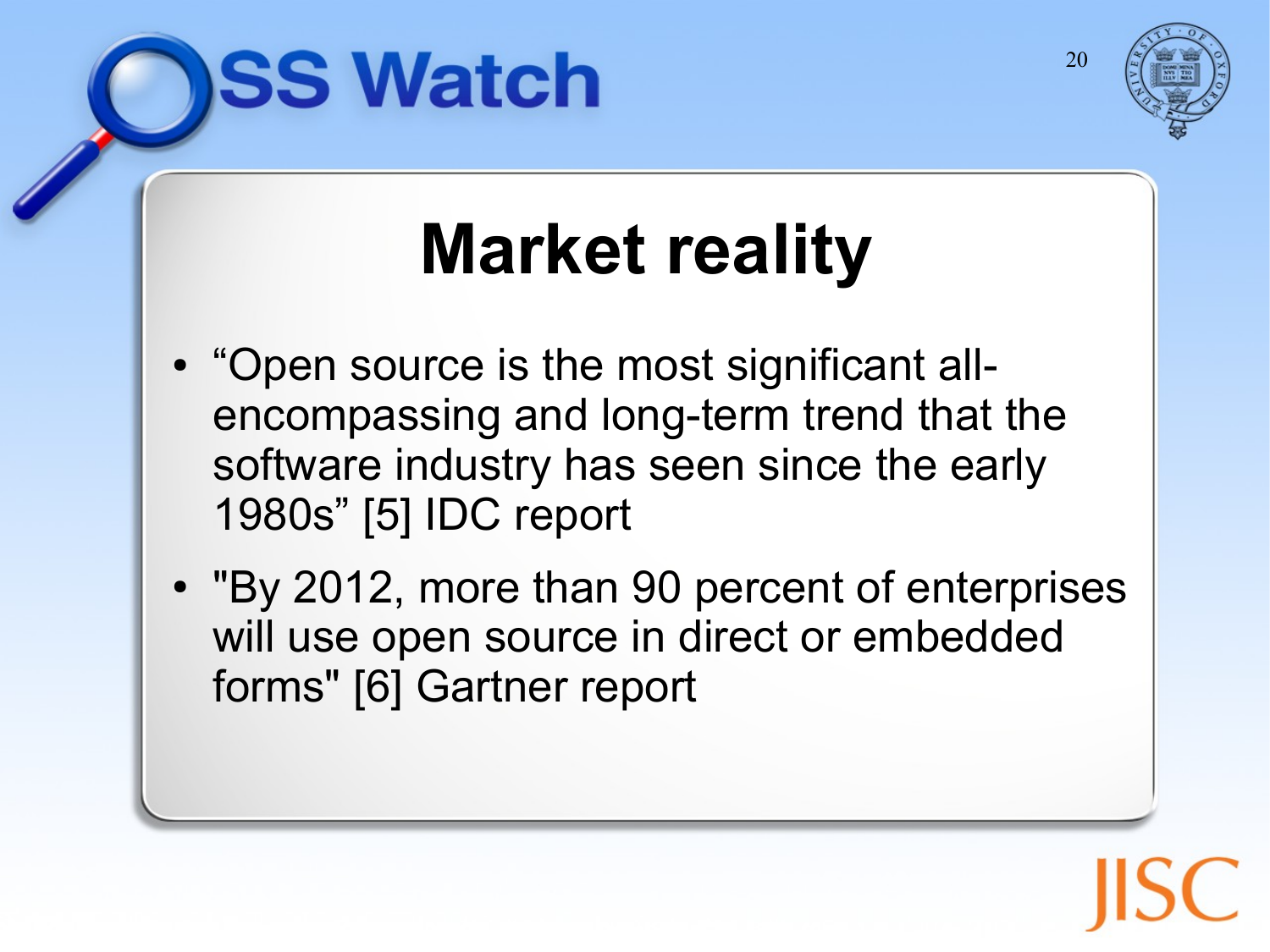



#### **Your needs?**

- Flexibility
- Interoperability
	- Do you consider this to be "single-vendor"?
- Avoidance of lock-in
- Viable alternatives
- More potential for students to learn software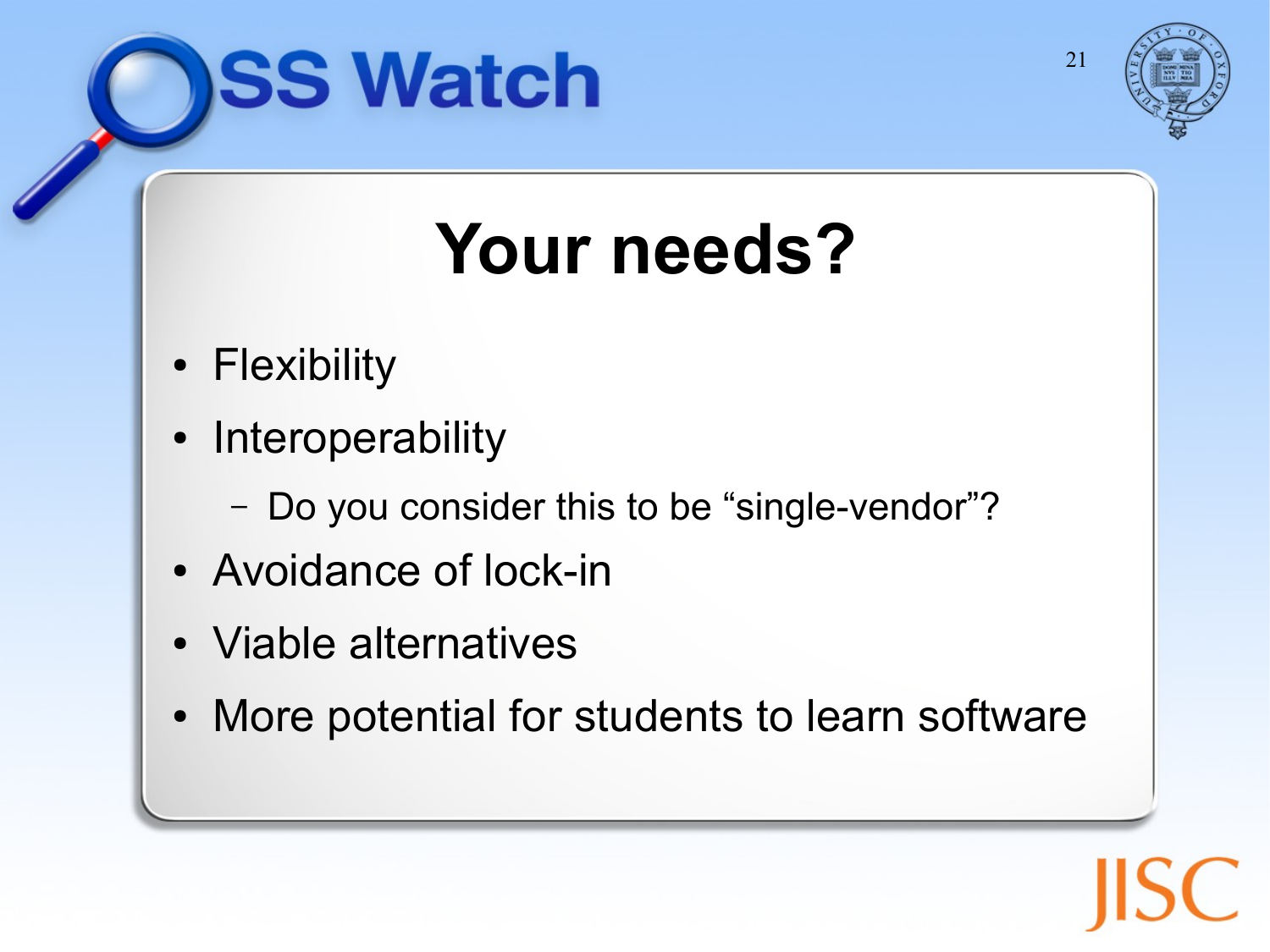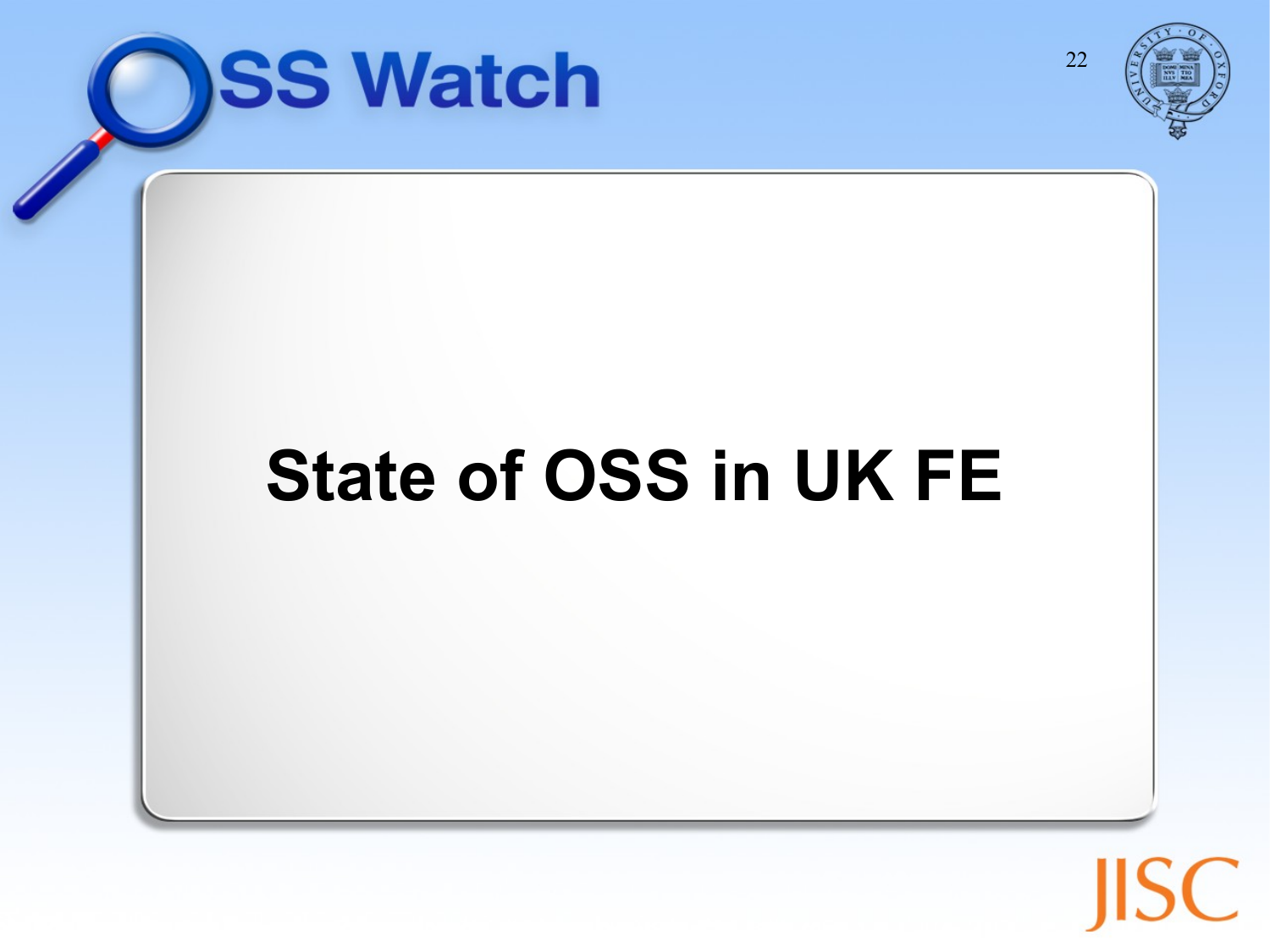



## **National survey 2008**

- ICT Directors from
	- 454 FE/FE+HE institutions
	- 161 HE institutions
- 19% response rate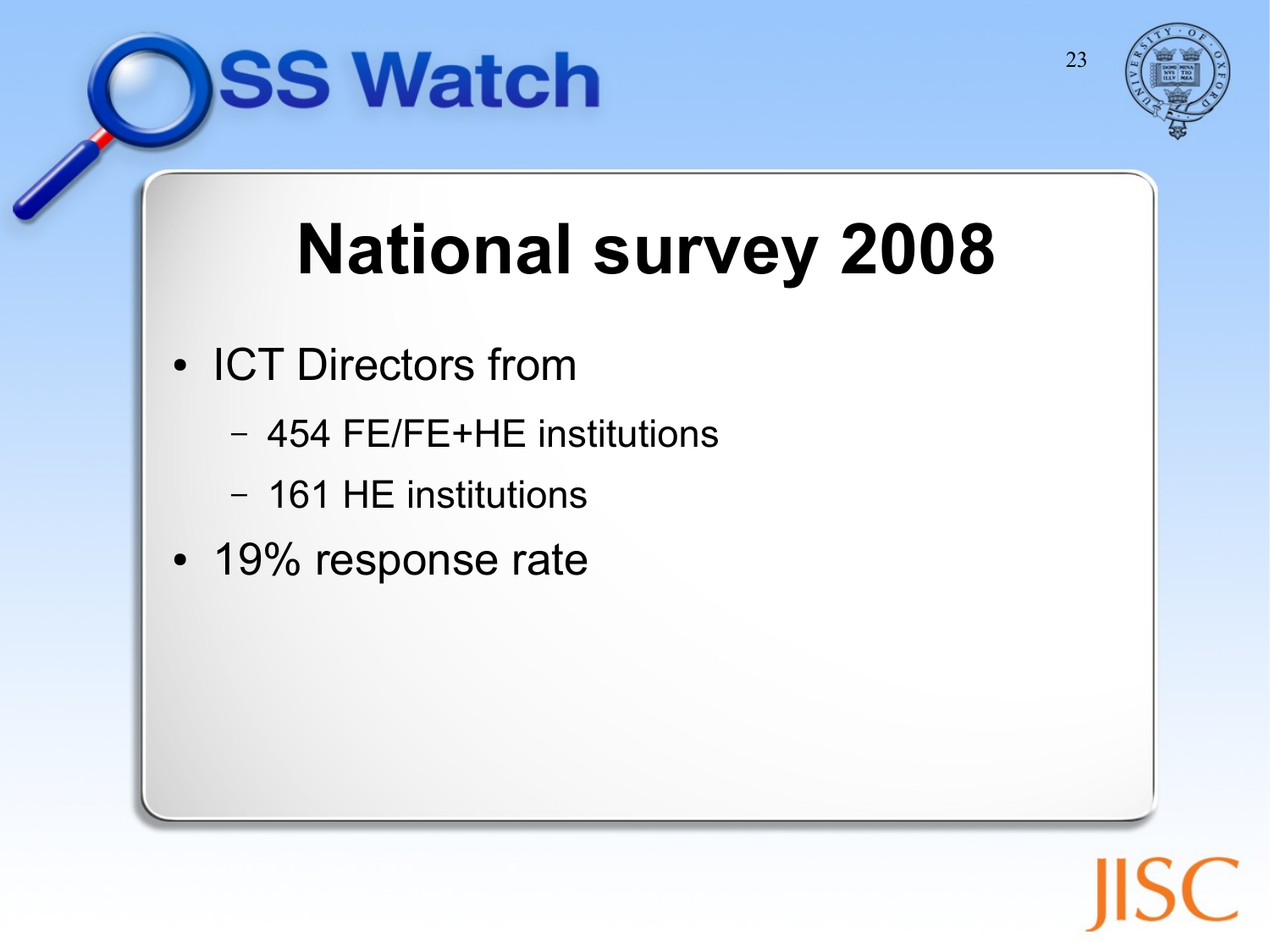

#### **Limited resources in FE**

- Typical FE ICT departments employ between 7 and 10 staff
- 7 times larger in HE

- FE staff lower technical qualifications on average
- Traditionally, FE less open source friendly than HE, but now you are catching up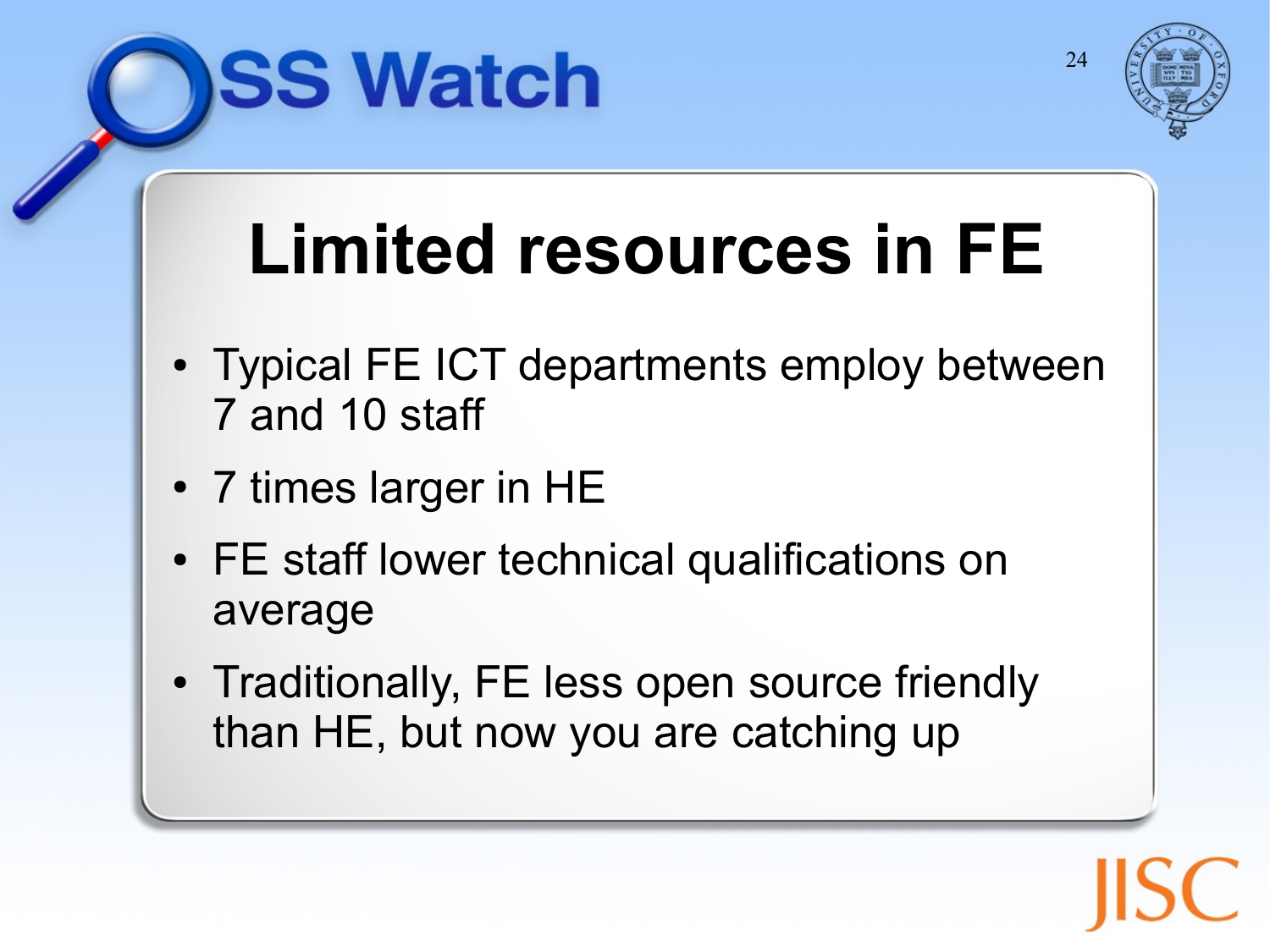

## **Policy vs. practice**

- Policy
	- In 2006, 30% institutions mentioned open source
	- $-$  In 2008, 57%

- Staff contributions regulated in only 14%
- Practice
	- In 2006, 77% considered open source
	- In 2008, 87% (but only 15% equally to closed source!)

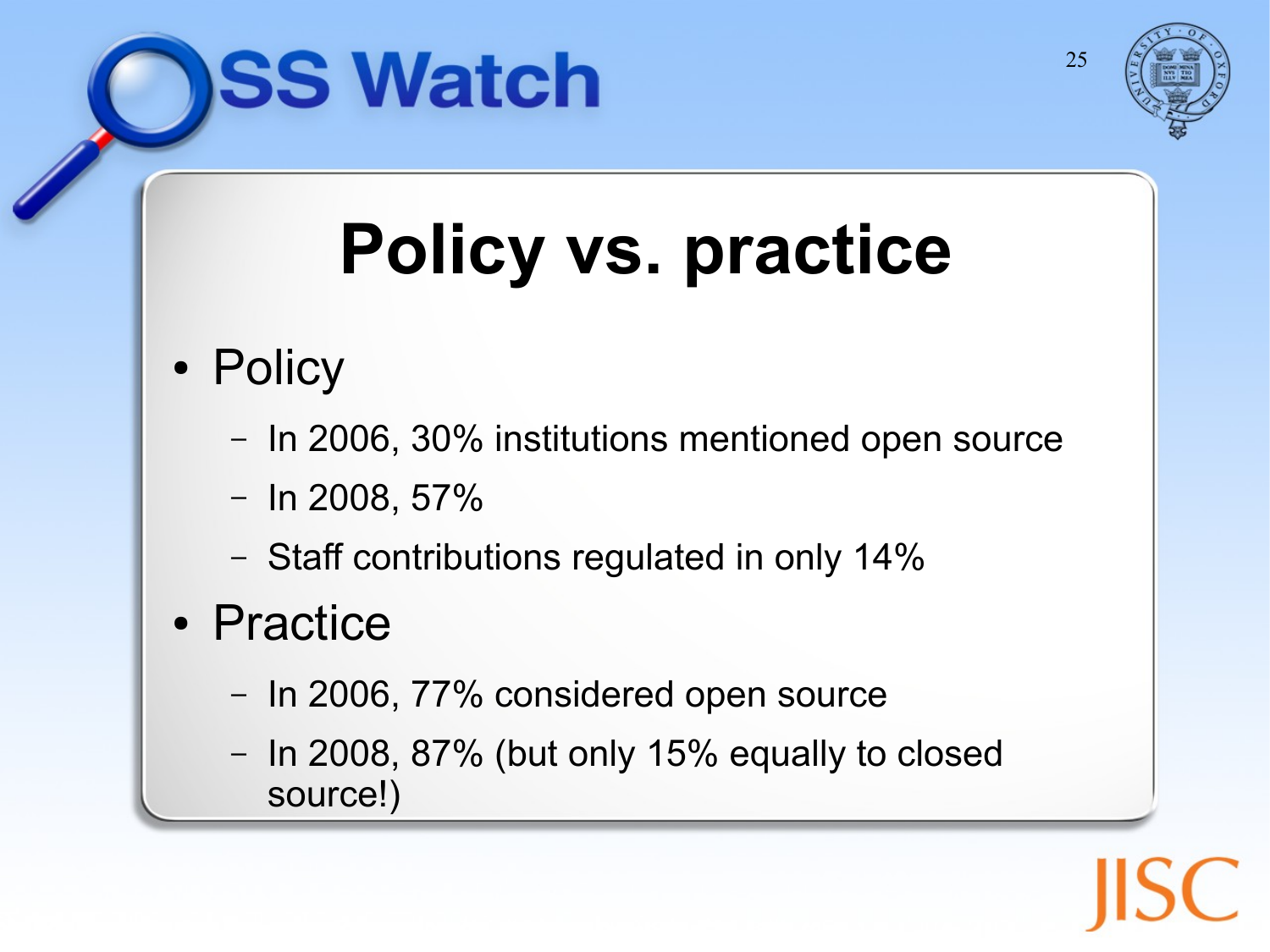



## **Servers increasingly open**

- All or almost all closed source
	- Reducing from 56% (2006) to 40% (2008)
- Mostly closed source
	- Increasing from 20% (2006) to 44% (2008)
- Half open and half closed source
	- Increasing from 3% (2008) to 11% (future)
- Similar trend on desktops

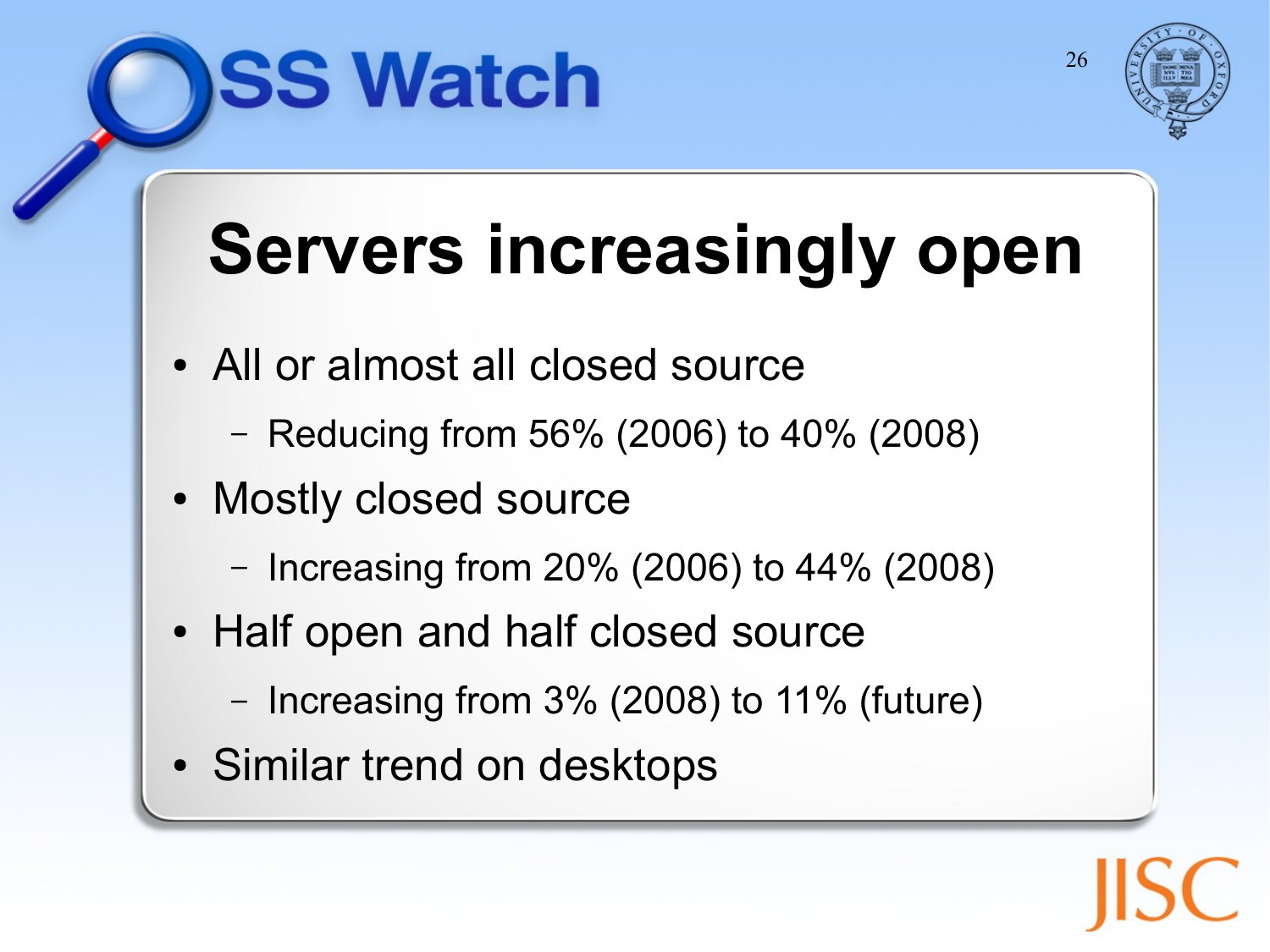



#### **Criteria for procurement in FE**

- Top criteria
	- Performance, interoperability with other products, familiarity and TCO (servers)
	- Performance and avoid lock-ins, TCO (desktops)
- Bottom criteria
	- Ideological reasons and migration costs (servers)
	- Migration costs and legal issues (desktops)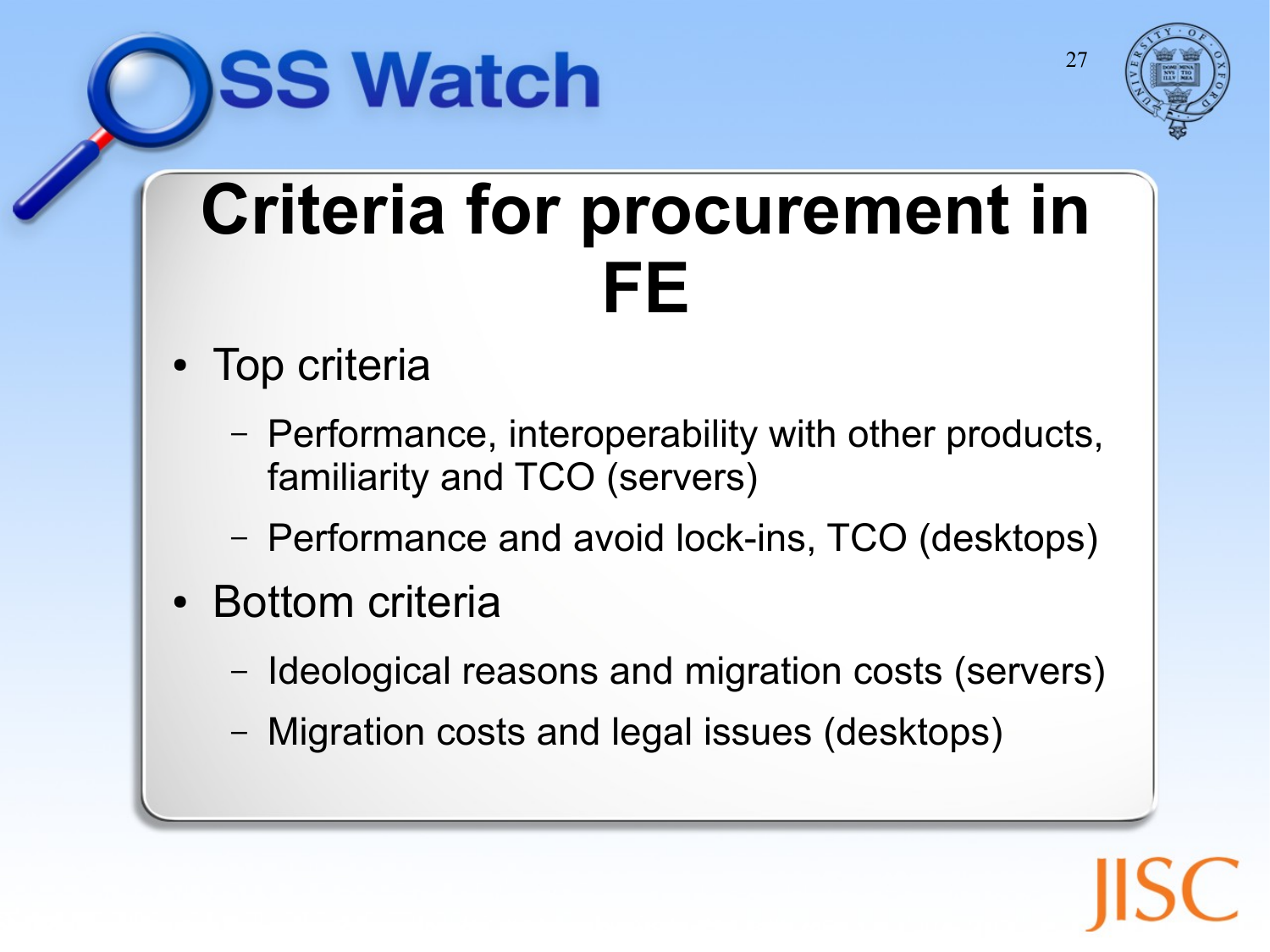



#### **Reasons to reject OSS given by FE**

- Top reasons on servers
	- Lack of staff expertise and support
	- Poor quality
- Top reasons on desktops
	- Not what users want
	- Lack of staff expertise
	- No solution for our need
	- Lack of support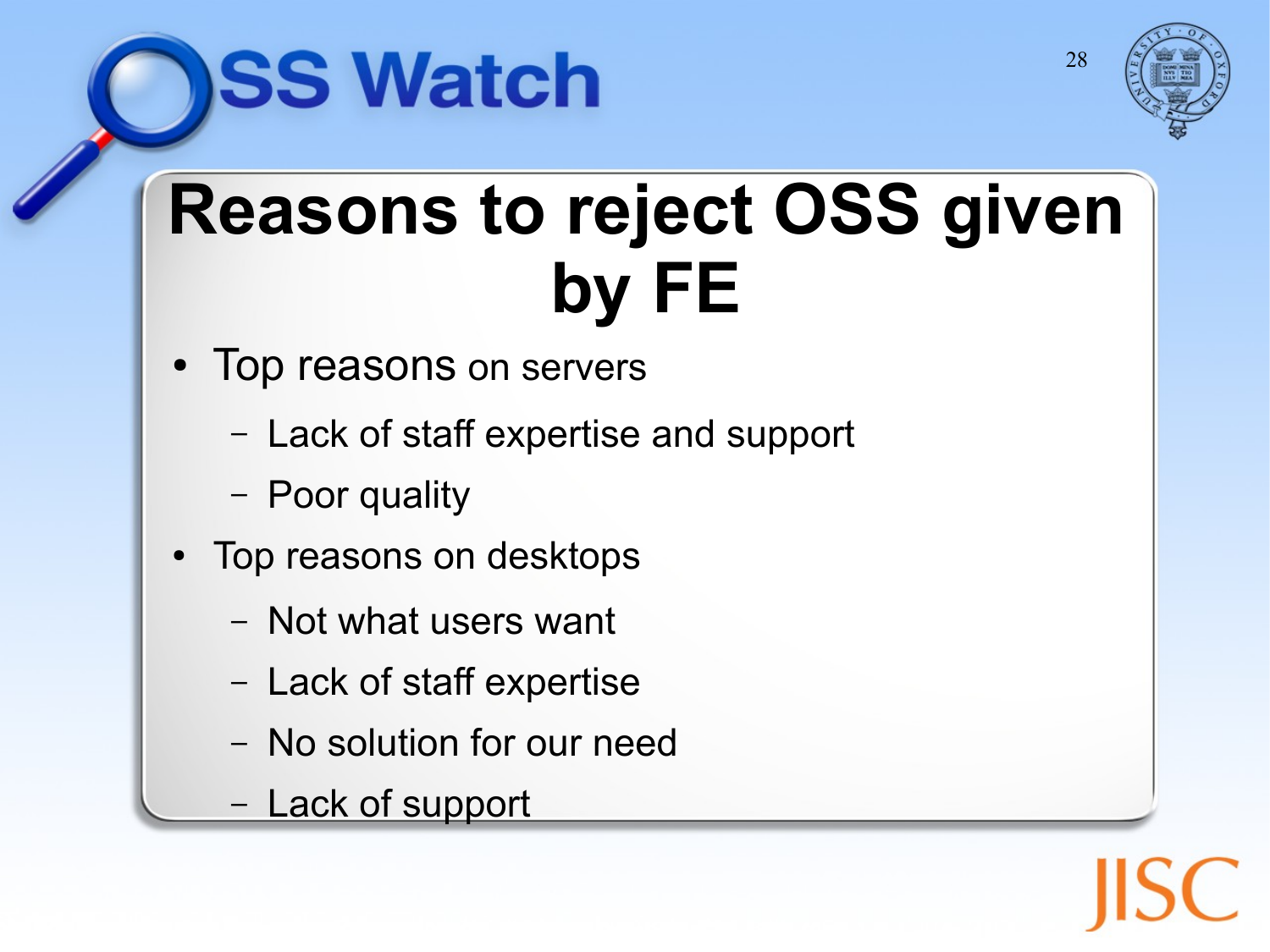



#### **Conclusions and references**

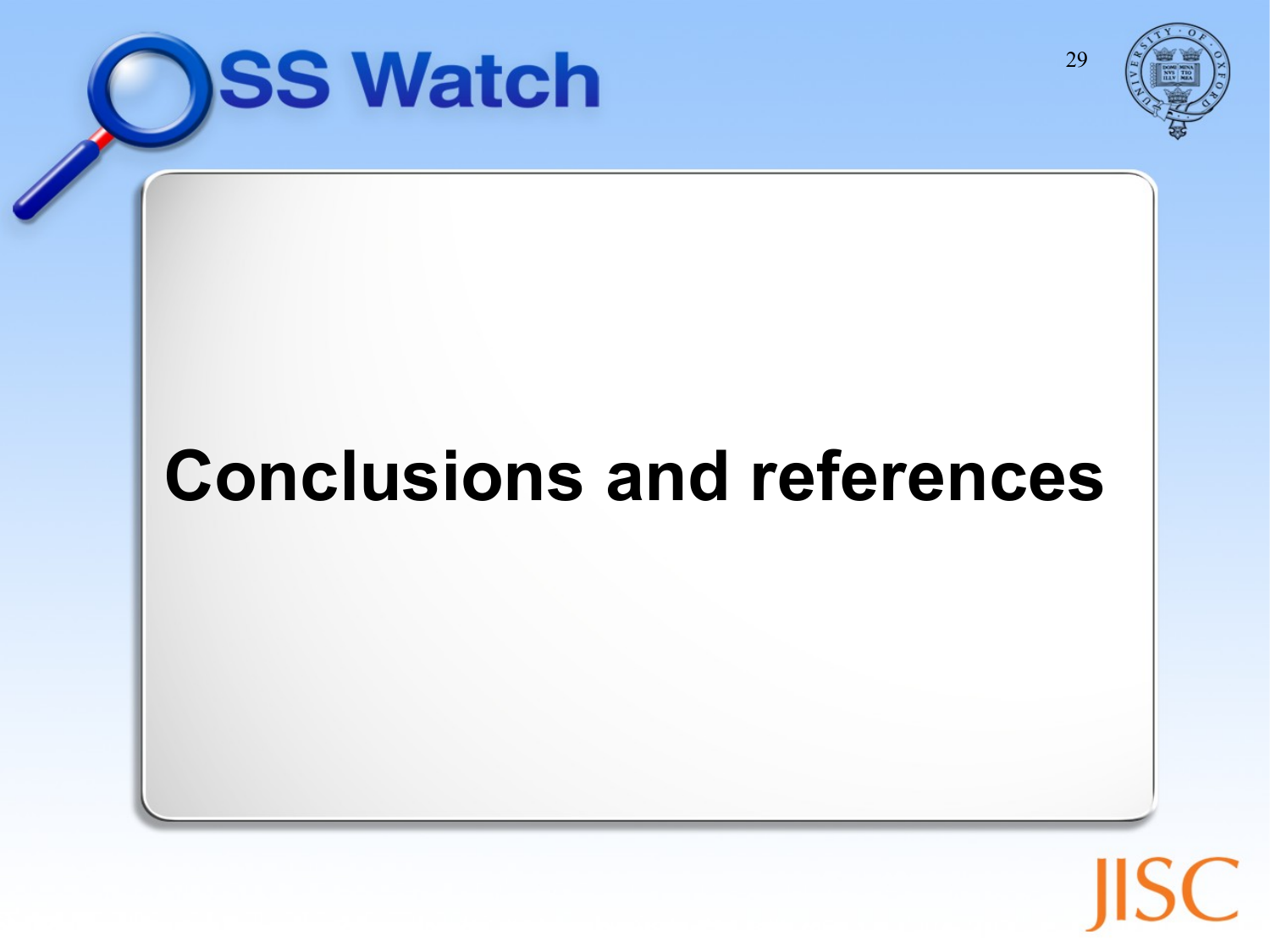



#### **Co[nclusio](file:///Users/rgardler/Downloads/)ns**

- OSS Watch is here to help you [info@oss-watch.ac.uk](mailto:info@oss-watch.ac.uk)
- Open source starts with a licence, but works thanks to the community and development practices
- Volunteers, small and big businesses... but are they reaching FE?
- Trend is clearly towards more open source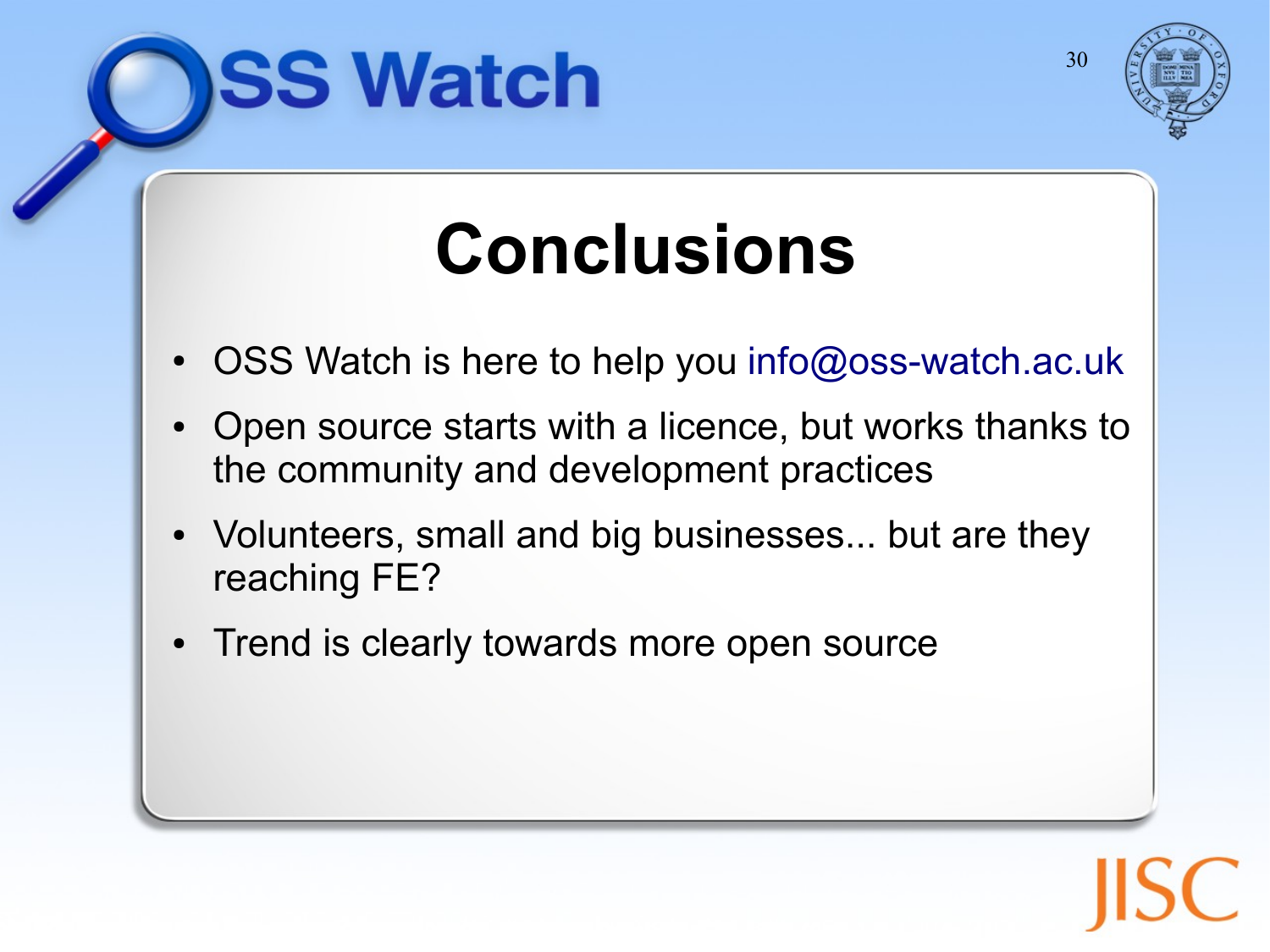



## **References (1)**

- [1] InfoWorld. Open Source Management: Trends, Requirements and *Future Needs for the Open Source Enterprise*. White paper. Do[wnloaded 28 Oct 2008.](file:///Users/rgardler/Downloads/) http://www.infoworld.com/pdf/whitepaper/InfoWorld\_Open\_Source\_Man agement.pdf
- [2] e-Government Unit, Cabinet Office. *Open source software, Use within UK Government*. Version 2. 28 Oct 2004. [http://www.govtalk.gov.uk/documents/oss\\_policy\\_version2.pdf](http://www.govtalk.gov.uk/documents/oss_policy_version2.pdf)
- [3] S. Kallas. *Answer given by Mr Kallas on behalf of the Commission*. Parliamentary Questions. 17 Sep 2008. http://www.europarl.europa.eu/sides/getAllAnswers.do?reference=E-2008-3622&language=EN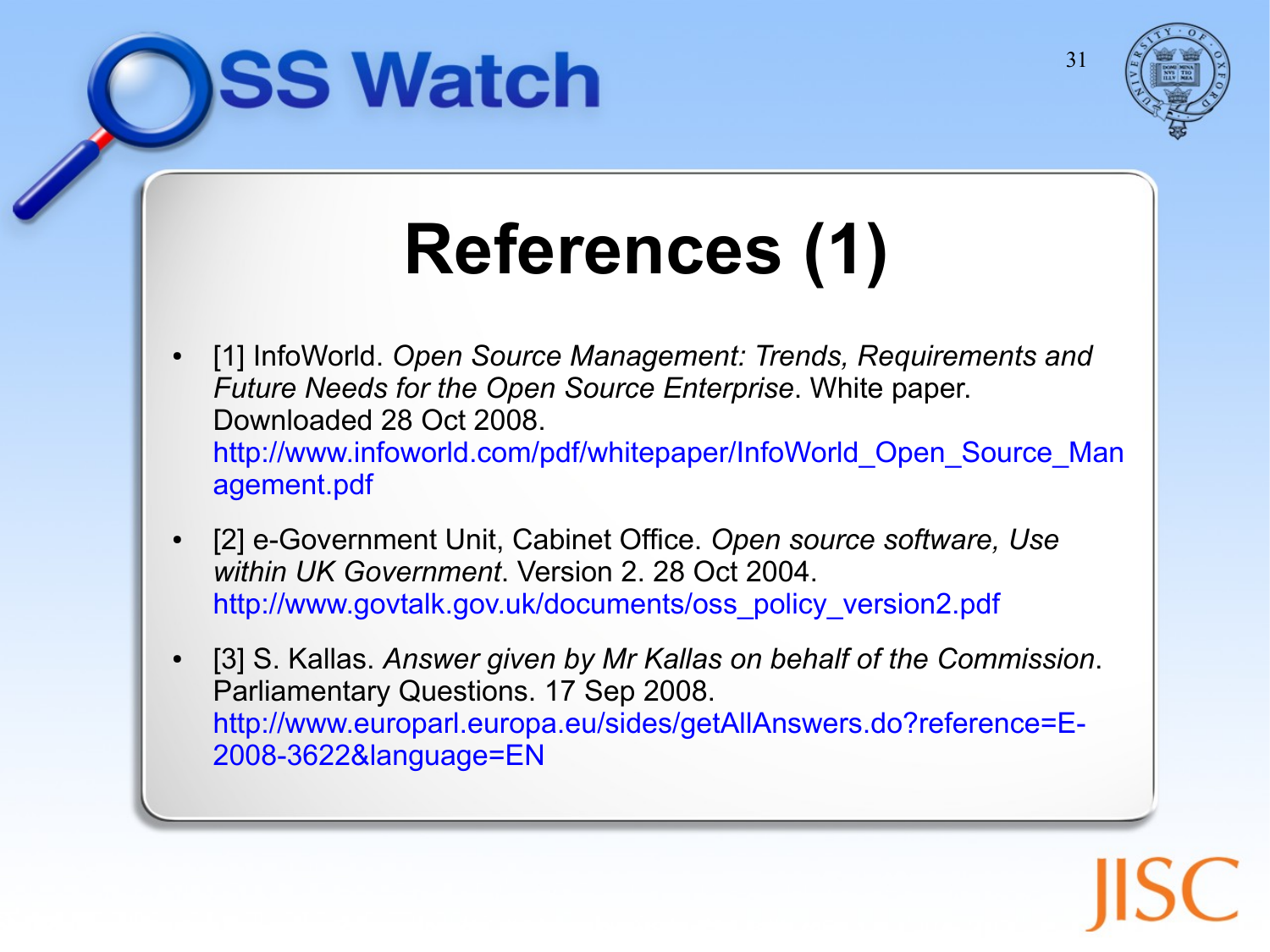



## **References (2)**

- [4] JISC. Policy on open source software for JISC projects and services. La[st revision 24 Jan 2005.](file:///Users/rgardler/Downloads/) [http://www.jisc.ac.uk/about\\_opensourcepolicy.html](http://www.jisc.ac.uk/about_opensourcepolicy.html)
- [5] A.C. Picardi et al. Open Source in Global Software: Market Impact, *Di[sruption, and Business Models](file:///Users/rgardler/Downloads/)*. IDC report. Jul 2006. <http://www.idc.com/research/viewtoc.jsp?containerId=202511>
- [6] Y.V. Natis et al. *The State of Open Source, 2008*. Gartner Report. Apr 2008. <http://www.gartner.com/DisplayDocument?id=638643>
- [7] I. Wladawsky-Berger, Head of IBM's e-Business on demand initiative. *Keynote address at OSBC 2005*. <http://itc.conversationsnetwork.org/shows/detail495.html>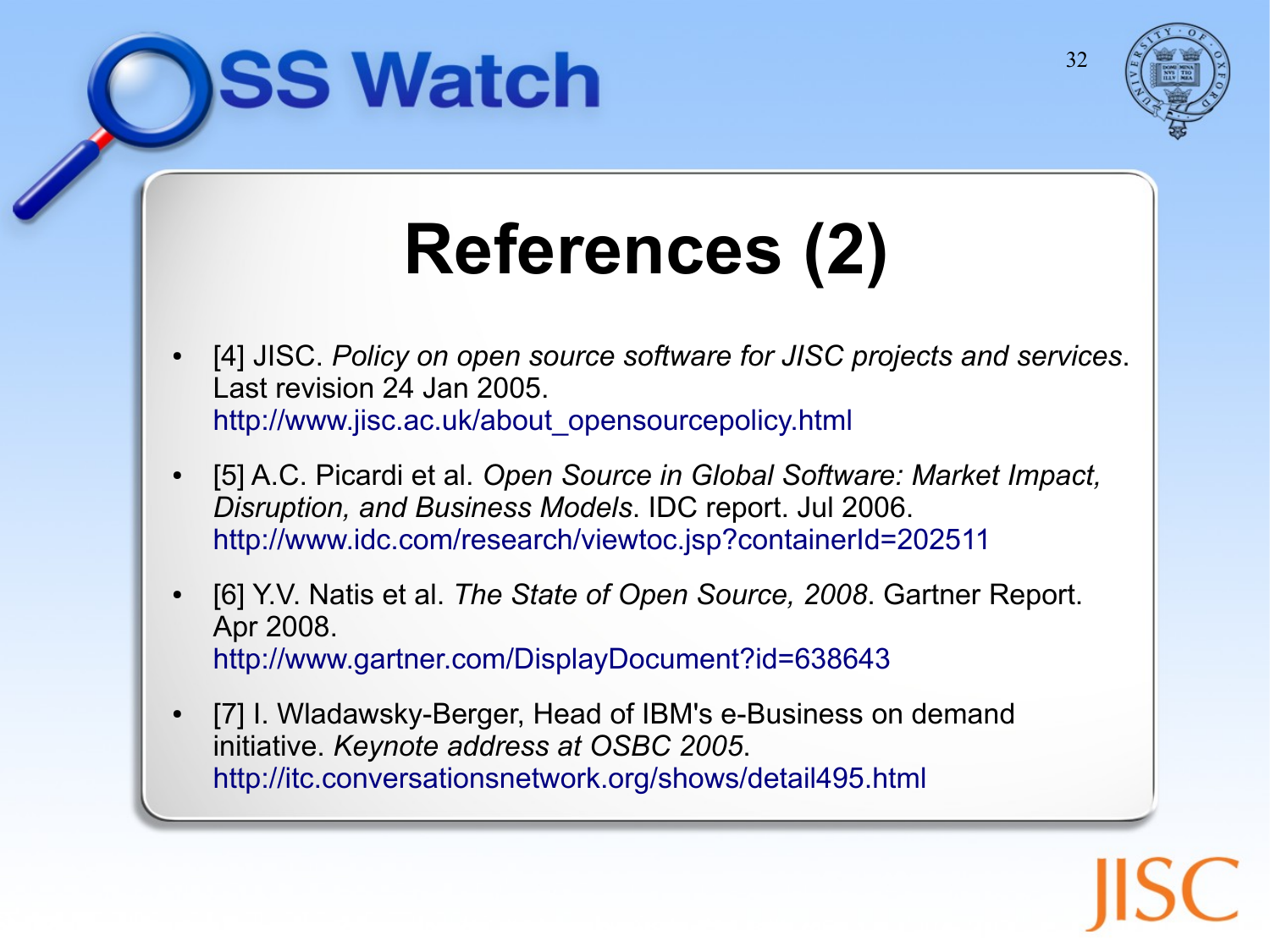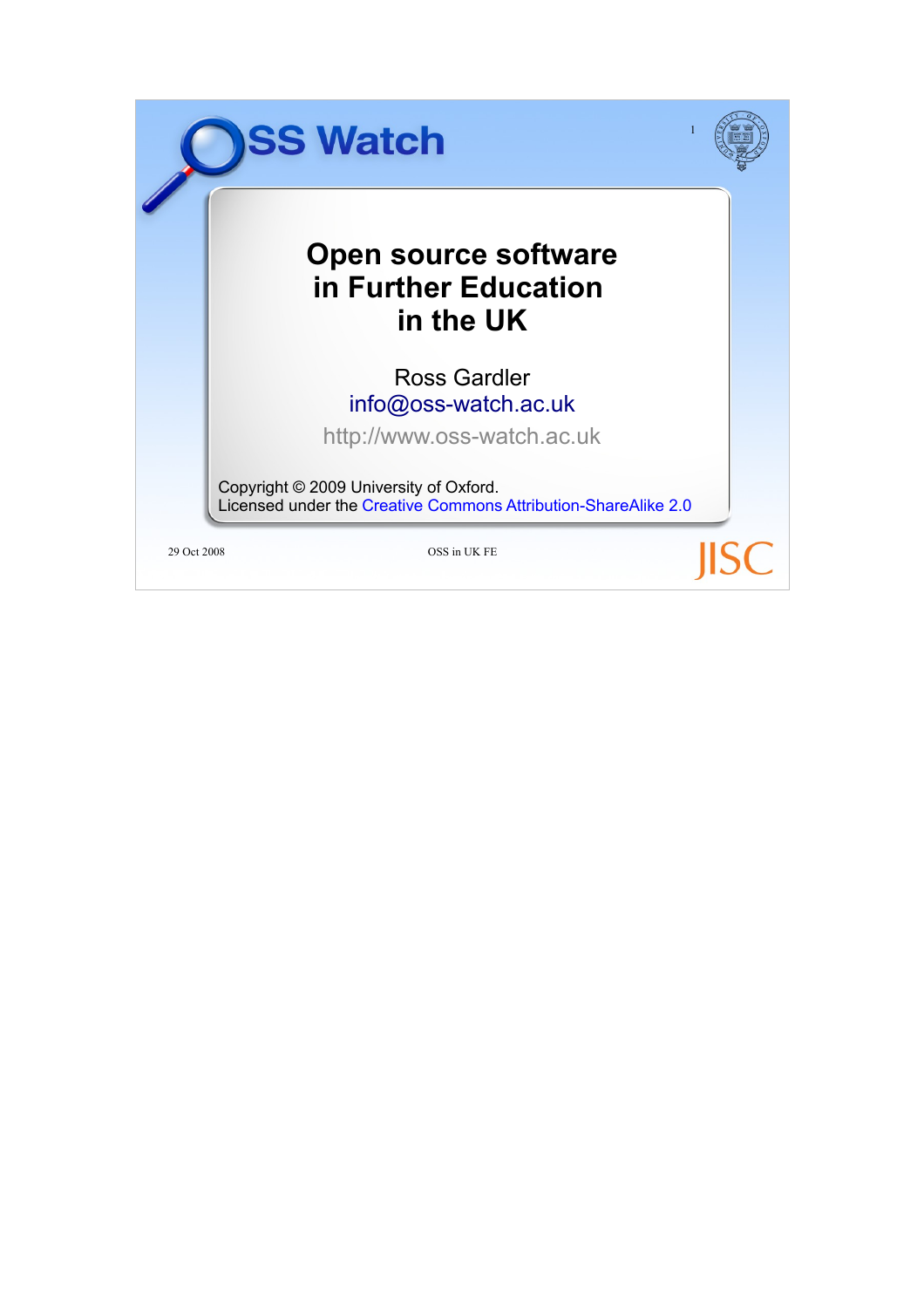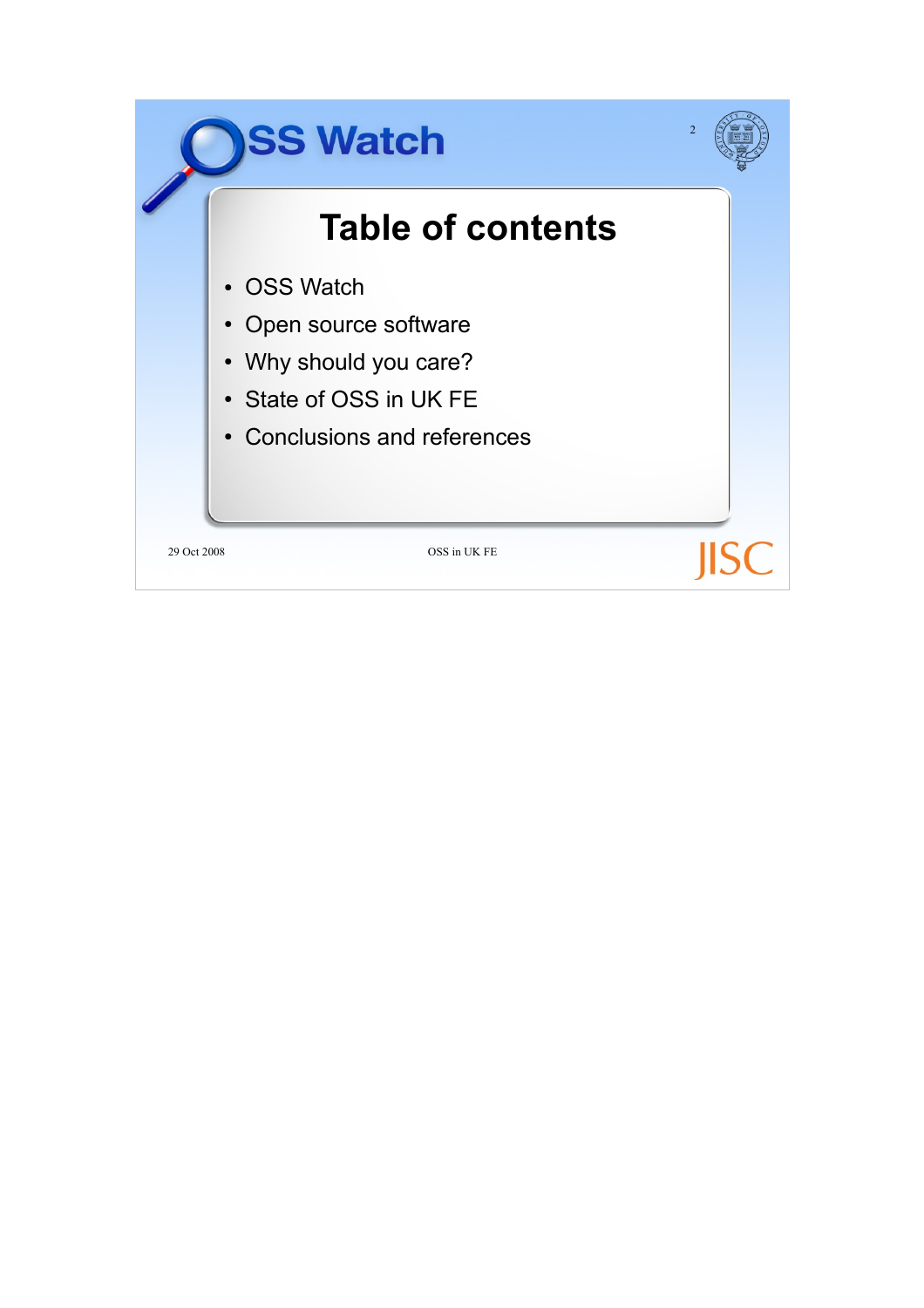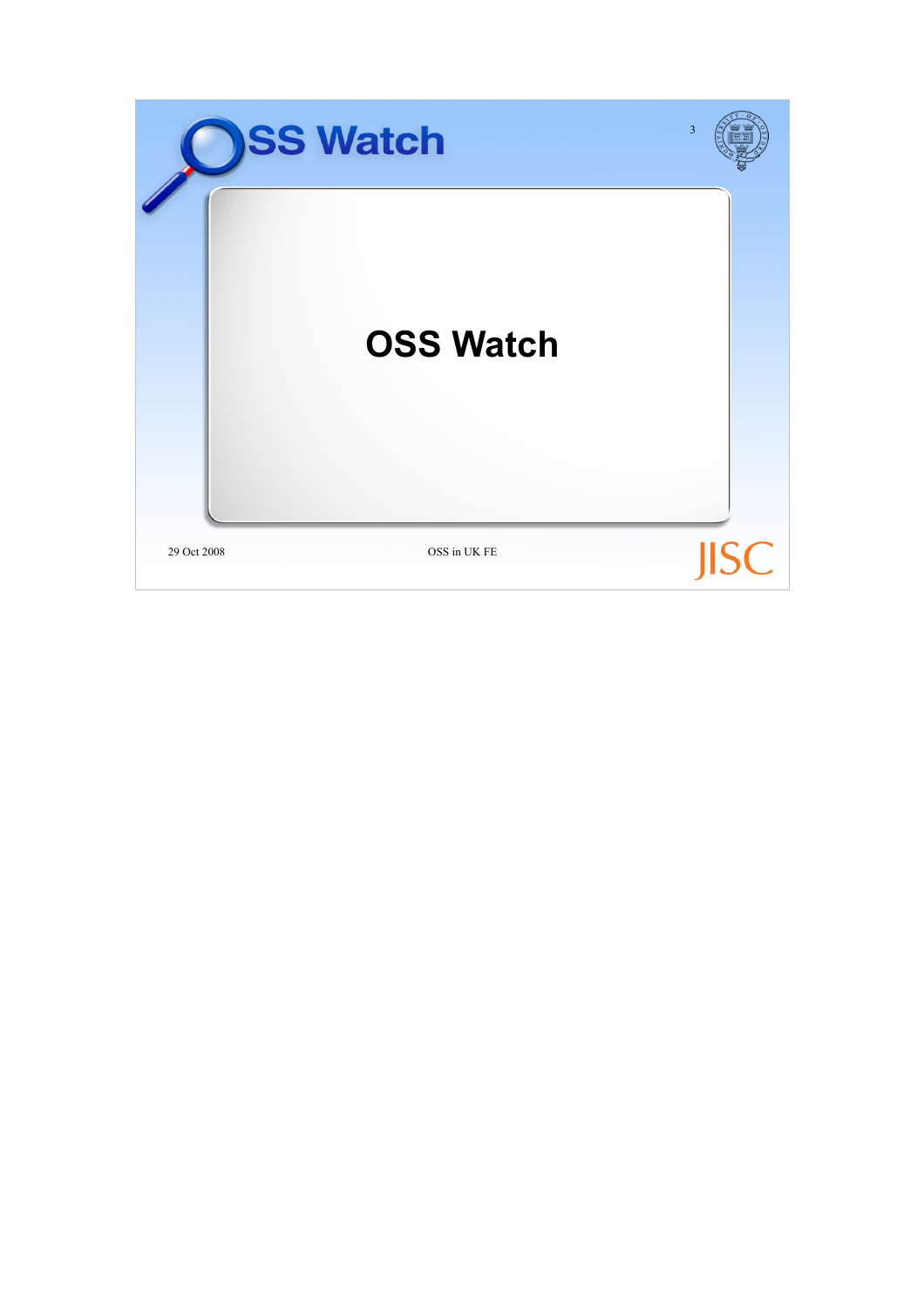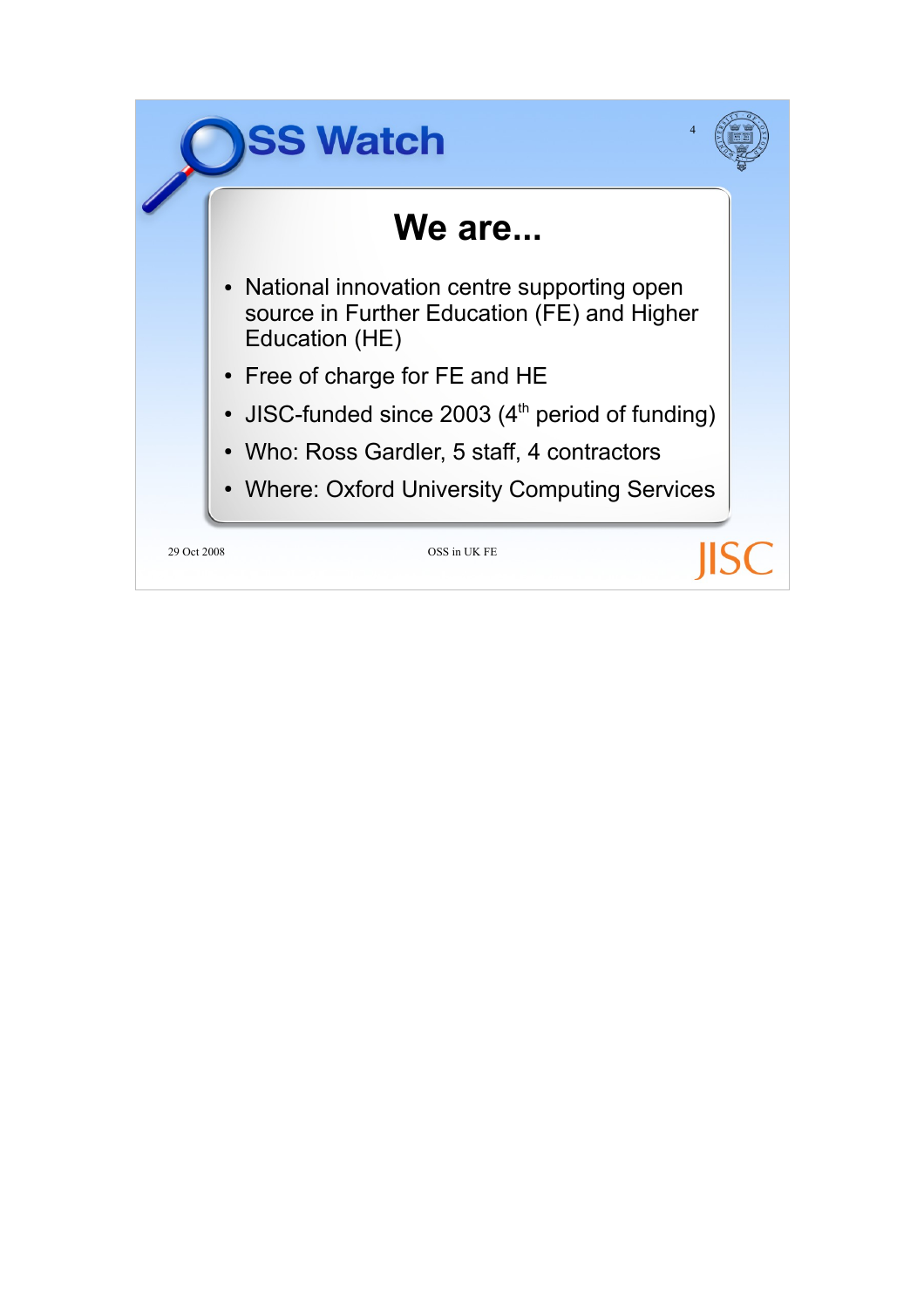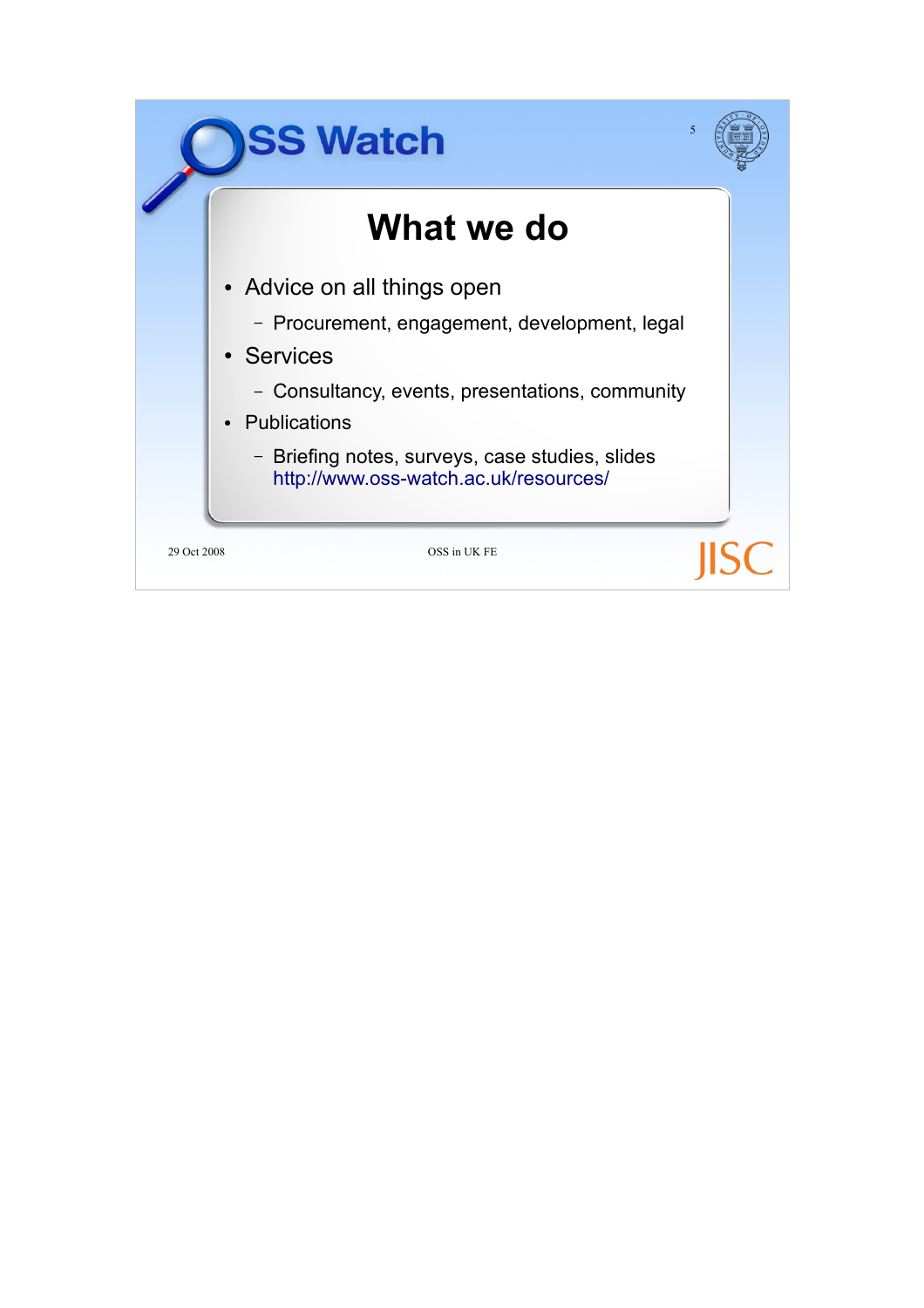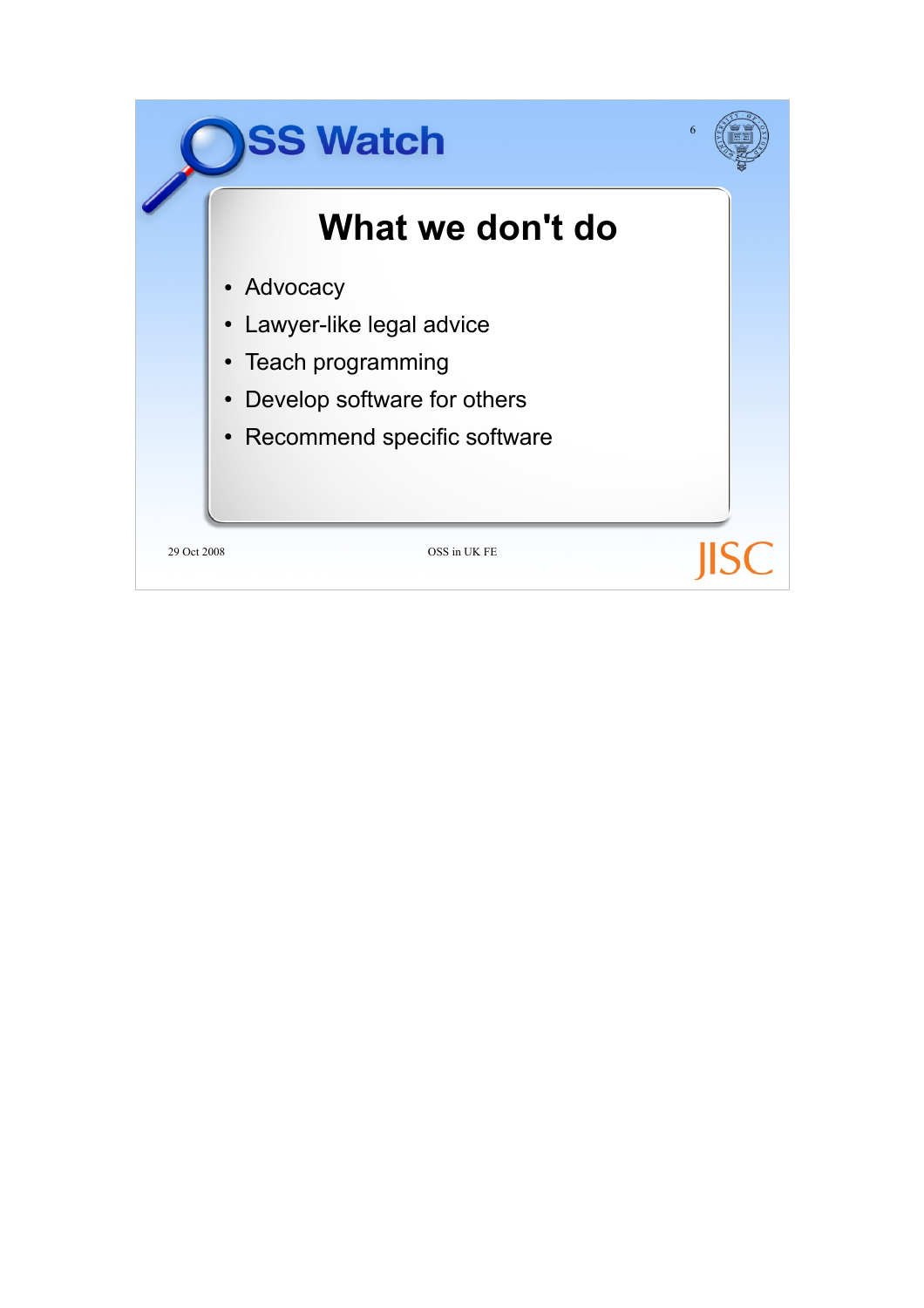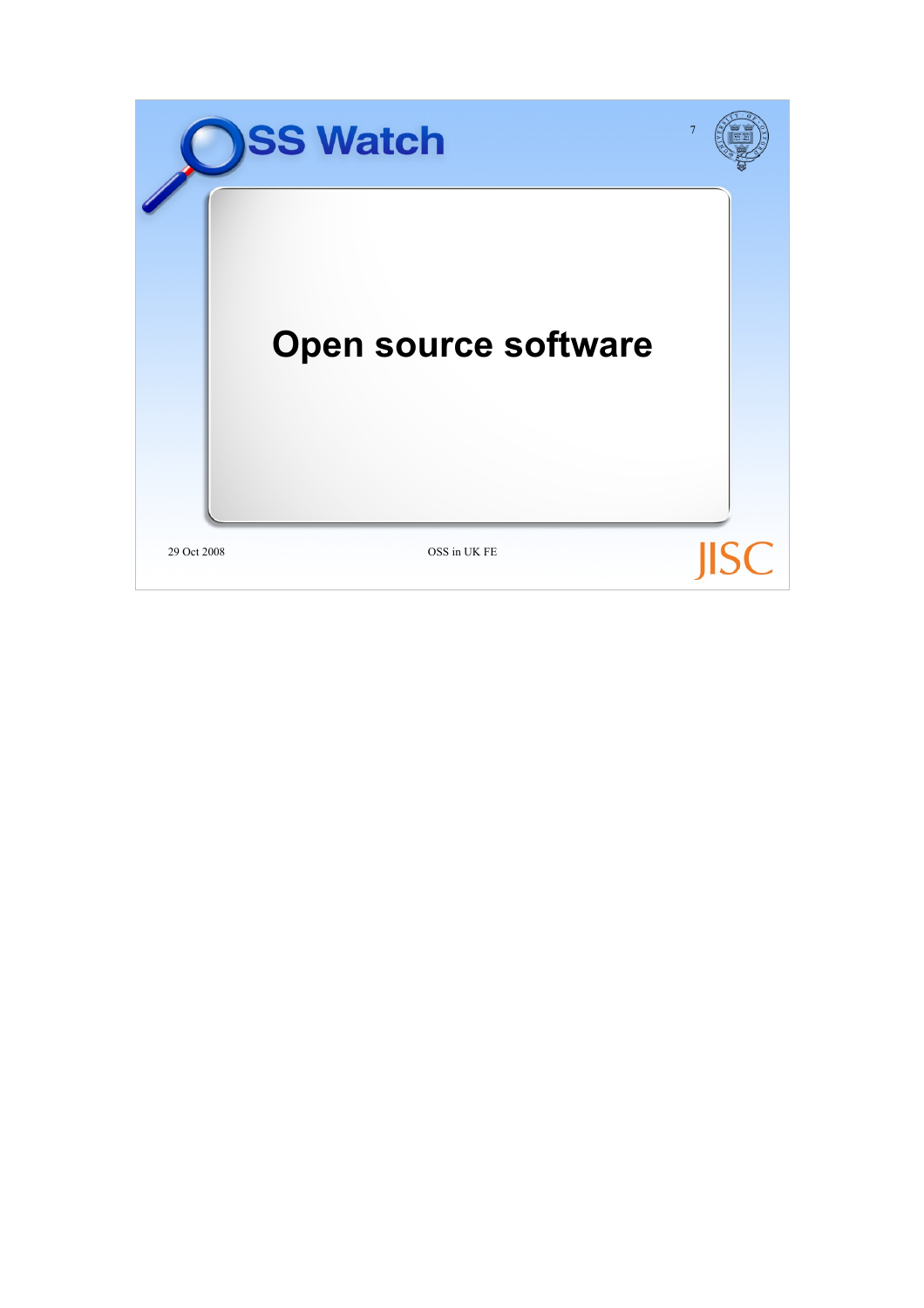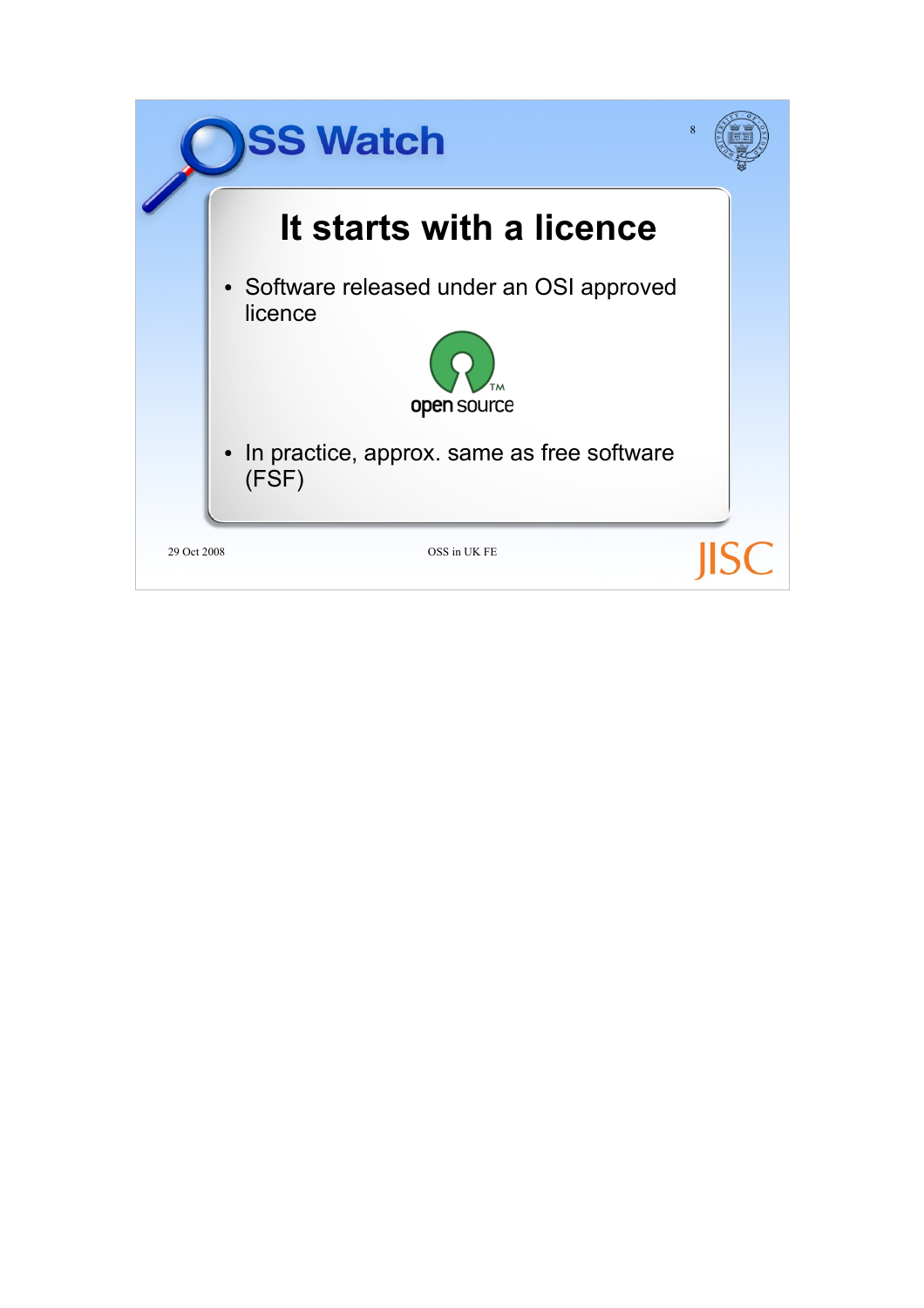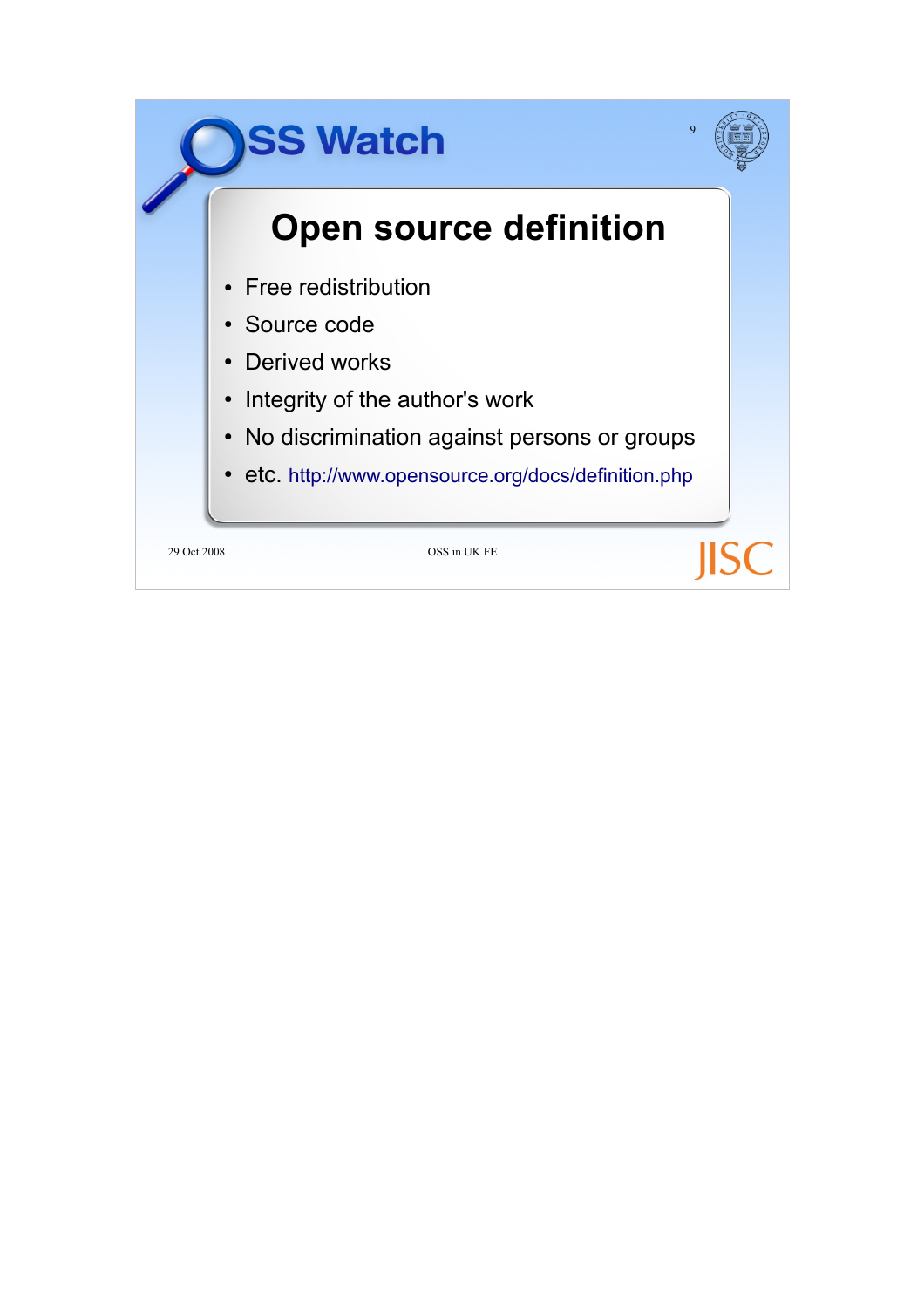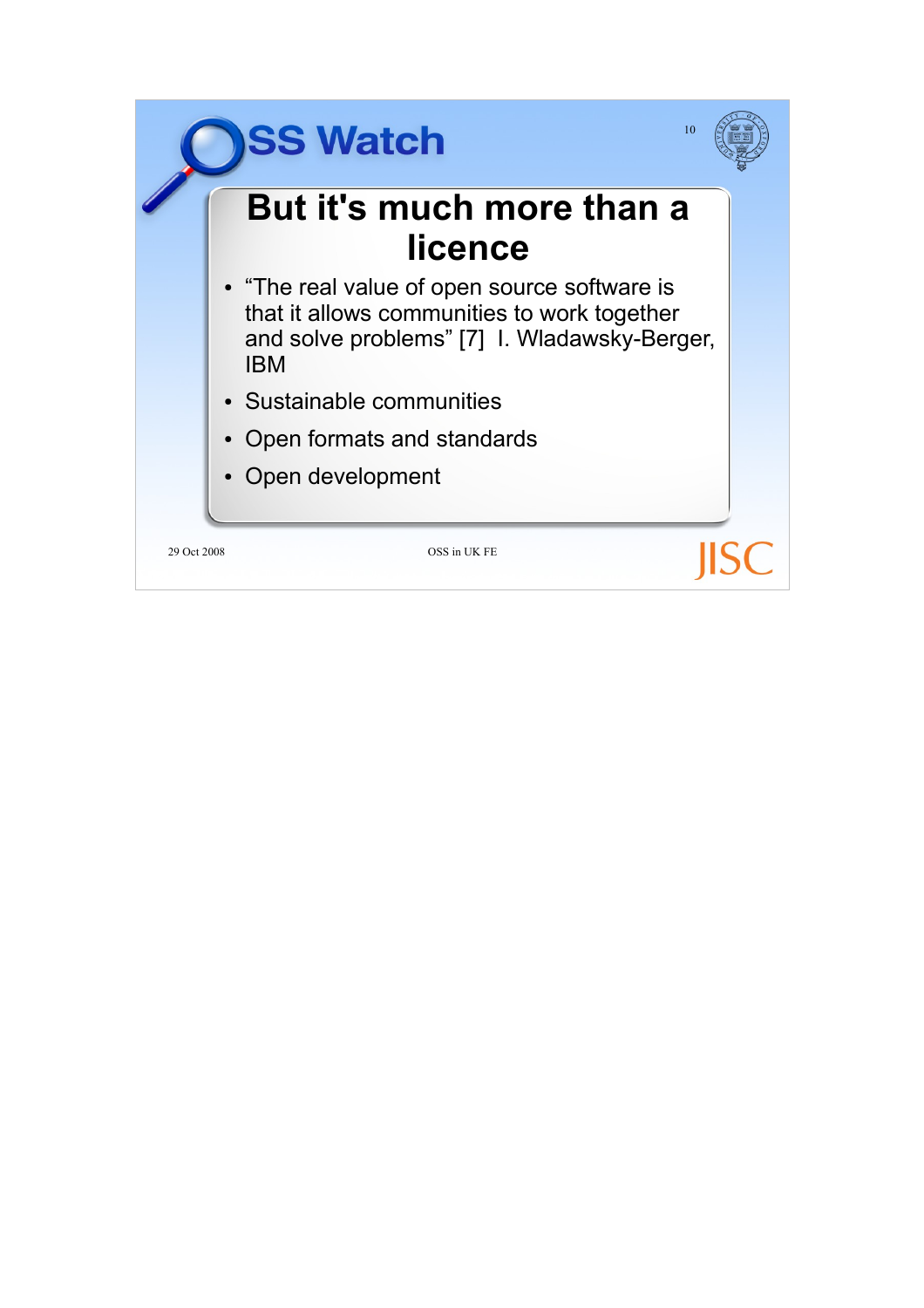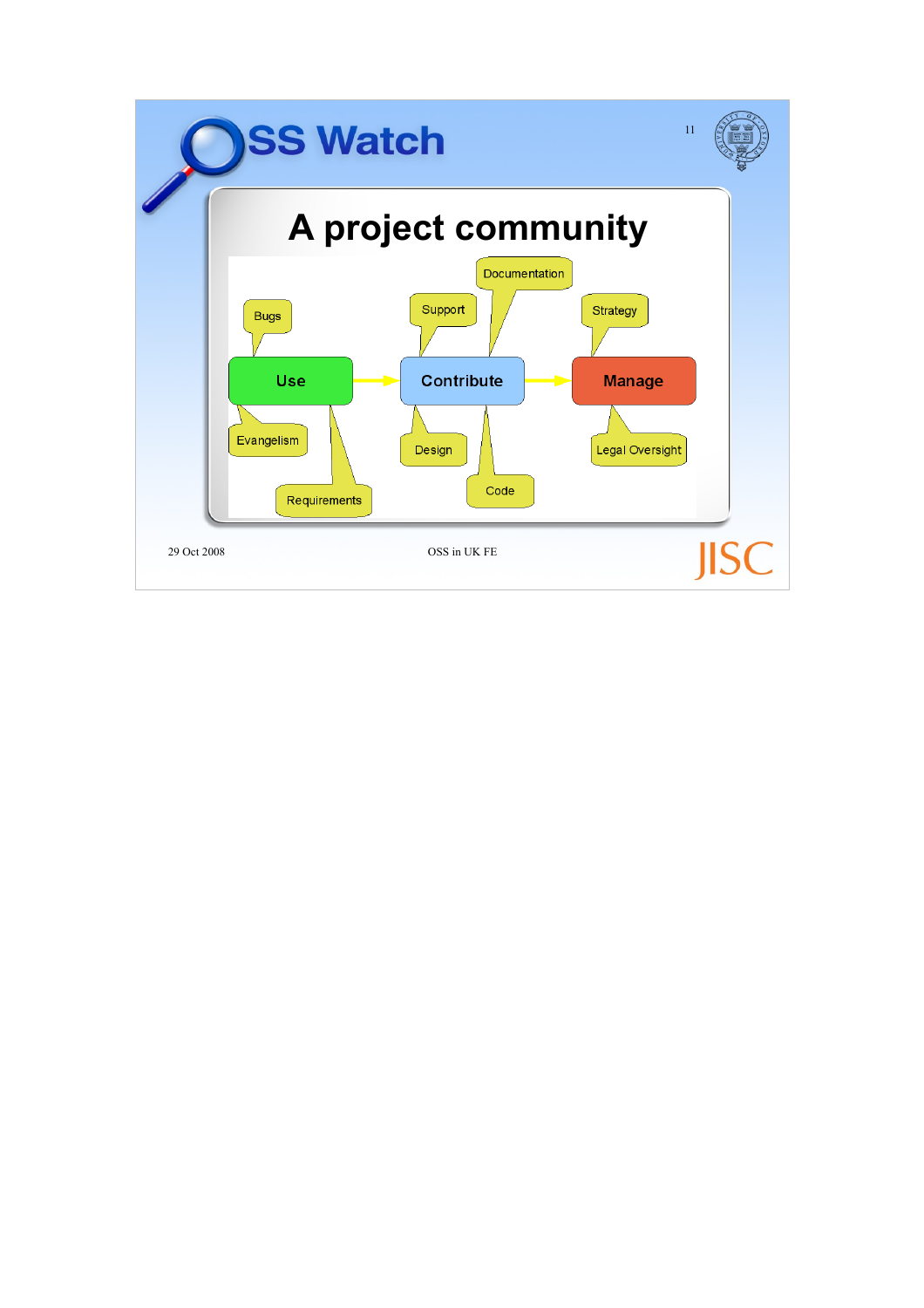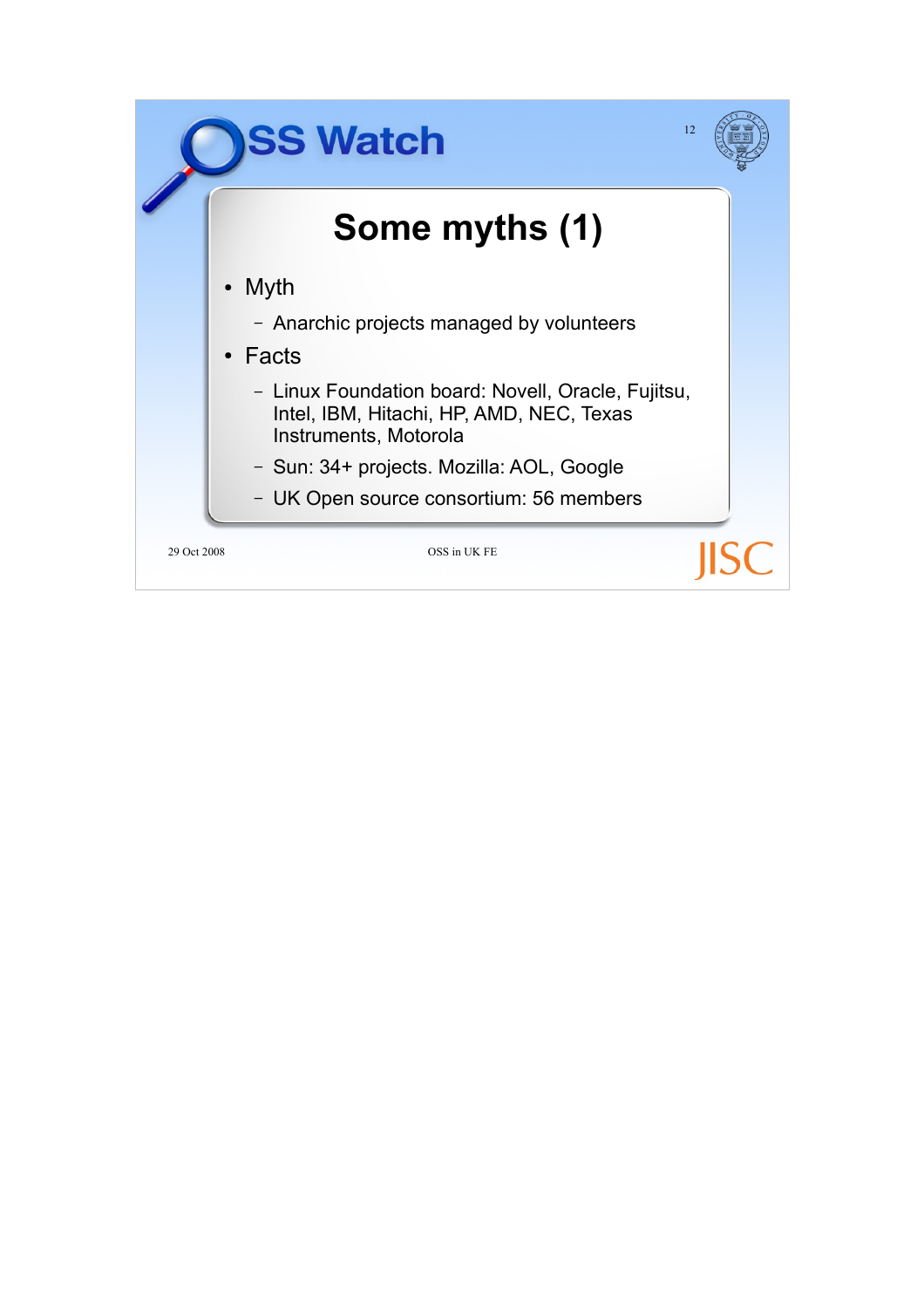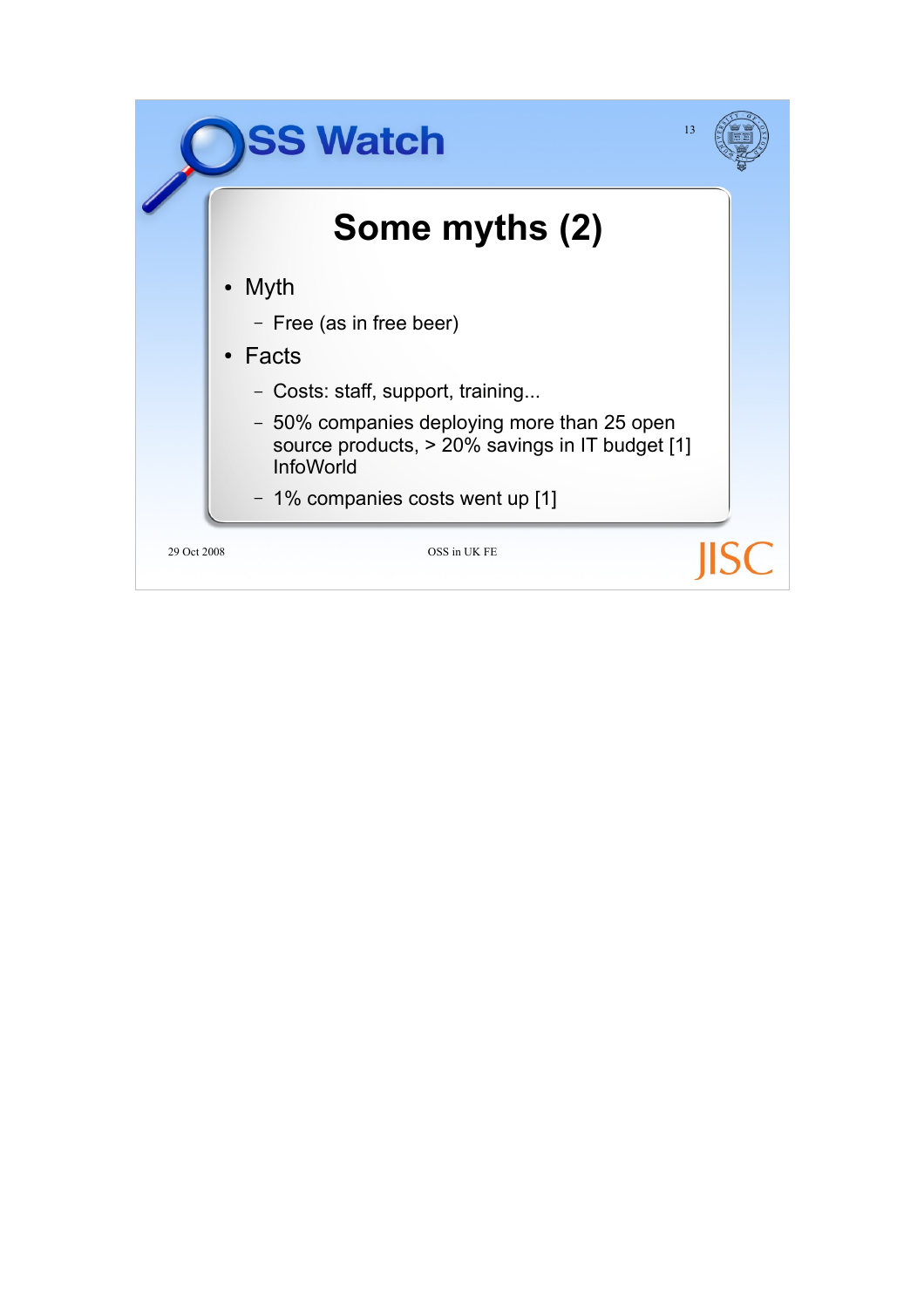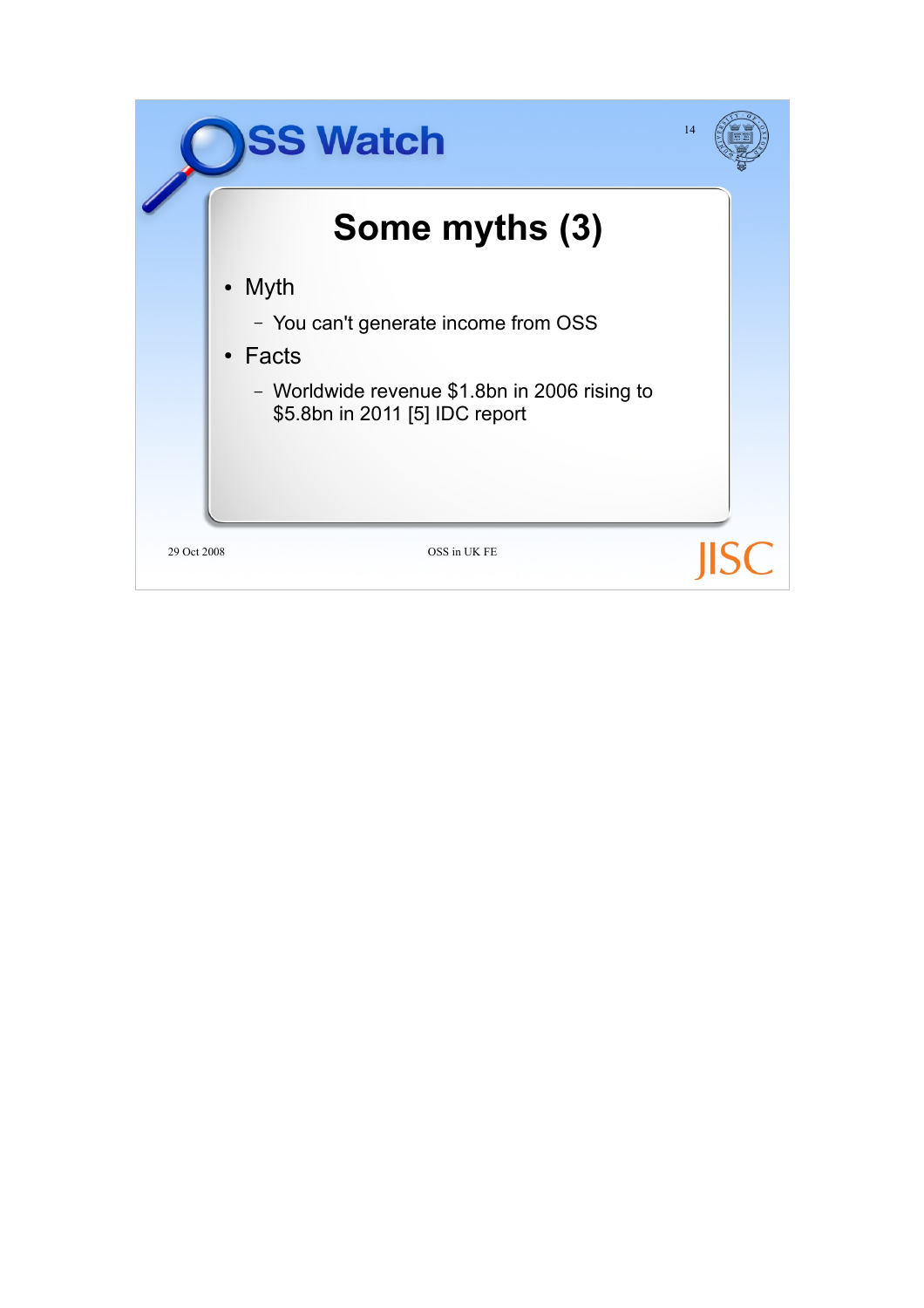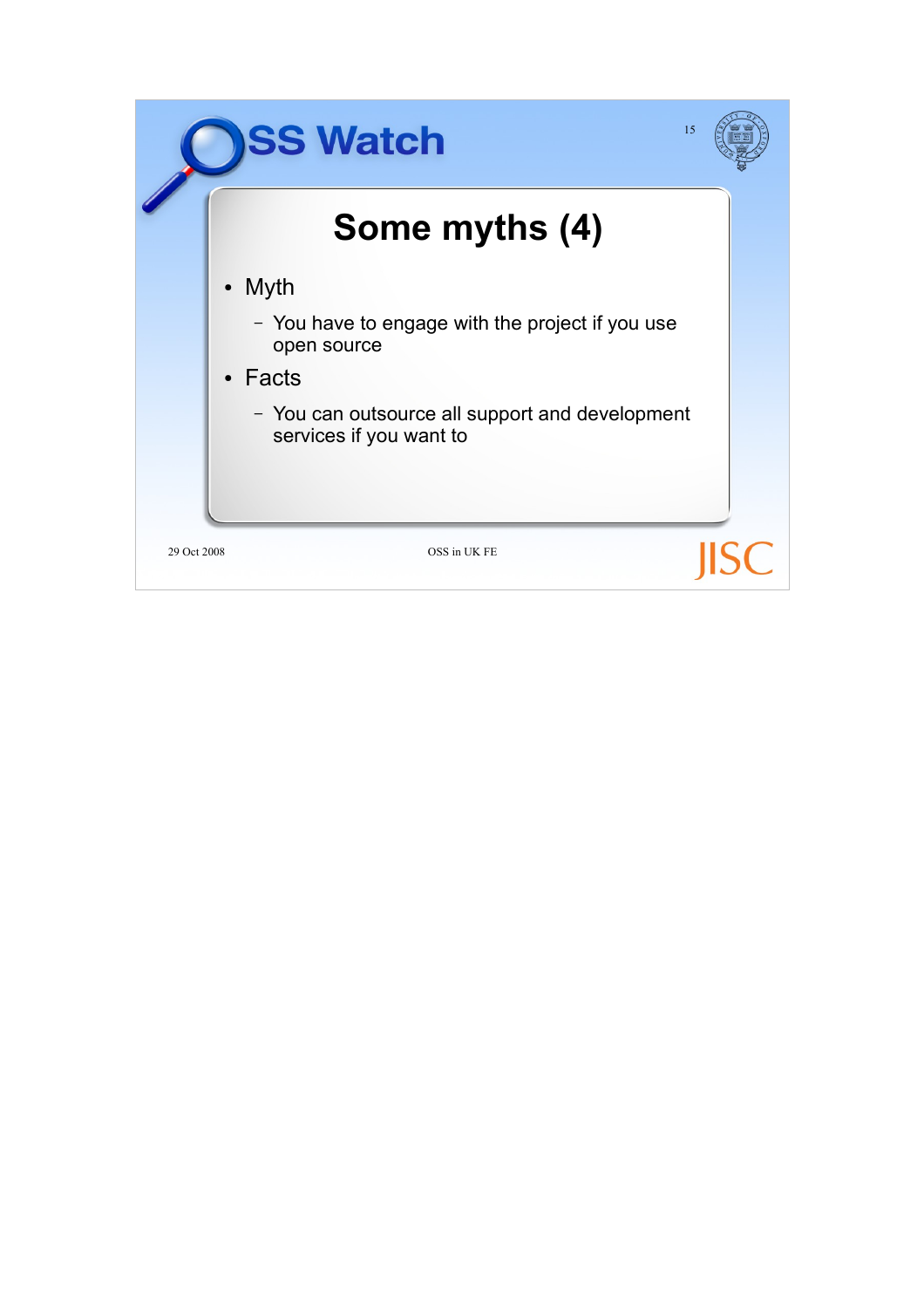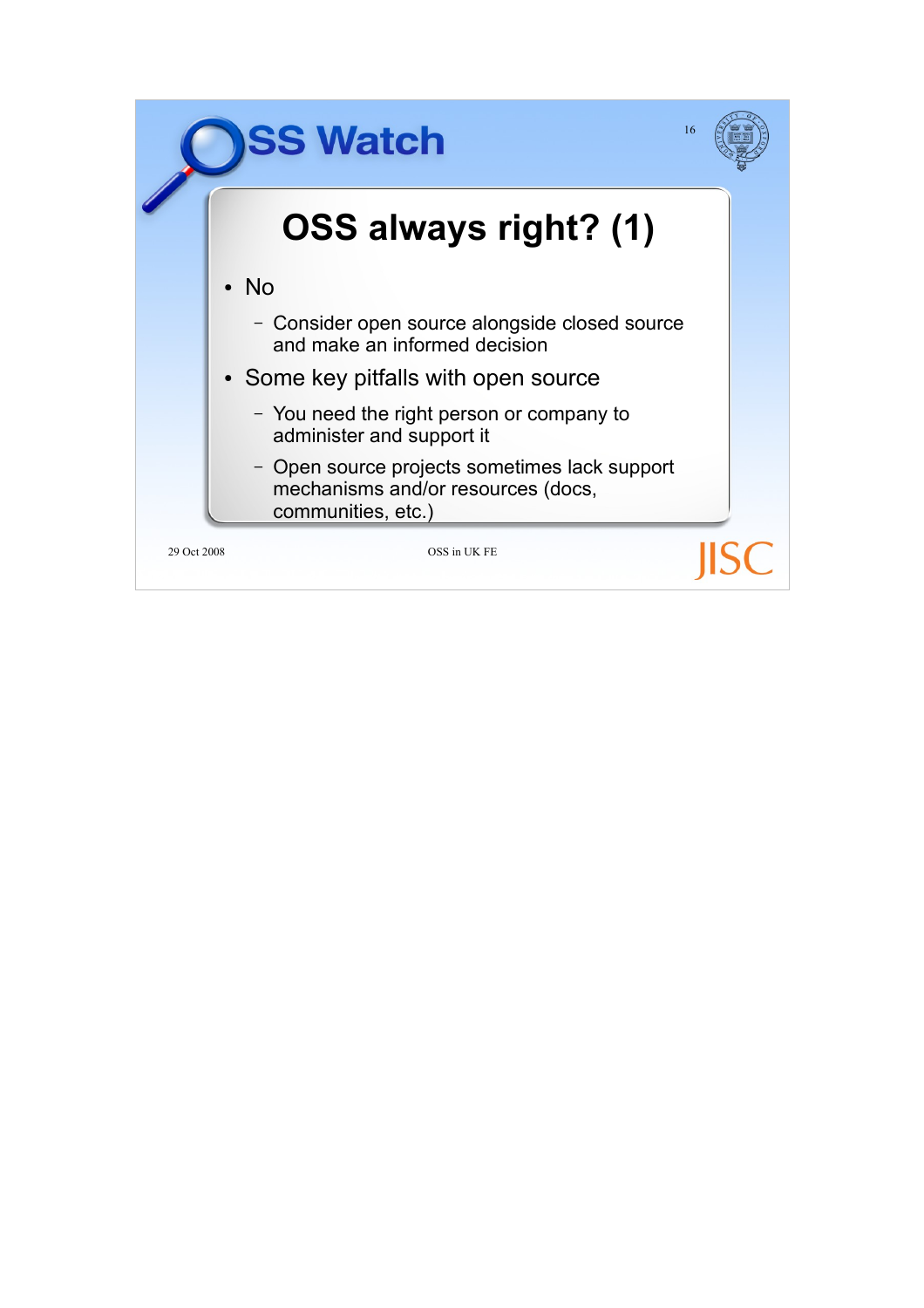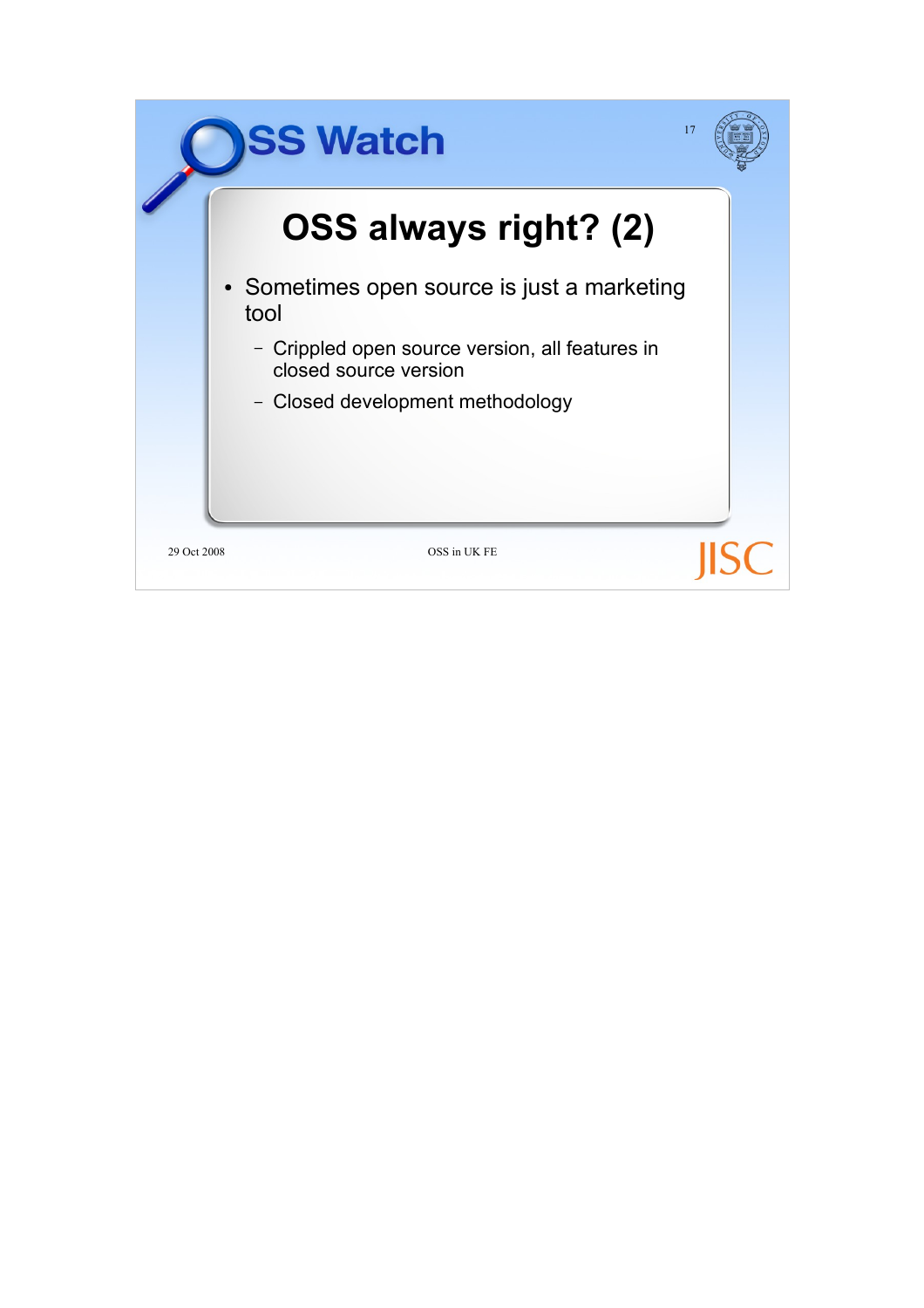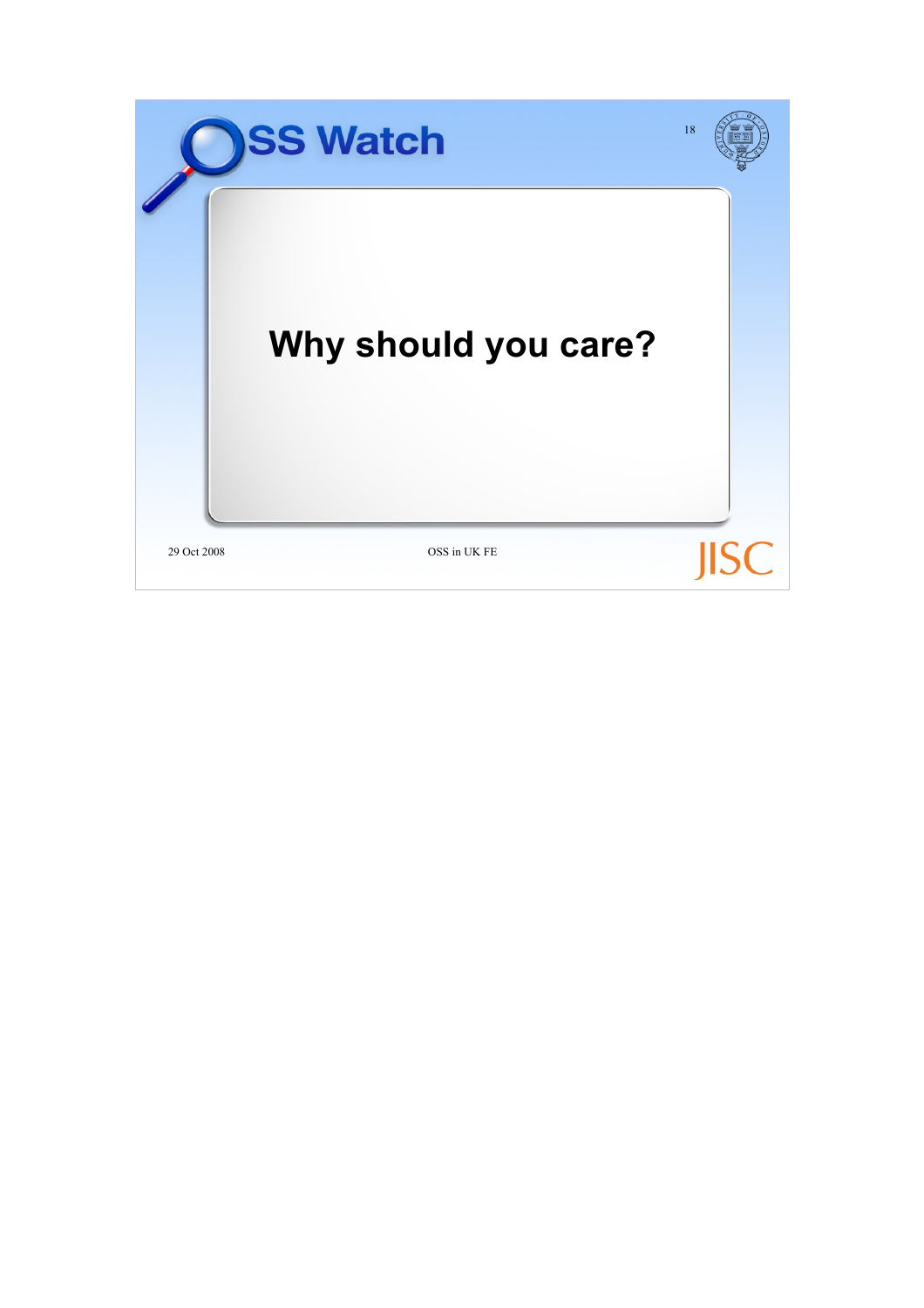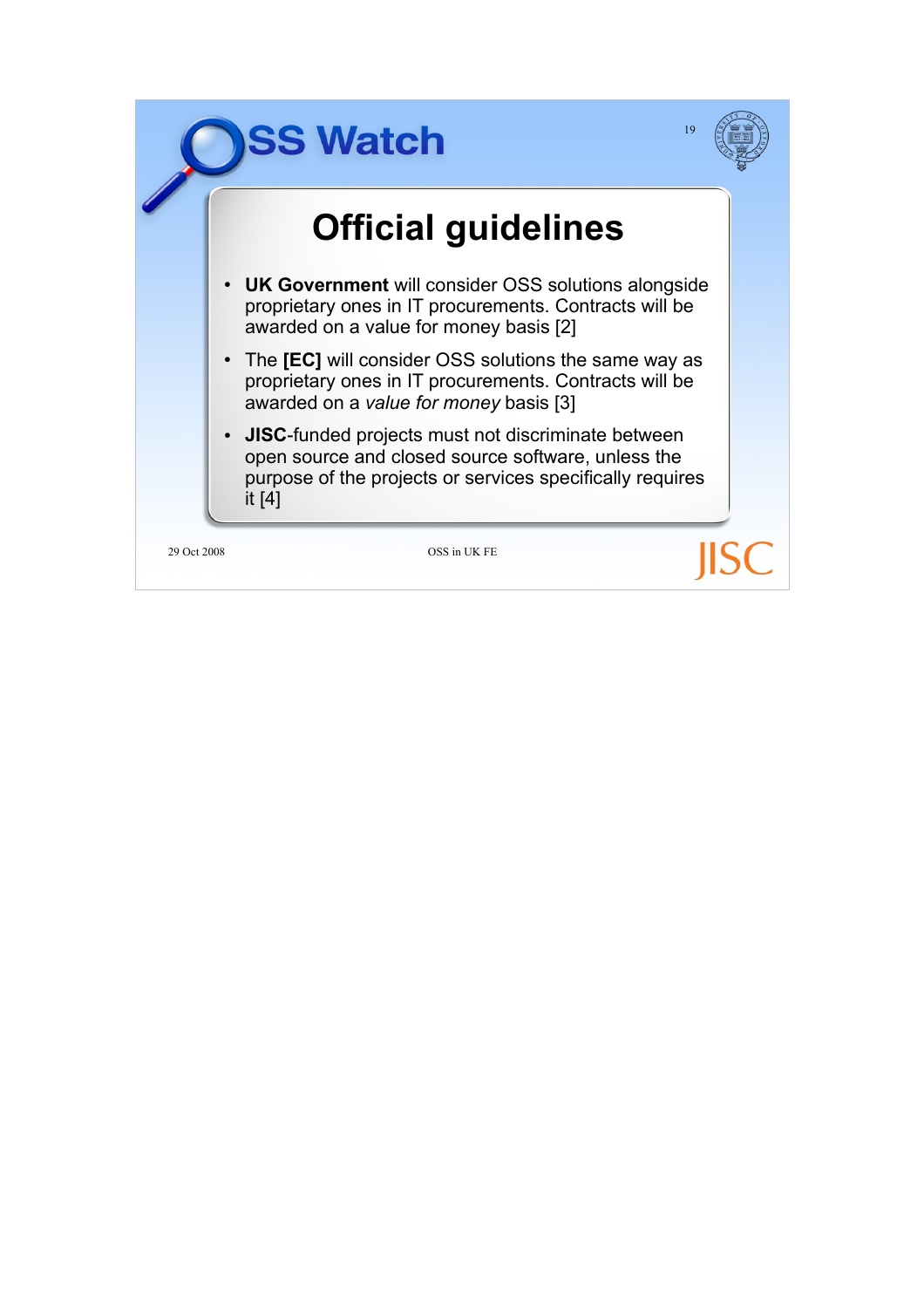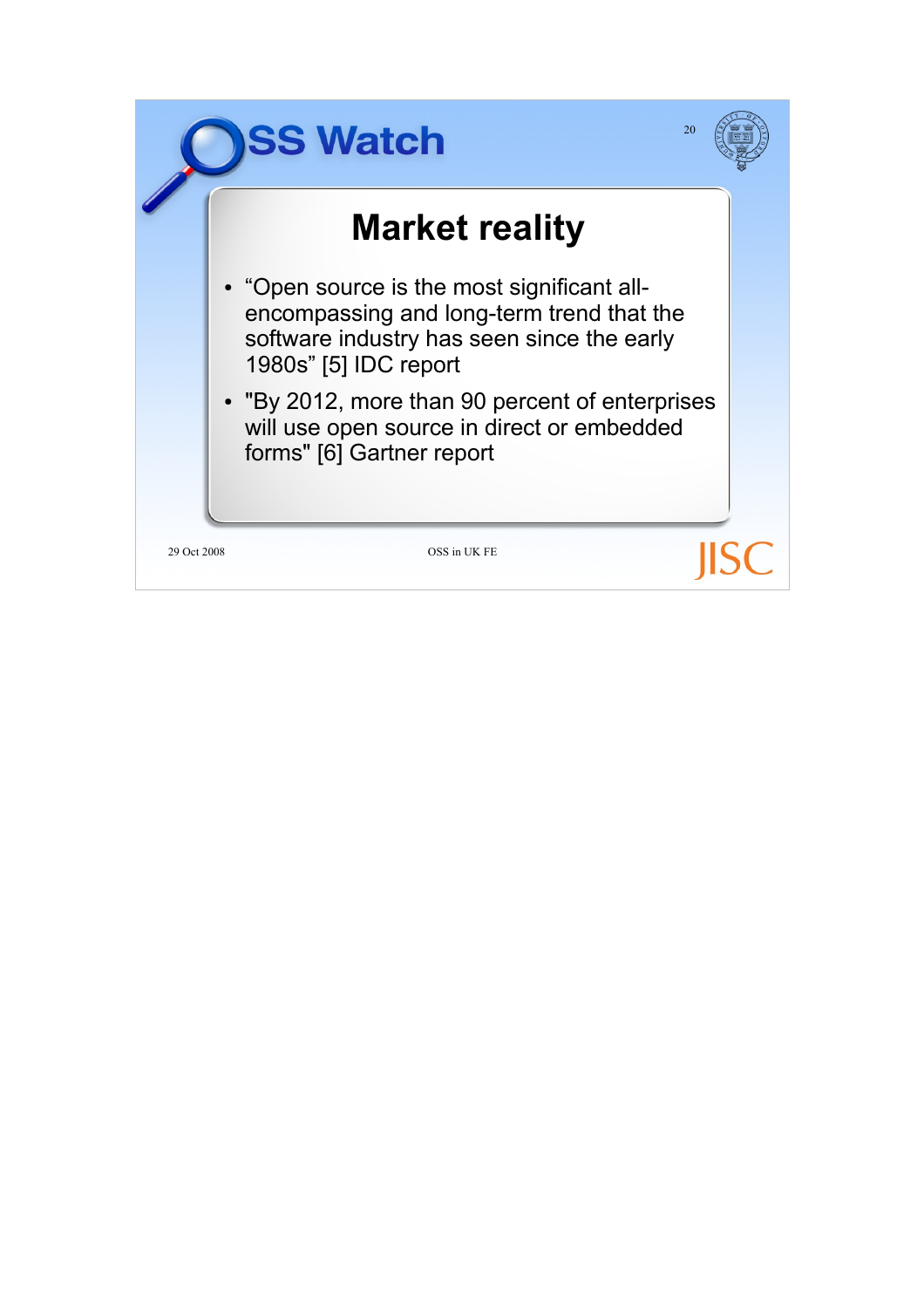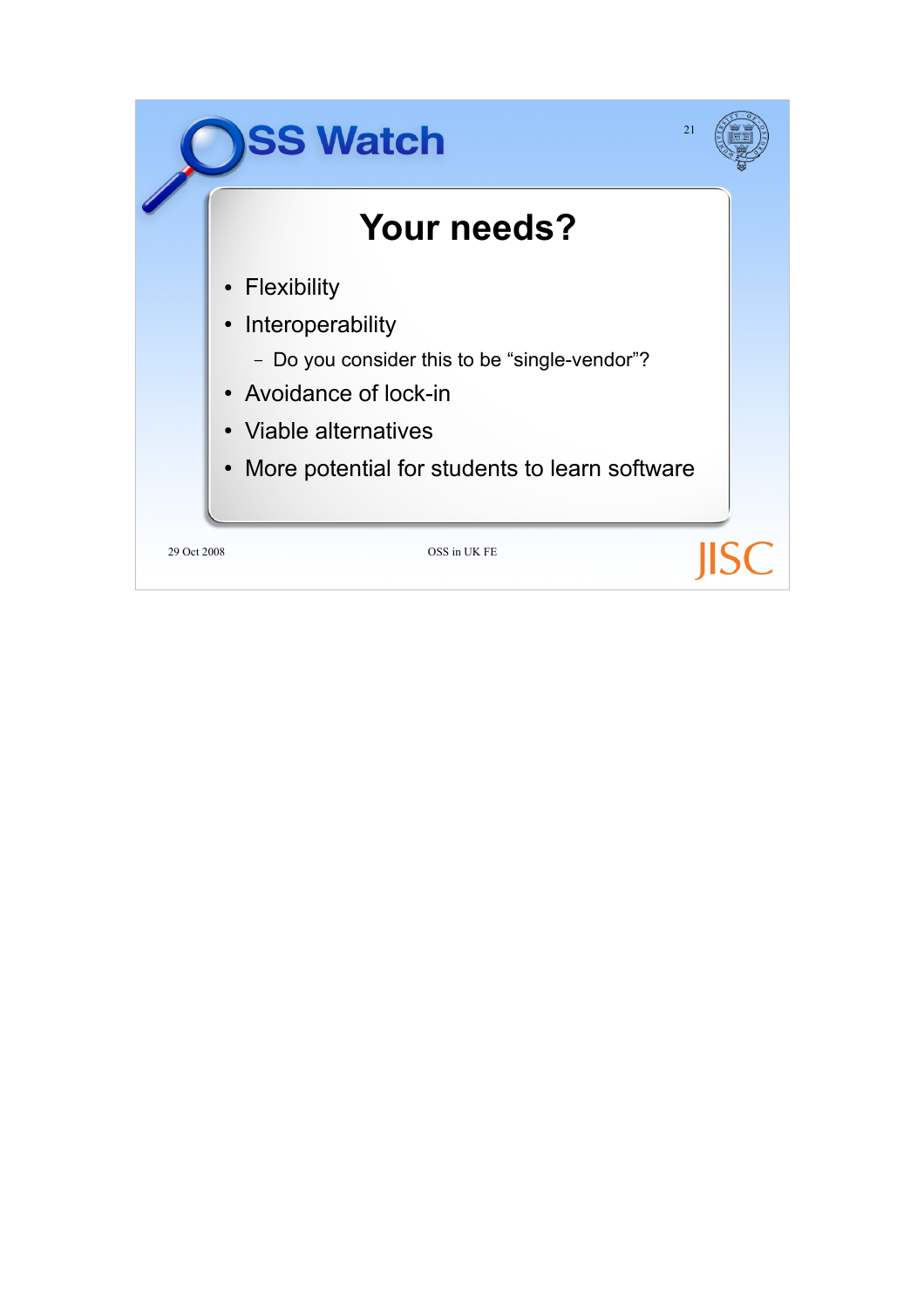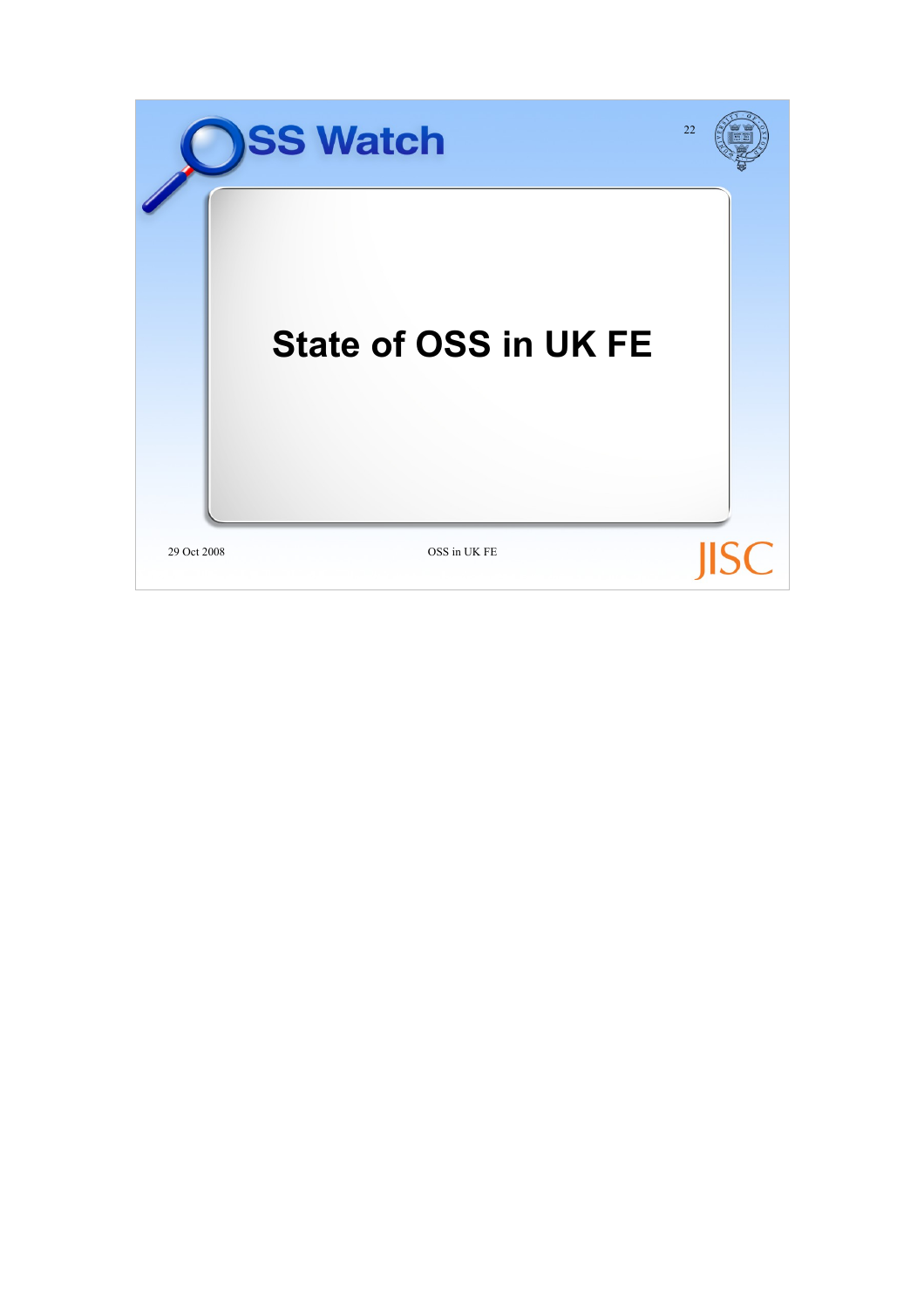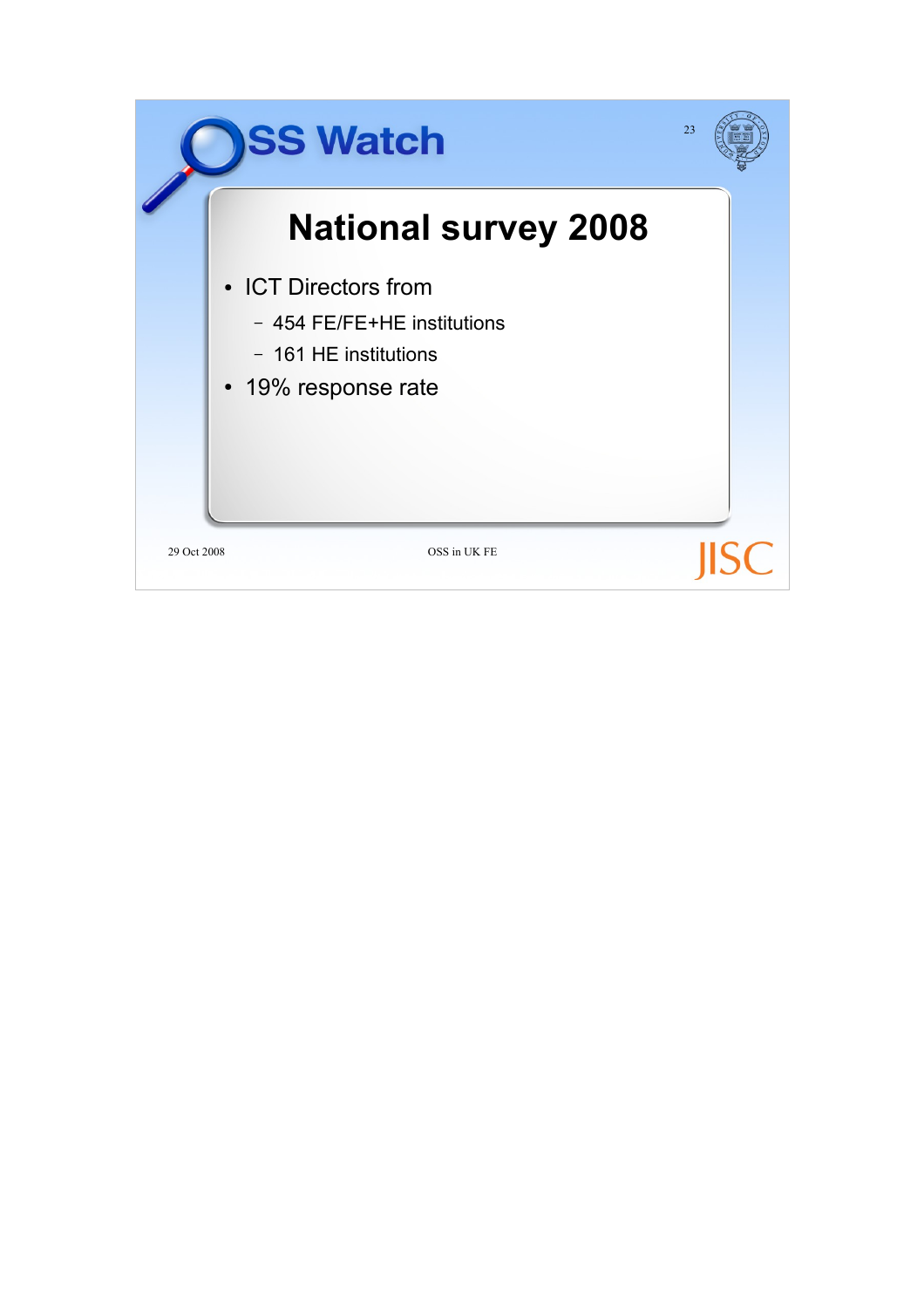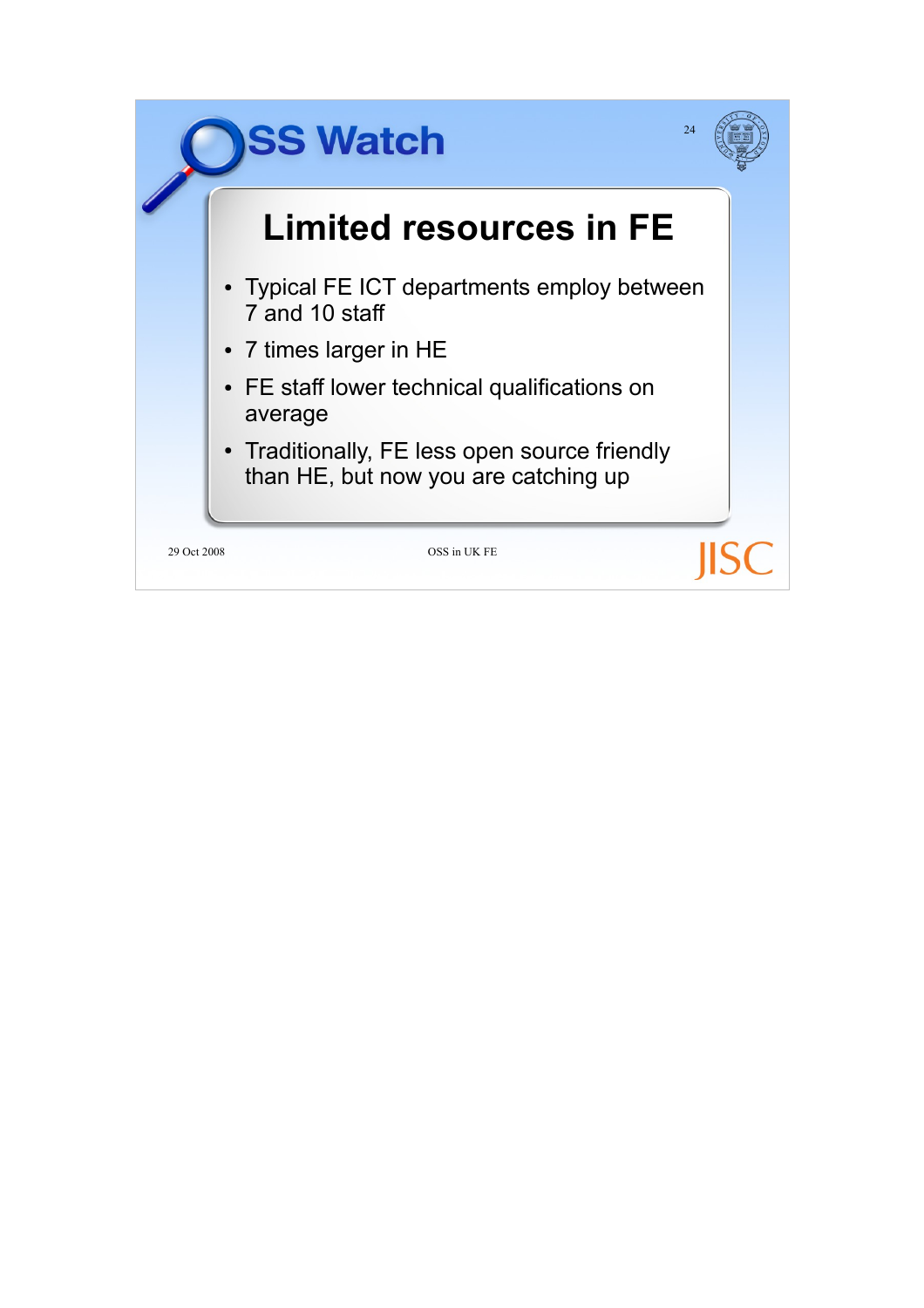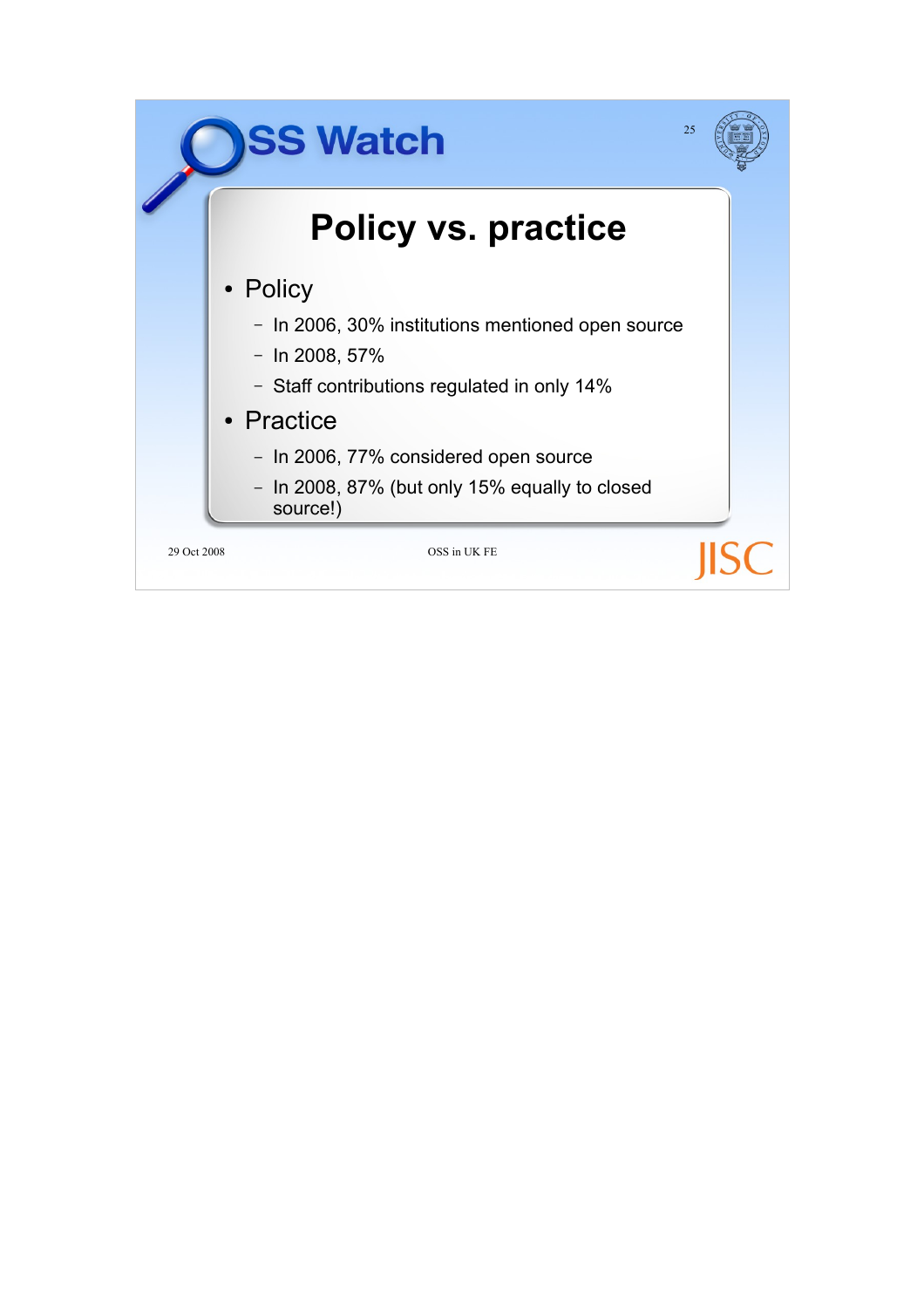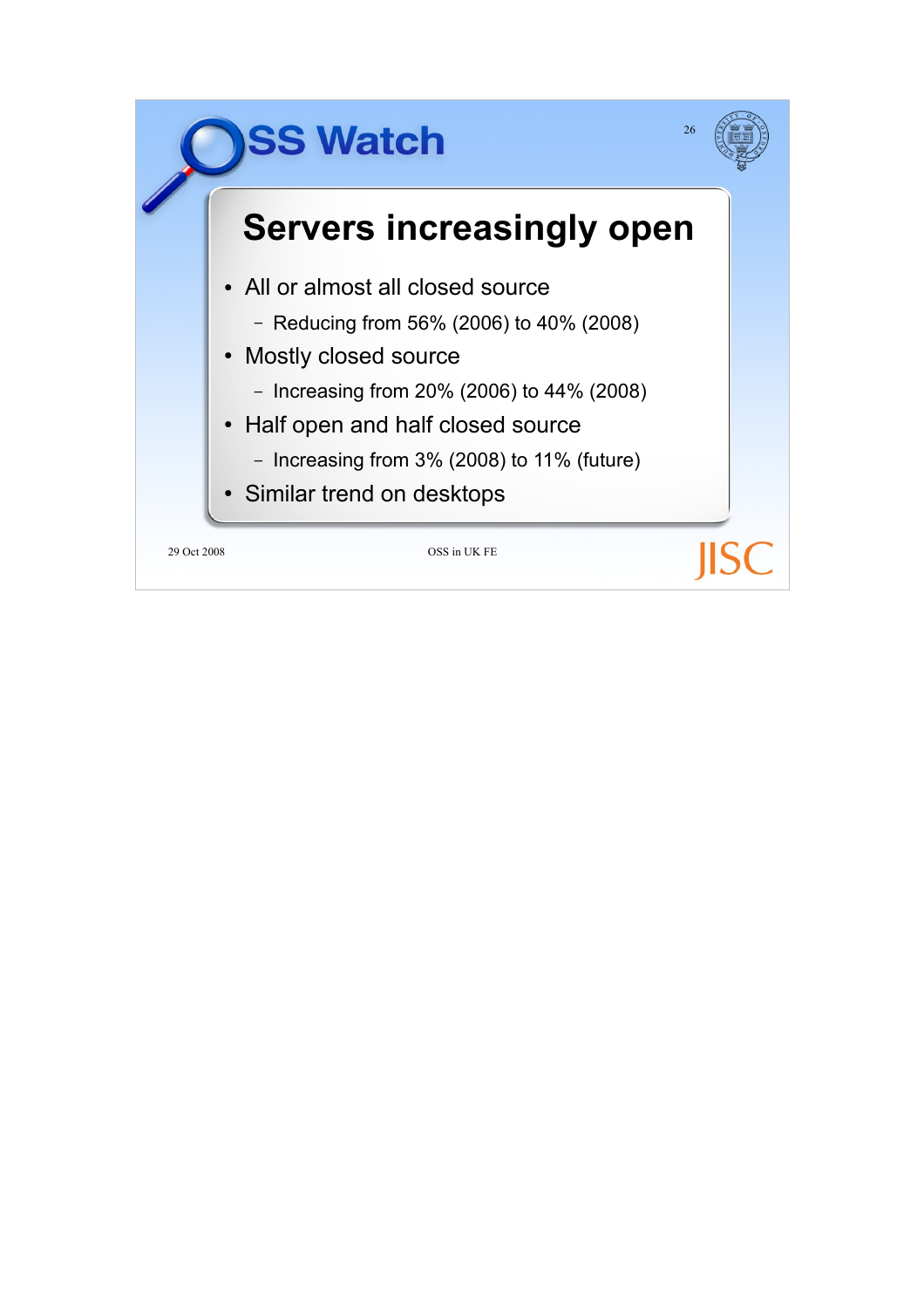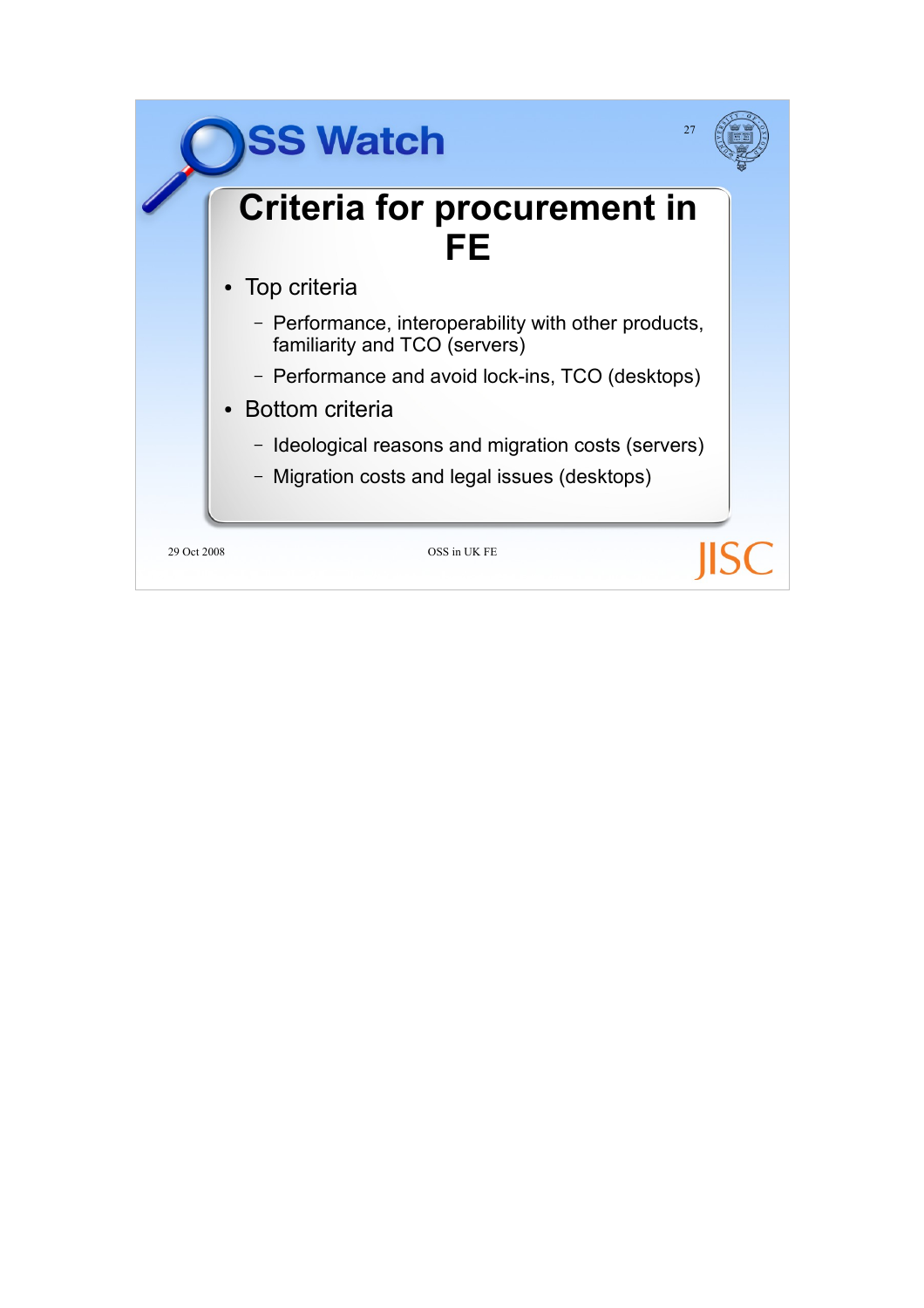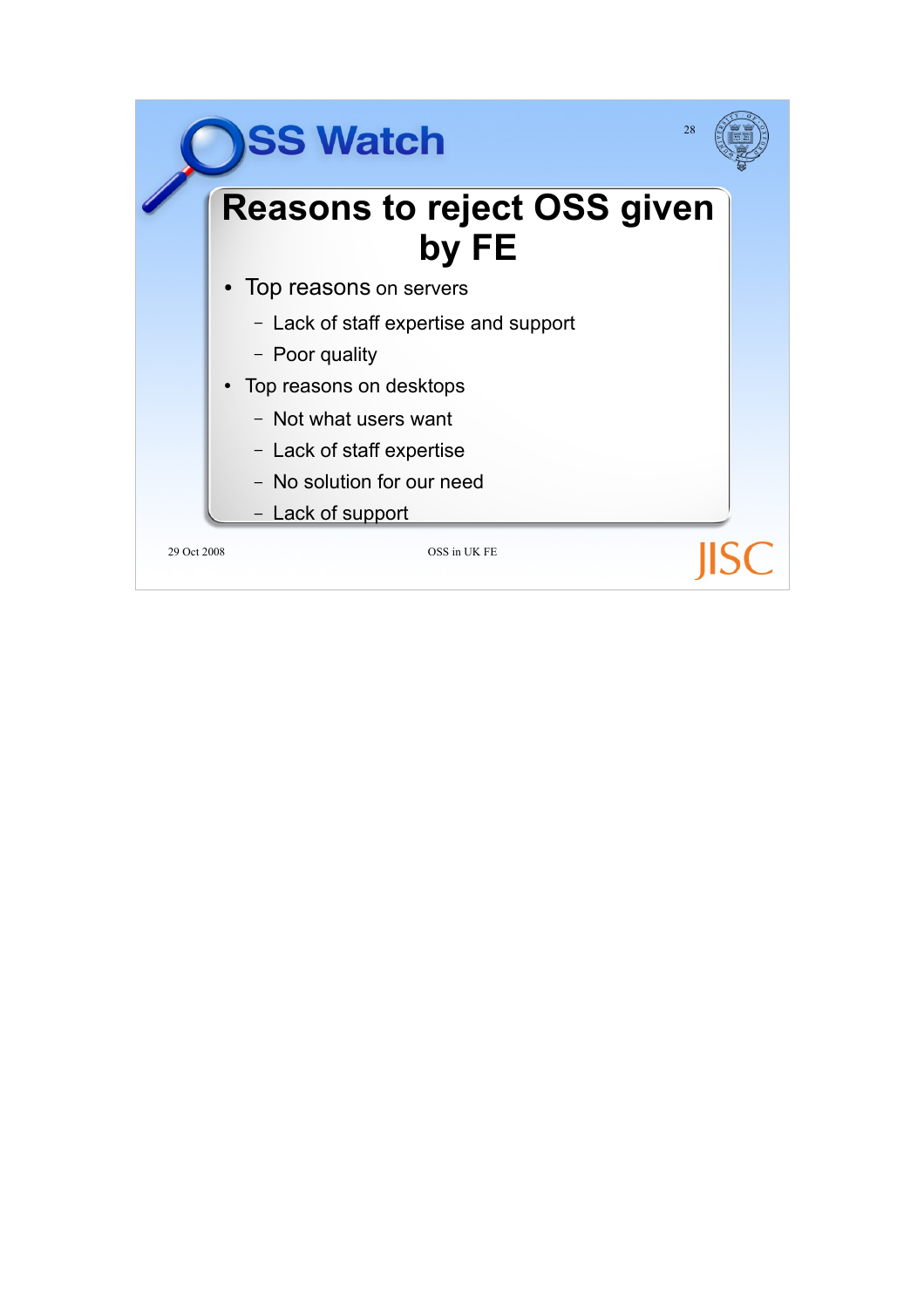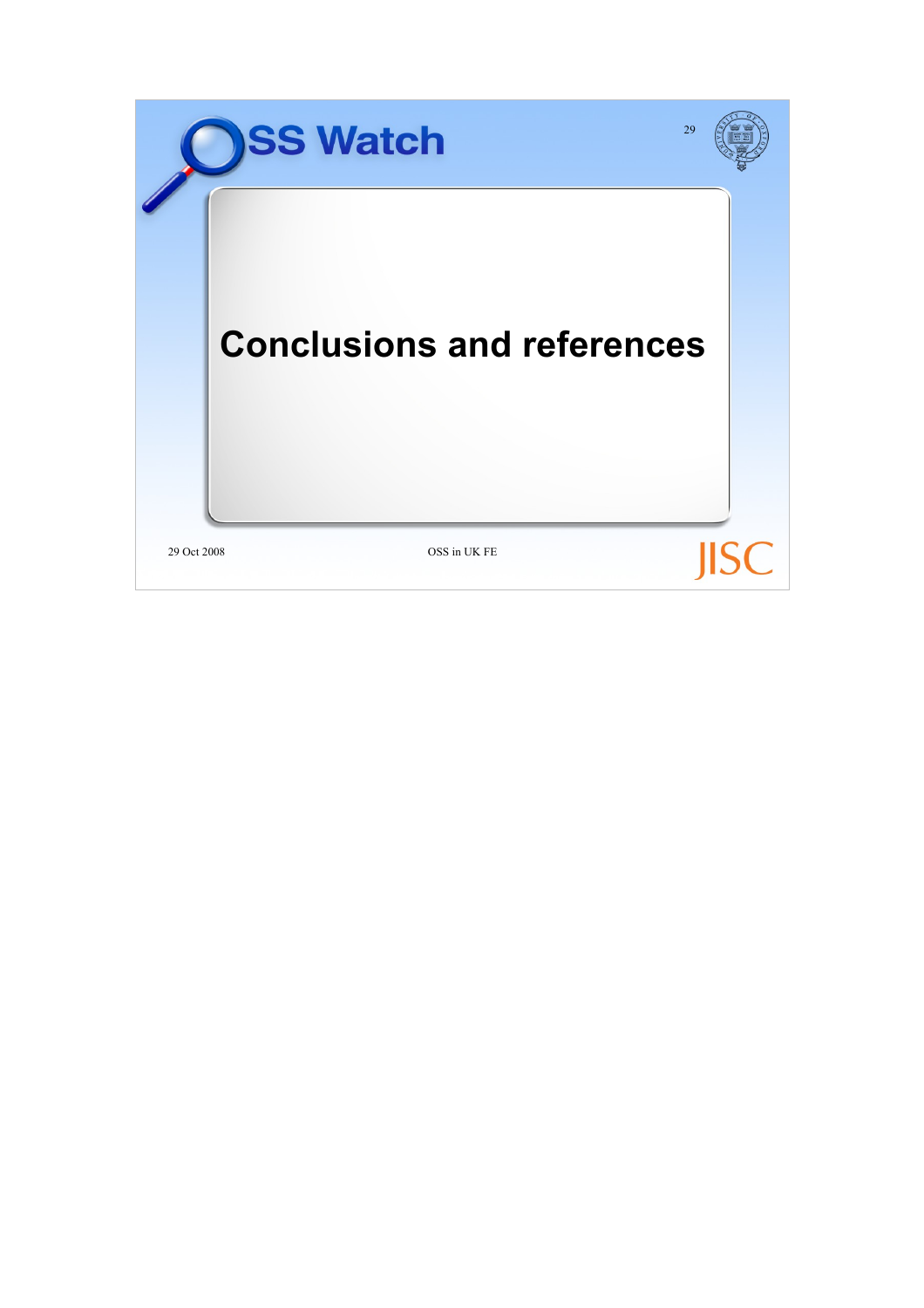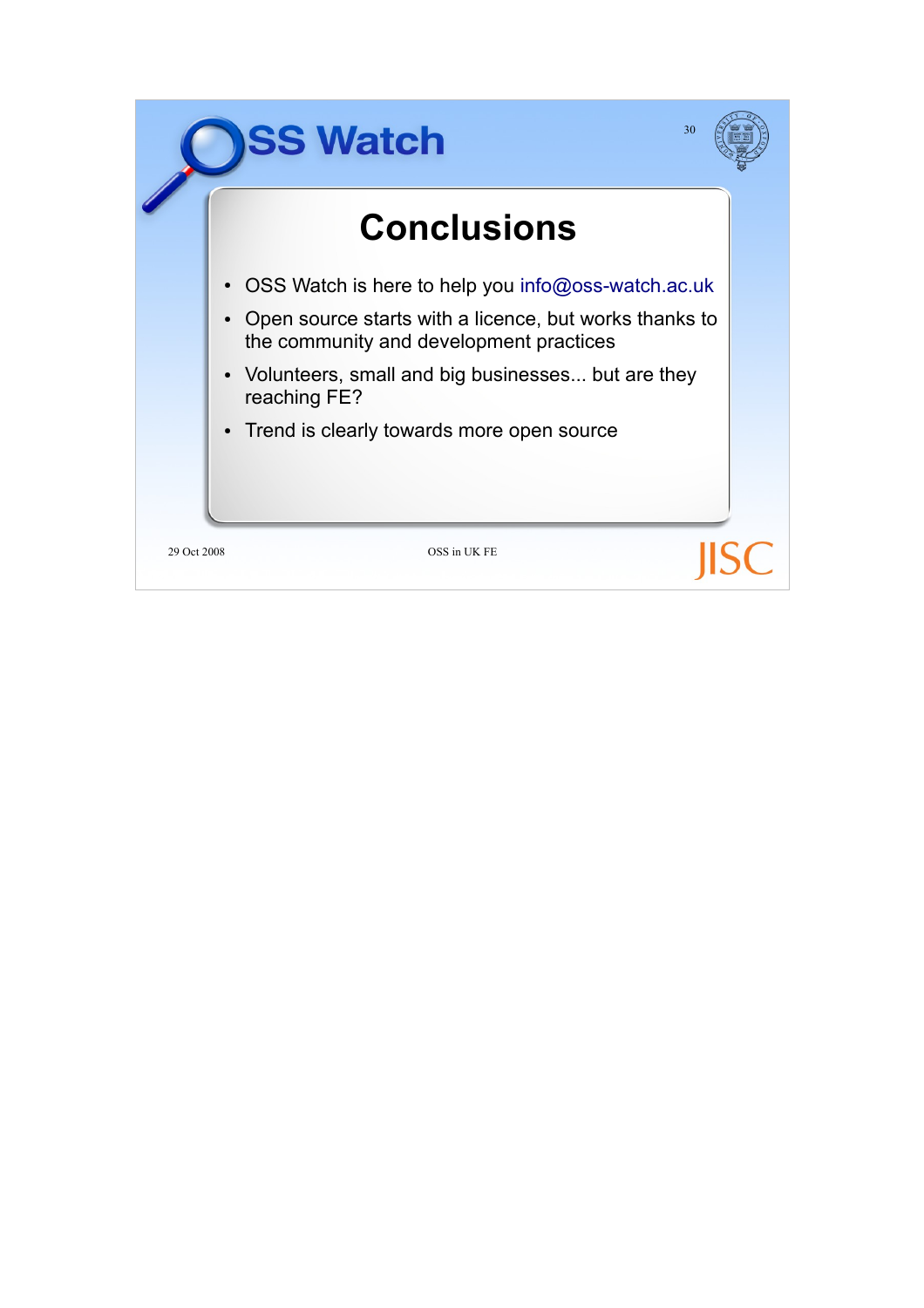